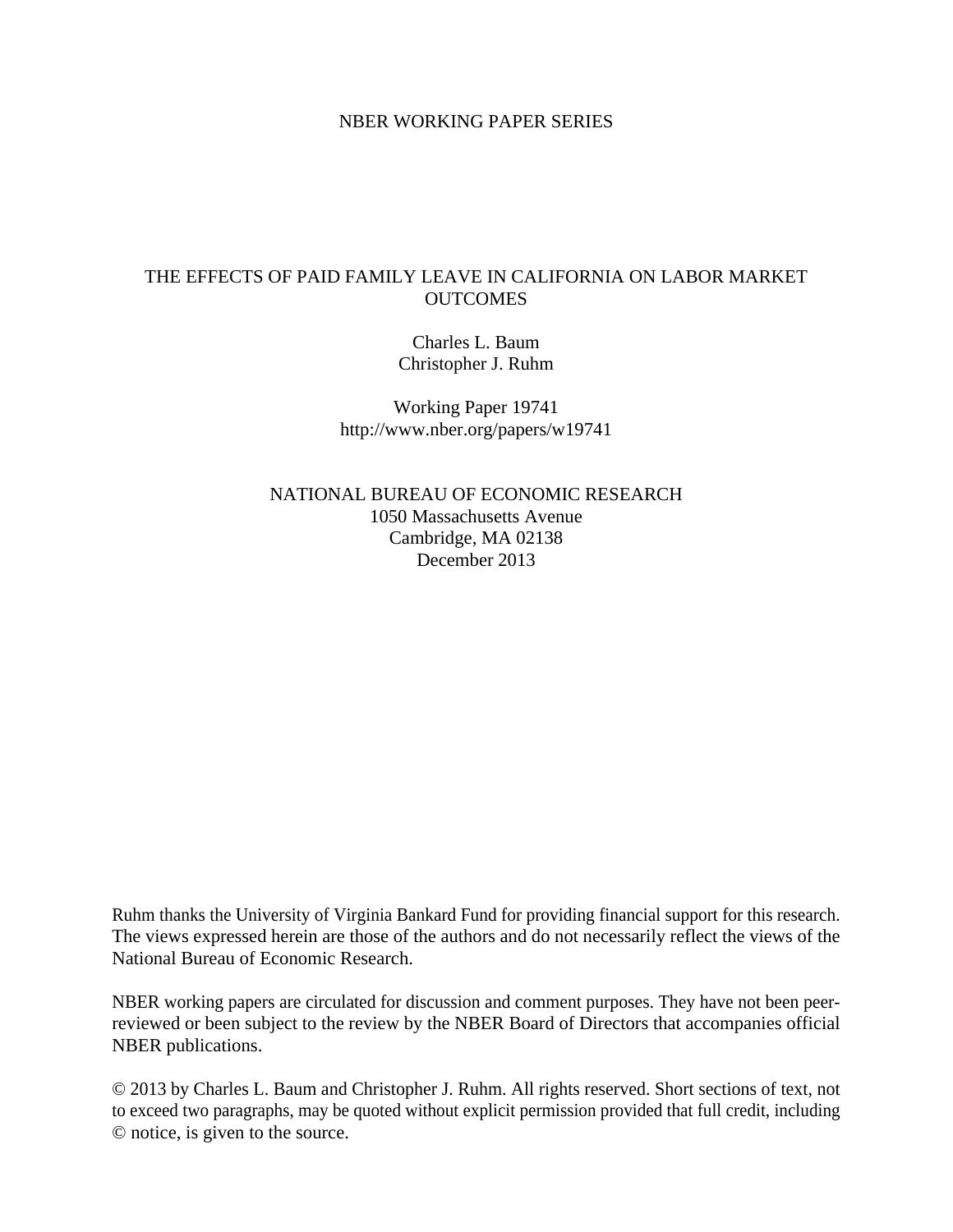The Effects of Paid Family Leave in California on Labor Market Outcomes Charles L. Baum and Christopher J. Ruhm NBER Working Paper No. 19741 December 2013 JEL No. J1,J18,J2,J3

### **ABSTRACT**

Using data from the 1997 cohort of the National Longitudinal Survey of Youth (NLSY-97), we examine the effects of California's first in the nation government-mandated paid family leave program (CA-PFL) on mothers' and fathers' use of leave during the period surrounding child birth, and on the timing of mothers' return to work, the probability of eventually returning to pre-childbirth jobs, and subsequent labor market outcomes. Our results show that CA-PFL raised leave-taking by around 2.4 weeks for the average mother and just under one week for the average father. The timing of the increased leave use – immediately after birth for men and around the time that temporary disability insurance benefits are exhausted for women – is consistent with causal effects of CA-PFL. Rights to paid leave are also associated with higher work and employment probabilities for mothers nine to twelve months after birth, possibly because they increase job continuity among those with relatively weak labor force attachments. We also find positive effects of California's program on hours and weeks of work during their child's second year of life and possibly also on wages.

Charles L. Baum Economics and Finance Department P. O. Box 27 Middle Tennessee State University Murfreesboro, TN 37132 cbaum@mtsu.edu

Christopher J. Ruhm Frank Batten School of Leadership and Public Policy University of Virginia 235 McCormick Rd. P.O. Box 400893 Charlottesville, VA 22904-4893 and NBER ruhm@virginia.edu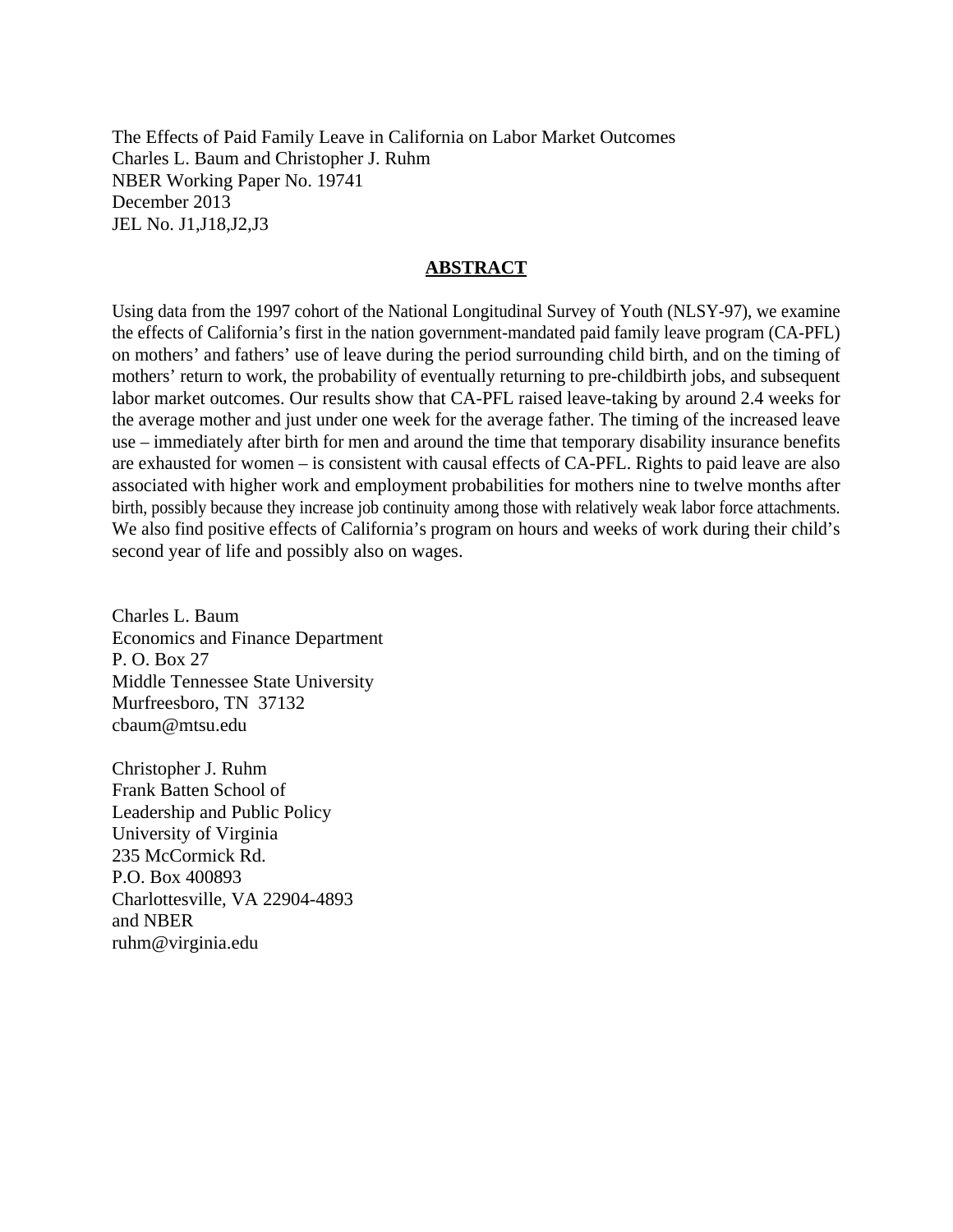### **I. Introduction**

 $\overline{a}$ 

Most industrialized countries provide new mothers (and sometimes fathers) rights to a substantial amount of paid leave following the birth of a child. For example, German mothers may take up to a year off from work while receiving 67 percent of their usual pay, and Canada provides a year or more of maternity leave with 55 percent of pay replaced. Conversely, the United States is one of only four nations without entitlements to paid leave (Heymann, Earle, and Hayes, 2007).

Prior to the 1993 Family and Medical Leave Act (FMLA), the U.S. did not provide federal rights to *unpaid* leave either. <sup>1</sup> However, just as some states passed their own laws granting unpaid maternity leave before the FMLA, states have begun to provide paid family leave (*PFL*) from work to care for a newborn or a sick child, spouse, or parent. California was the first state to do so, approving six weeks of *PFL* with 55 percent of usual pay replaced (up to \$1,067 per week in 2013), although this leave is not job-protected and is typically not provided to public-sector employees.<sup>2</sup>

California's paid family leave statute (*CA-PFL*), which was passed in 2002 and took effect July 1, 2004, is financed through a payroll tax levied on employees and was added to the pre-

<sup>1</sup> The FMLA provides for 12 weeks of unpaid leave following the birth or adoption of a child, with exemptions for small firms and employees not meeting a work history requirement. The law also covers time off work due to their own or a family member's serious health problem, and so is called "family leave" rather than "parental leave." Along this dimension, the FMLA and the state laws we discuss below are broader than the provisions in many other countries. See Ruhm (2011) for a detailed discussion of family and parental leave laws in both a U.S. and an international context.  $2$  Information on California's paid leave program in this and the next paragraph is obtained from Fass (2009); Applebaum and Milkman (2011) and Employment Development Department (2013).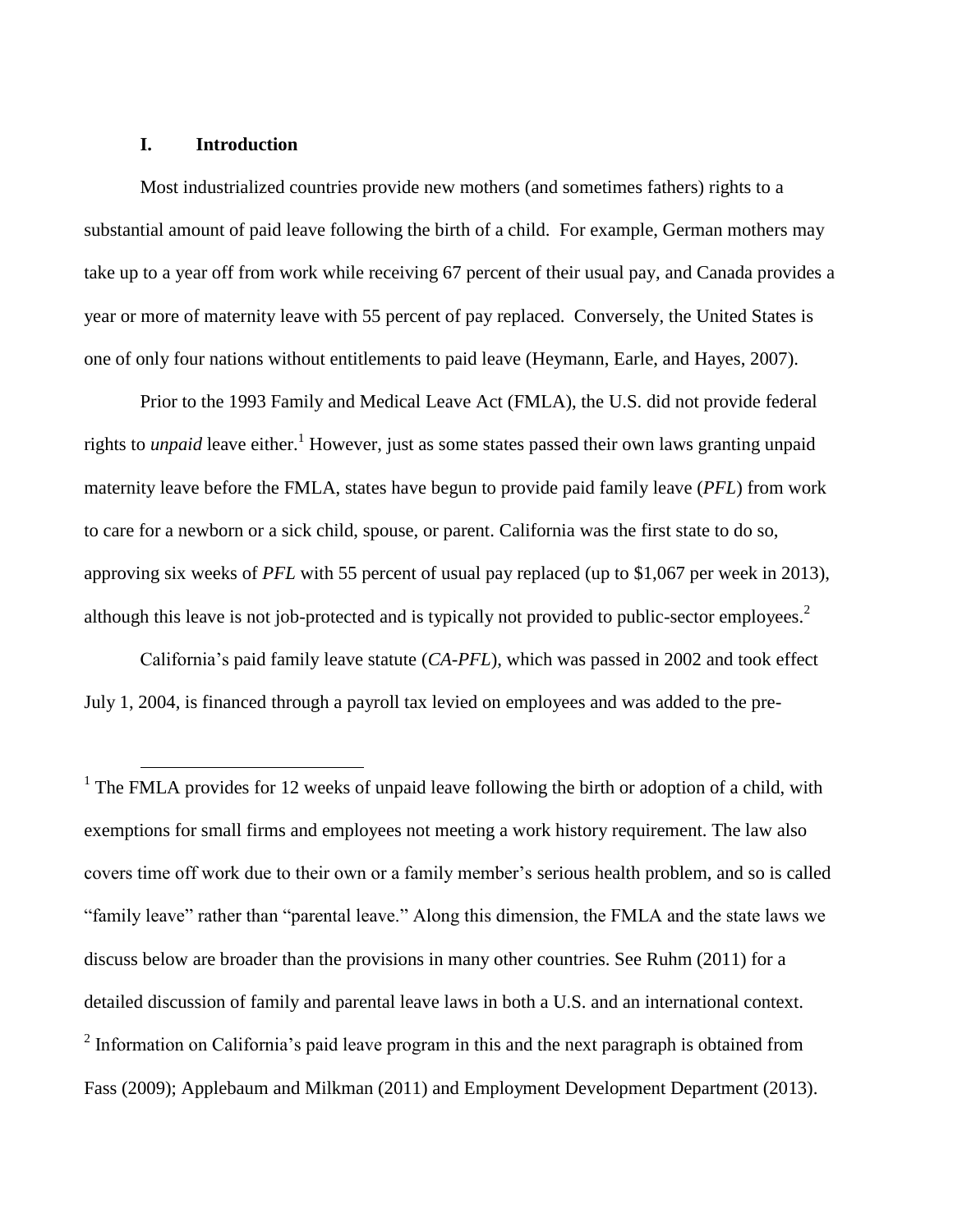existing Temporary Disability Insurance program that typically provides mothers with six weeks of paid leave during or just after pregnancy. In July 2009, New Jersey began a "family leave insurance" program quite similar to *CA-PFL*, also added to the state's TDI system, which offers six weeks of paid leave at a 66 percent replacement rate, although with a considerably lower (\$584 per week in 2013) maximum benefit (Department of Labor and Workforce Development, 2013). Beginning in 2014, Rhode Island's "temporary caregiver's insurance" program will provide four weeks of paid leave at a 60 percent wage replacement rate, up to a ceiling (\$752 per week in 2014). As with California and New Jersey, the program is coordinated with the state's temporary disability insurance; however, job protection is also provided during the leave period.<sup>3</sup> Washington state approved \$250 per week in paid benefits to be provided for five weeks, with the program scheduled to begin in 2009 (Progressive States Network, 2010); however, due to budgetary pressures, implementation has been repeatedly postponed and is now not scheduled until 2015 (Employment Security Department, 2013).<sup>4</sup> In addition, President Obama proposed (unsuccessfully) in his 2011

<sup>&</sup>lt;sup>3</sup> Information on the Rhode Island program is available at [www.dlt.ri.gov/tdi/tdifaqs.htm](http://www.dlt.ri.gov/tdi/tdifaqs.htm) and [www.shrm.org/LegalIssues/StateandLocalResources/Pages/Rhode-Island-Temporary-Caregiver-](http://www.shrm.org/LegalIssues/StateandLocalResources/Pages/Rhode-Island-Temporary-Caregiver-Leave.aspx)[Leave.aspx.](http://www.shrm.org/LegalIssues/StateandLocalResources/Pages/Rhode-Island-Temporary-Caregiver-Leave.aspx)

<sup>&</sup>lt;sup>4</sup> Unlike California and New Jersey, Washington does not have a temporary disability system upon which paid family leave could be added. Only three other states – Hawaii, New York, and Rhode Island – have temporary disability insurance programs (Fass, 2009) and the TDI benefits are often quite low (e.g. the maximum benefit in New York is \$170 per week in 2013).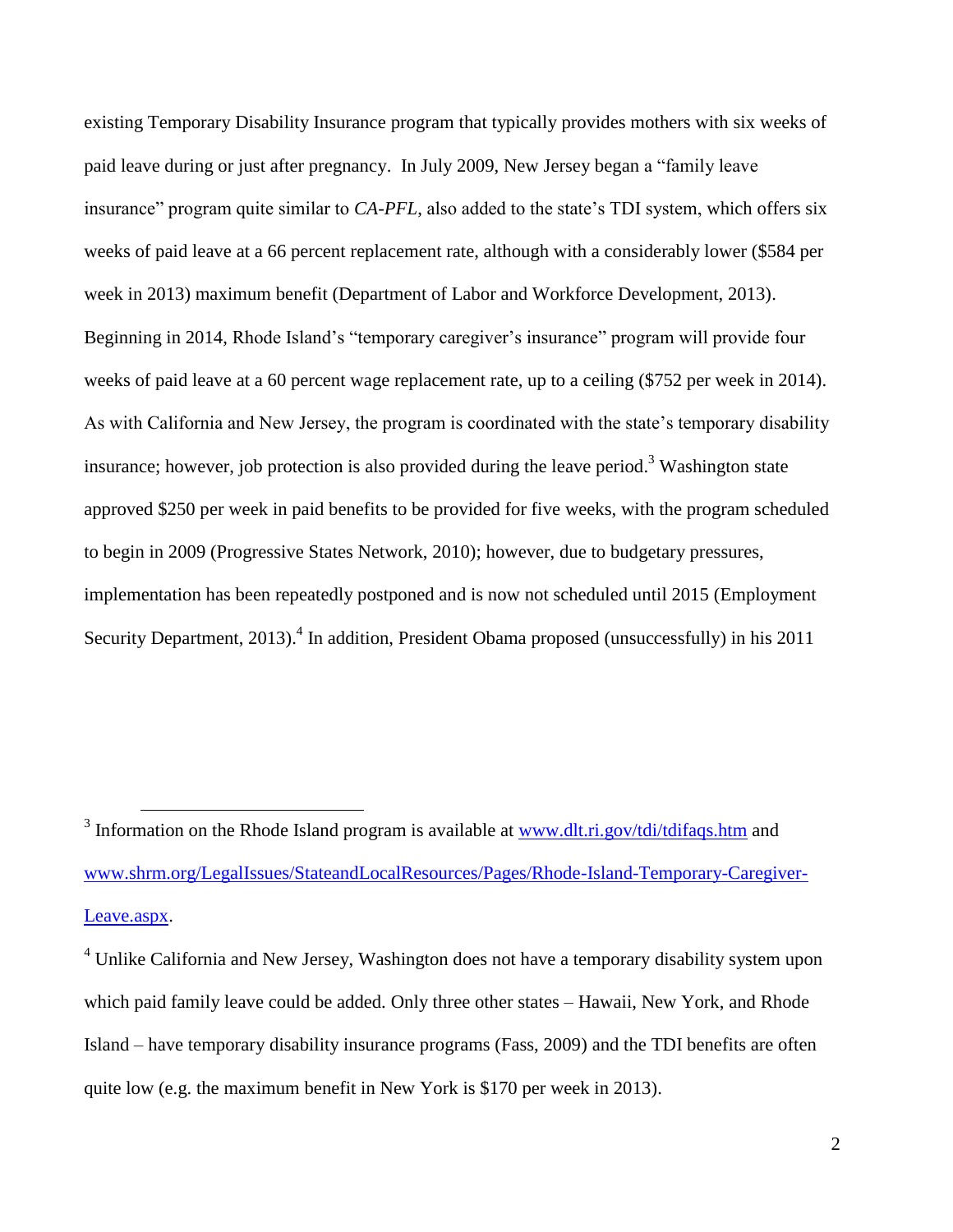budget, to allocate \$50 million in competitive grants to states that start *PFL* programs and there have been increasing efforts to establish a national paid leave program.<sup>5</sup>

Researchers have previously analyzed the labor market effects of (largely) unpaid family leave in the United States (Klerman and Leibowitz, 1997, 1999; Waldfogel, 1999; Baum, 2003a,b; Han and Waldfogel, 2003; Berger and Waldfogel, 2004; Han, Ruhm, and Waldfogel, 2009) and of paid parental leave in other industrialized countries (Ruhm and Teague, 1997; Albrecht et al., 1998; Ruhm, 1998; Ondrich et al., 1999; Schonberg and Ludsteck, 2007; Baker and Milligan, 2008; Gupta, Smith, and Verner, 2008; Hanratty and Trzcinski, 2009; Lalive and Zweimuller, 2009; Pronzato, 2009). These studies typically examine the effects of the government mandates on aggregate employment rates or wages of mothers or women of childbearing age.<sup>6</sup> Most of this research suggests that parental leave rights yield positive effects on labor market outcomes, but with some variation in the findings. For example, Ruhm (1998) indicates that short- to medium-length leave

 $<sup>5</sup>$  Most recently, the Family and Medical Insurance Leave Act, proposed by Sen. Kirsten Gillibrand</sup> and Rep. Rosa DeLauro in 2013, would provide workers with 12 weeks of paid leave at a 66 percent wage replacement rate (up to a ceiling), with no employer size exemption, and administered by a new Office of Paid Family and Medical Leave within the Social Security Administration [\(www.nationalpartnership.org/research-library/work-family/paid-leave/family-act-fact-sheet.pdf\)](http://www.nationalpartnership.org/research-library/work-family/paid-leave/family-act-fact-sheet.pdf).

 $\overline{a}$ 

<sup>6</sup> Parental leave rights could increase aggregate employment and wage levels because they preserve employer-employee relationships. Conversely, they may have the opposite effect (for at least some groups) if they raises labor costs (particularly for the workers most likely to take leave). There is also a related literature examining how parental leave entitlements affect the mental or physical health of children and parents (e.g. Ruhm, 2000; Chatterji and Markowitz, 2005; Tanaka, 2005; Berger et al., 2005; Baker and Milligan, 2010; Rossin, 2011).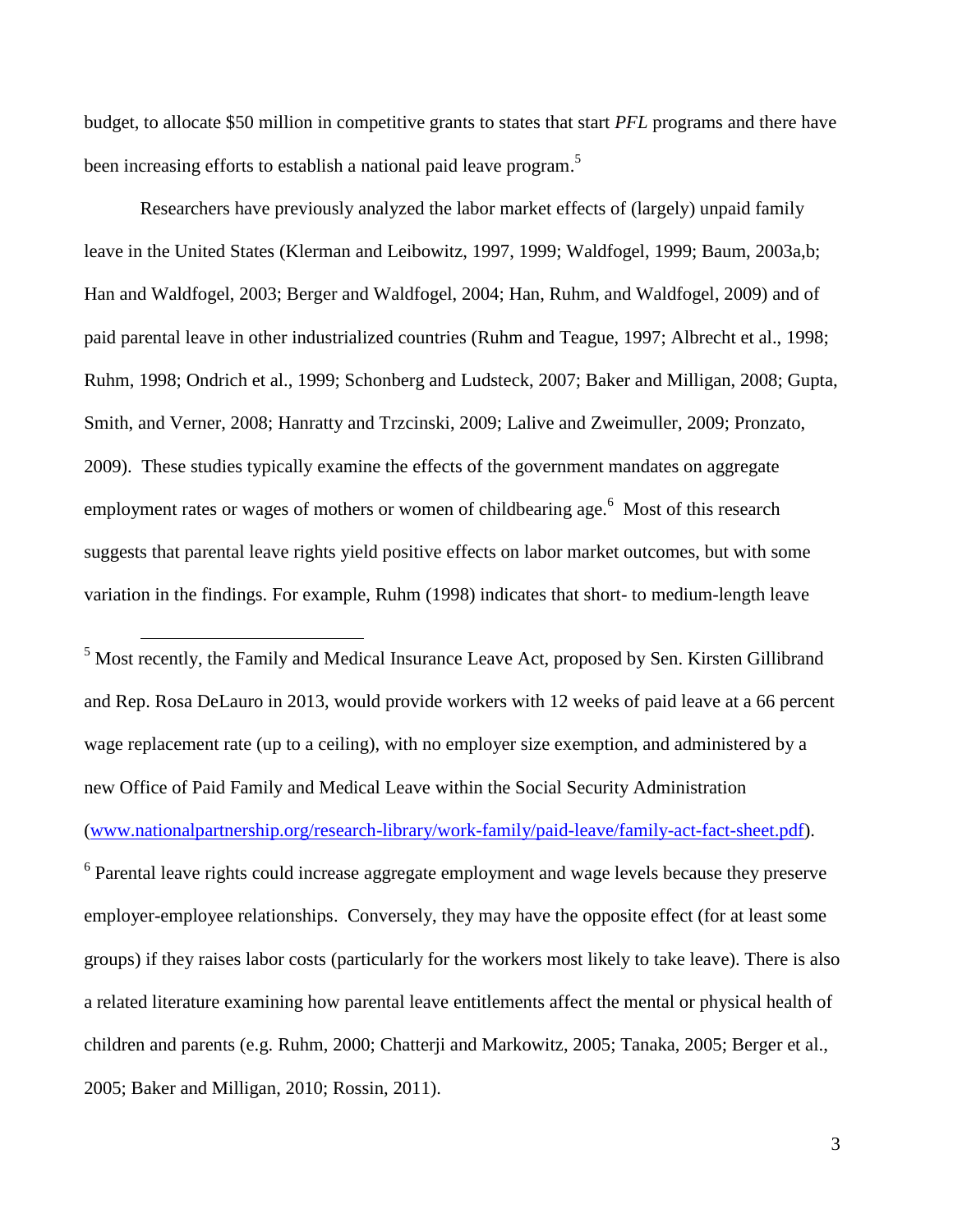mandates in Europe increase employment without decreasing wages, whereas Lalive and Zweimuller (2009) find that an extension of Austrian paid leave rights from one to two years decreased maternal employment and wages in the short-term but not the long-run.

Paid family leave could have different consequences than the unpaid leave provided under the 1993 FMLA because wage replacement may allow parents facing financial constraints to take more time off work. Moreover, coverage under California PFL is nearly universal, whereas fewer than 60 percent of workers are eligible under the FMLA, due to its firm size and work history requirements.<sup>7</sup> The effects of the California paid leave program may also depart from those of paid leave in other industrialized nations because of its relatively short duration (e.g., six weeks in California versus a year or more in Canada).<sup>8</sup>

*PFL* is expected to raise leave-taking in the period immediately following the birth because some parents will delay their return to the pre-childbirth job, during which time they are "employed but not at work," while others take leave rather than quitting their jobs. However, to the extent that job continuity is increased, employment and work may rise in the longer-term. These effects will be

<sup>&</sup>lt;sup>7</sup> Klerman et al. (2012) estimate that 59 percent of workers were FMLA-eligible in 2012. Eligibility rates will be lower for expectant parents who work for smaller firms or have less recent employment experience than the average worker.

<sup>&</sup>lt;sup>8</sup> Benefits in some European countries are long enough to allow parents to have multiple births while on paid leave.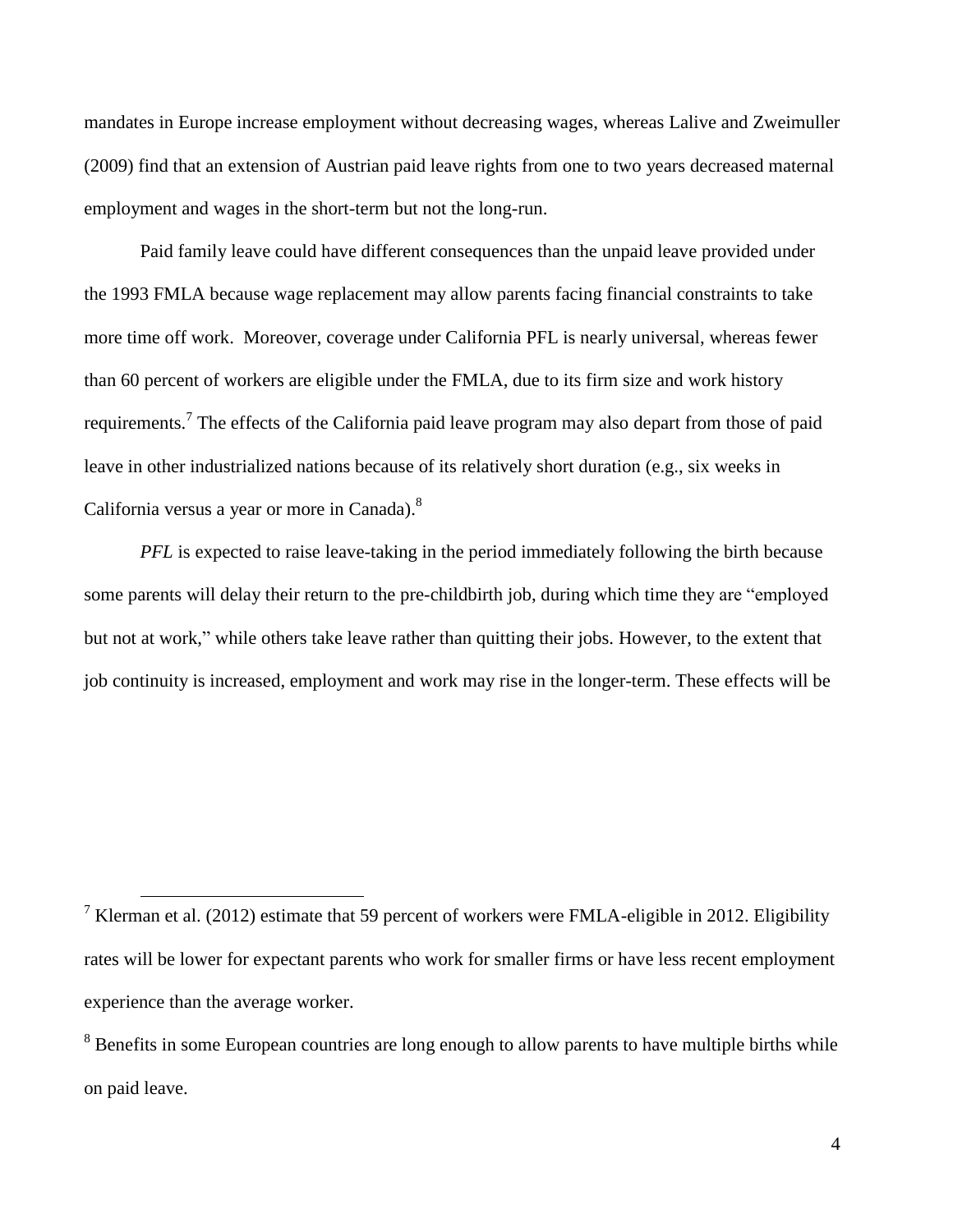dampened to the extent that parents have paid leave even without the legislation or if the wage replacement rate is too low for them to afford time off work.<sup>9</sup>

Most closely related to the current research is Rossin-Slater, et al.'s (2013) analysis of March Current Population Survey (CPS) data from 1999-2010, which shows that *CA-PFL* more than doubled the use of maternity leave among mothers with infants – increasing it from three to six or seven weeks for the average mother. They also provide suggestive evidence of particularly large growth in use for less advantaged groups and of medium-term increases in the usual weekly work hours and wages of employed mothers of one to three year old children. However, the March CPS does not identify the precise timing of leave-taking nor permit testing of whether the increases in leave use occurring during the period in which *CA-PFL* is anticipated to have the strongest effects.

We build on the existing literature by using the data from the 1997 cohort of the National Longitudinal Survey of Youth (NLSY-97) to examine how *CA-PFL* affected leave-taking and (for mothers) other labor market outcomes. The NLSY-97 provides information on the location and exact timing of births, as well as detailed work history data before and after it. Our analysis focuses on parents with substantial work experience during the pregnancy period, since this is the group potentially eligible for paid parental leave, and uses a differences-in-differences (DD) approach where the experiences of new California parents in the period after *CA-PFL* implementation are compared to their counterparts whose children were born earlier, and these changes are contrasted with corresponding parents in matched comparison states. Our analysis extends the literature by examining parents' leave and work decisions in each day and week after the child's birth, by

 $9 \text{ In } 2012$ , 35 percent of female employees were at worksites offering paid maternity leave (although of potentially short duration) to "all" or "most" employees and 20 percent of males were at sites offering corresponding paternity leave (Klerman, et al., 2012).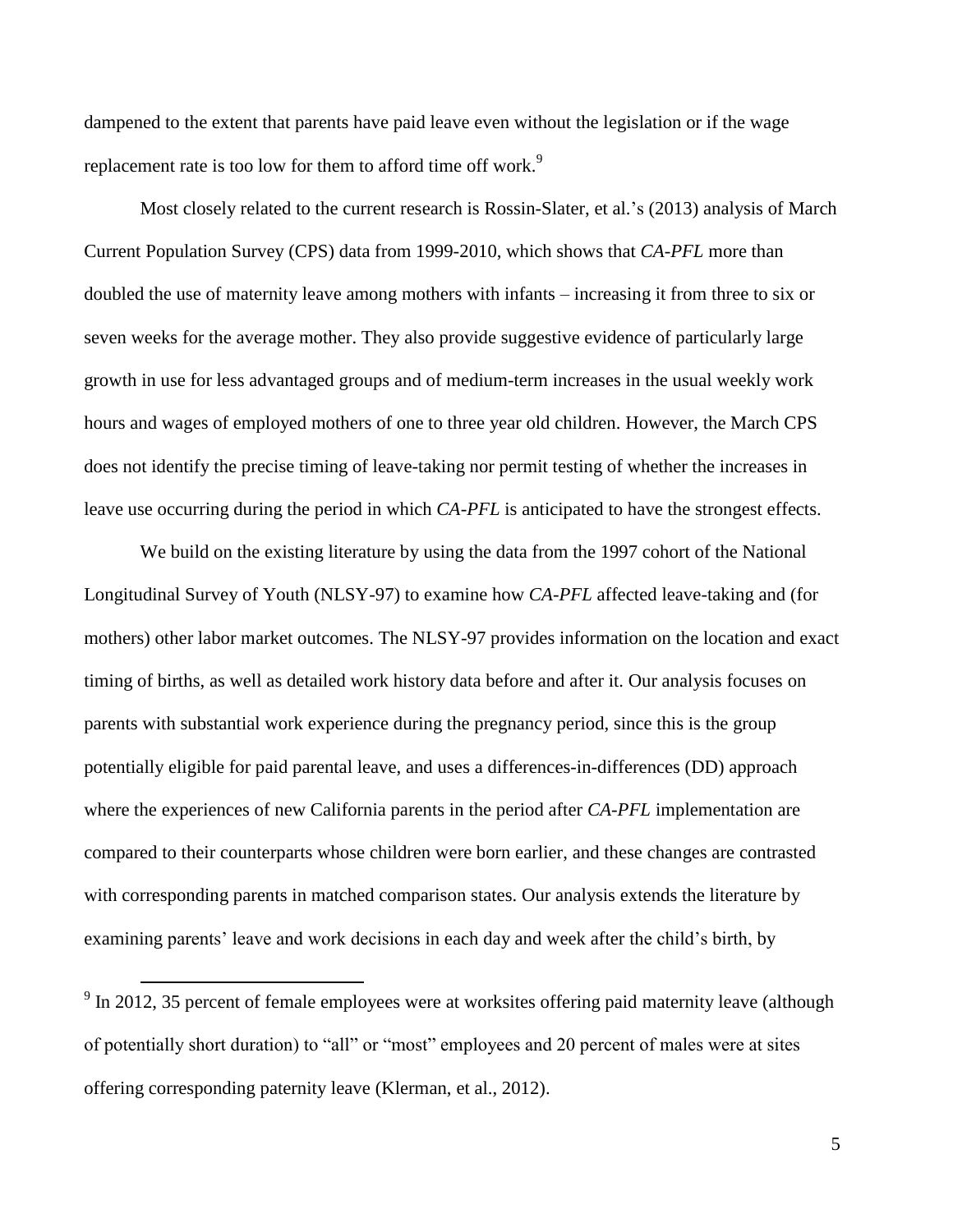investigating the likelihood and timing of the return to the pre-birth job, and by analyzing fathers (to the extent the data allow), as well as mothers.<sup>10</sup>

Since the NLSY-97 precisely identifies the timing of births and leave-taking, we are able to determine whether the patterns of leave use are those anticipated by the institutional details of *CA-PFL*, making a more credible case for causal inference. Specifically, California mothers are expected to begin using PFL following the exhaustion of temporary disability benefits, which typically occurs six to eight weeks after birth, so that this is where we should see increases in leave-taking following enactment of the program. Conversely, since fathers do not qualify for (pregnancy-related) TDI benefits, any increase for them should occur immediately after the birth. Examining subsequent employment rates – a year or more after the child's birth—shows longer-term effects of the government leave mandates (e.g. occurring through changes in employer-employee relationships).

Our analysis yields six primary results. First, the availability of *CA-PFL* increases leavetaking. On average, mothers use two to three additional weeks of leave and fathers just under one extra week. Second, the timing of the rise in leave use – just after the birth for fathers and around the time temporary disability benefits are exhausted for mothers – is consistent with those expected if the program has a causal effect. Third, the increase in maternal leave use primarily reflects work reductions during the first three months after birth, although some specifications also suggest increased rates of employment. Fourth, the California paid leave program is associated with greater probabilities that mothers have returned to work by mothers nine to twelve months after giving birth.

 $10$  Han et al. (2009) analyzed unpaid leave in the U.S. includes fathers, but they do not know the exact timing of the birth or the reason why parents are employed but not working. Hanratty and Trzcinski (2009) model the return to work after childbirth among Canadian mothers but cannot distinguish between periods of paid and unpaid leave or nonparticipation in the labor force.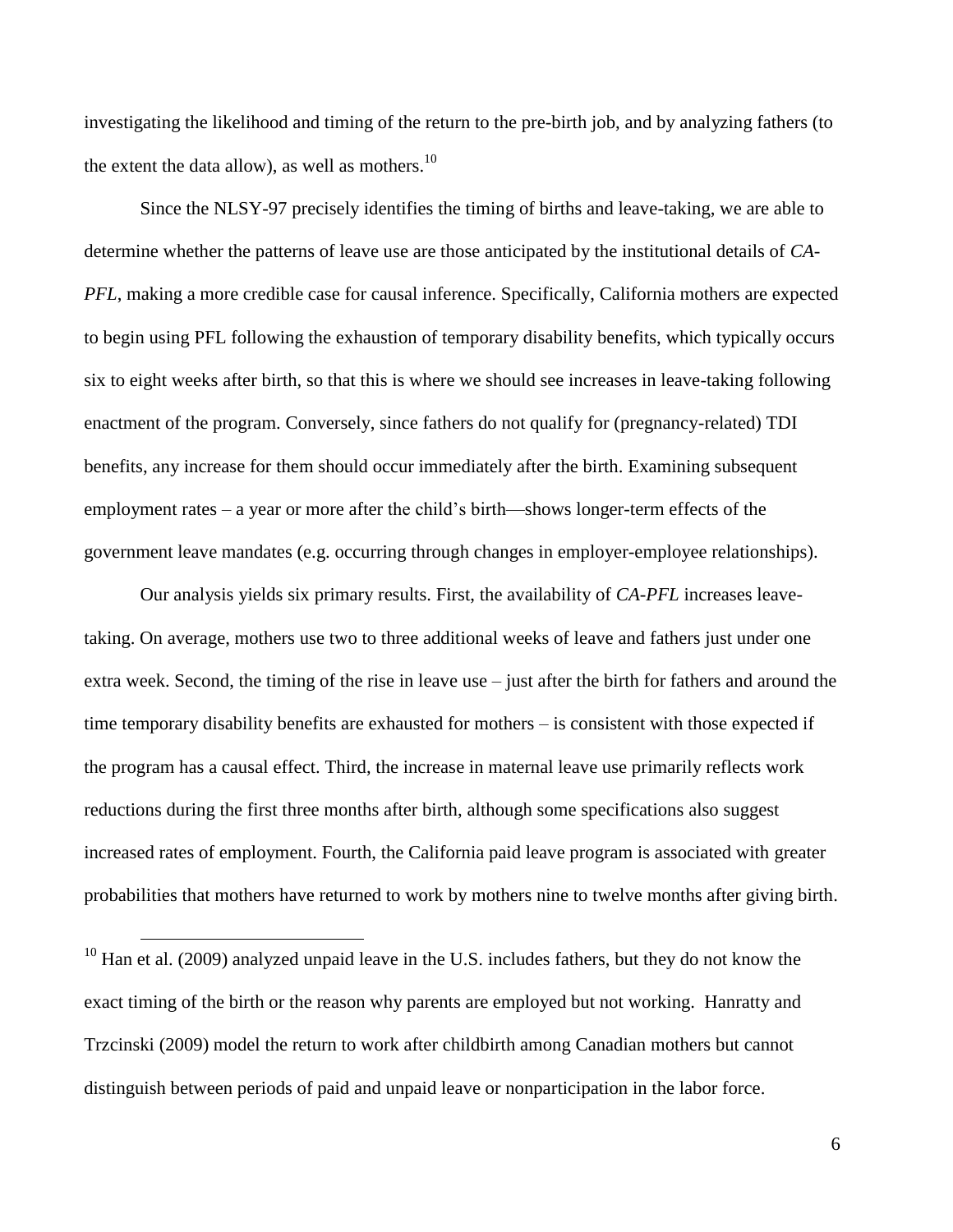Fifth, the results for job continuity are mixed, providing little evidence of an increased likelihood that mothers return to their pre-birth employers in our main specifications, but with such a pattern emerging when broadening the sample to include those working fewer weeks during pregnancy. This raises the possibility that *PFL* provides incentives for some pregnant women to stay on the job until birth in order to qualify for paid leave benefits (and then subsequently return to the same employer). Last, we find evidence that California's paid leave legislation has positive medium-term effects on weeks and hours worked by mothers and, possibly, also on wages.

# **II. Data**

 $\overline{a}$ 

In 1997, the National Longitudinal Survey of Youth began annually collecting information on the labor market experiences and background characteristics of 4,385 females and 4,599 males aged 12 to 16, including oversamples of non-Hispanic blacks and Hispanics. To construct our analysis sample, we selected respondents (mothers and fathers) who had a child between 2000 and 2010 (the last available survey wave) and, in our main specifications, who were employed at least 32 weeks during the nine months before the child's birth. We excluded parents who worked fewer weeks during the pregnancy, since they would be unlikely to qualify for family leave, although we test and report on the robustness of the results to this exclusion.<sup>11</sup> We also omitted the self-employed who, by definition, do not need to negotiate for leave from work. When weighted, our sample is nationally representative of children born to parents meeting these conditions.

The NLSY-97 collects weekly data on labor market status (i.e. employed, unemployed, outof-the labor force), as well as the exact dates of childbirth. This allowed us to construct a work

 $11$  Parents quitting jobs prior to giving birth will not receive leave benefits. However, some who worked less than 32 weeks during the pregnancy could receive paid leave – e.g. a mother who worked continuously during the second and third but not the first trimester.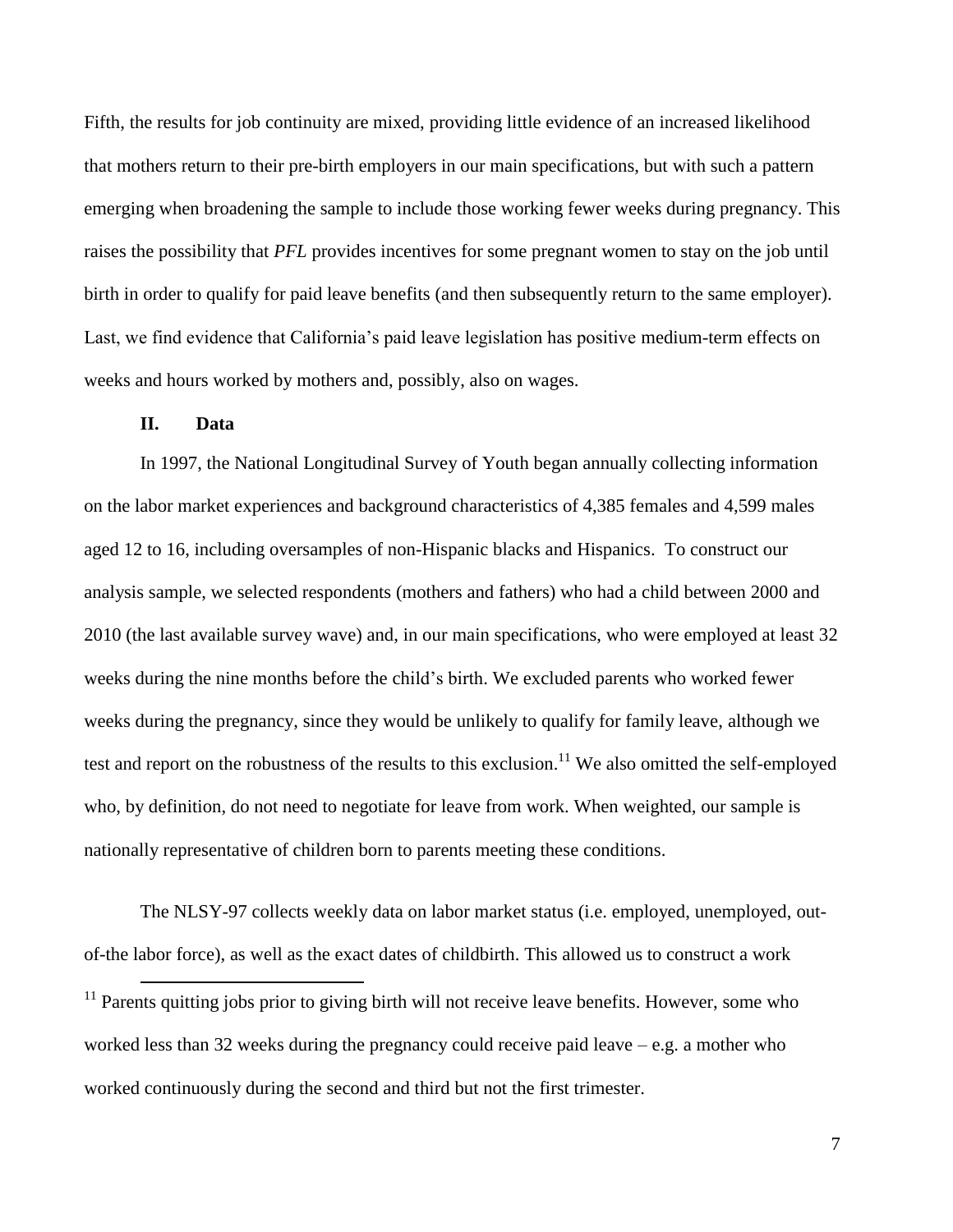history for each mother and father identifying whether she or he was employed in each week before and after the birth. The starting and stopping day of paid and unpaid leave spells (during which the individual was employed but not working) are also identified. The "paid leave" questions refer to paid time off work because of a pregnancy or birth of a child. The "unpaid leave" questions indicate unpaid vacation or leave that is related to a pregnancy (for spouses in the case of men). One complication is that some respondents may classify time off work provided under *CA-PFL* as "unpaid leave" because they are not directly paid by their employer, but instead by the State of California.<sup>12</sup> Therefore, we focus below on the total leave-taking, including both paid and unpaid time off work.

The NLSY-97 questions are designed to capture leaves lasting at least seven days. However, many mothers and fathers report leaves of six or fewer days, and durations of exactly seven days occur only slightly more often than those lasting six or eight days.<sup>13</sup> For this reason, our analysis proceeds as if all leaves are identified, but we recognize that some short leaves are probably missing. This is likely to be particularly problematic for fathers, who frequently will be off work for only

<sup>&</sup>lt;sup>12</sup> In regression models that separate them, *CA-PFL* is associated with higher use of both paid and unpaid leave, which is consistent with the hypothesized classification problem, since there is no reason why paid leave would raise unpaid time off work.

<sup>&</sup>lt;sup>13</sup> For example, 2.0%, 3.1%, 2.2%, 4.1% and 2.6% of 2010 year unpaid leaves for female respondents were reported to last four, five, six, seven and eight days respectively. For paid leaves, the corresponding percentages were 1.3%, 0.0%, 0.9%, 1.7%, 1.3%. For fathers, these reported percentages were 5.7%, 1.3%, 1.8%, 7.9%, and 3.1% for unpaid leaves and 11.4%, 5.3%, 8.3%, 19.7%, and 14.4% for paid leaves.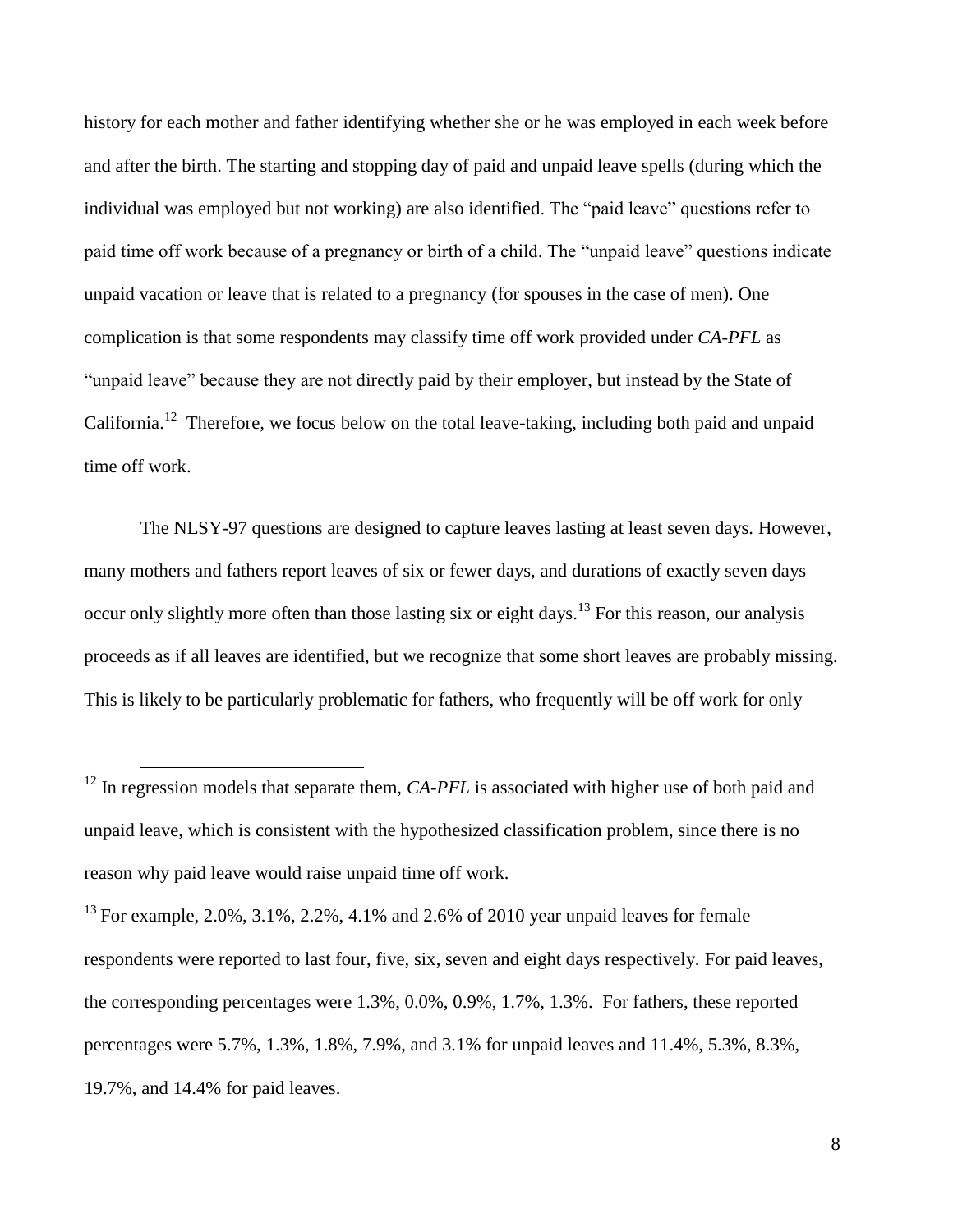brief periods of time. And the restriction should be noted when we consider leave survival probabilities, which will be overstated by the exclusion of some short leaves.

Mothers are followed for one year after giving birth, in most of the analysis, but the return to work is treated as an absorbing state, so that the tracking is discontinued once this occurs. We are also able to identify the last job held by the mother before her child's birth and the first job after it, and so can determine if she returned to the pre-birth employer. Our analysis of fathers is limited to leave-taking – we do not examine future employment probabilities because it seems unlikely that these will be much affected by the brief leaves that (some) fathers take and because any such effects are likely to be overwhelmed, in the differences-in-differences (DD) framework, by small disparities in levels or trends between the treatment and control groups.

The key explanatory factor, *CA-PFL*, is a dummy variable equal to one if the child is born on or after July 1, 2004, when California's paid family leave is in force, and zero for births in other states or in California before that date. The *CA-PFL* variable is a good indicator of eligibility because coverage is almost universal for private-sector employees. However, some new parents may be ineligible because they stopped working earlier in the pregnancy or do not meet the (weak) work history requirements for coverage.<sup>14</sup> We also control for the parent's age with a comprehensive set of dummy variables (one for each year of age in the sample), race/ethnicity (black and Hispanic), education (years of school completed), marital status (married vs. unmarried), and years of prior

<sup>&</sup>lt;sup>14</sup> To be eligible, new parents must have earned at least \$300 during the 5 to 17 preceding months; there are no other work history or tenure requirements (Applebaum and Milkman, 2011).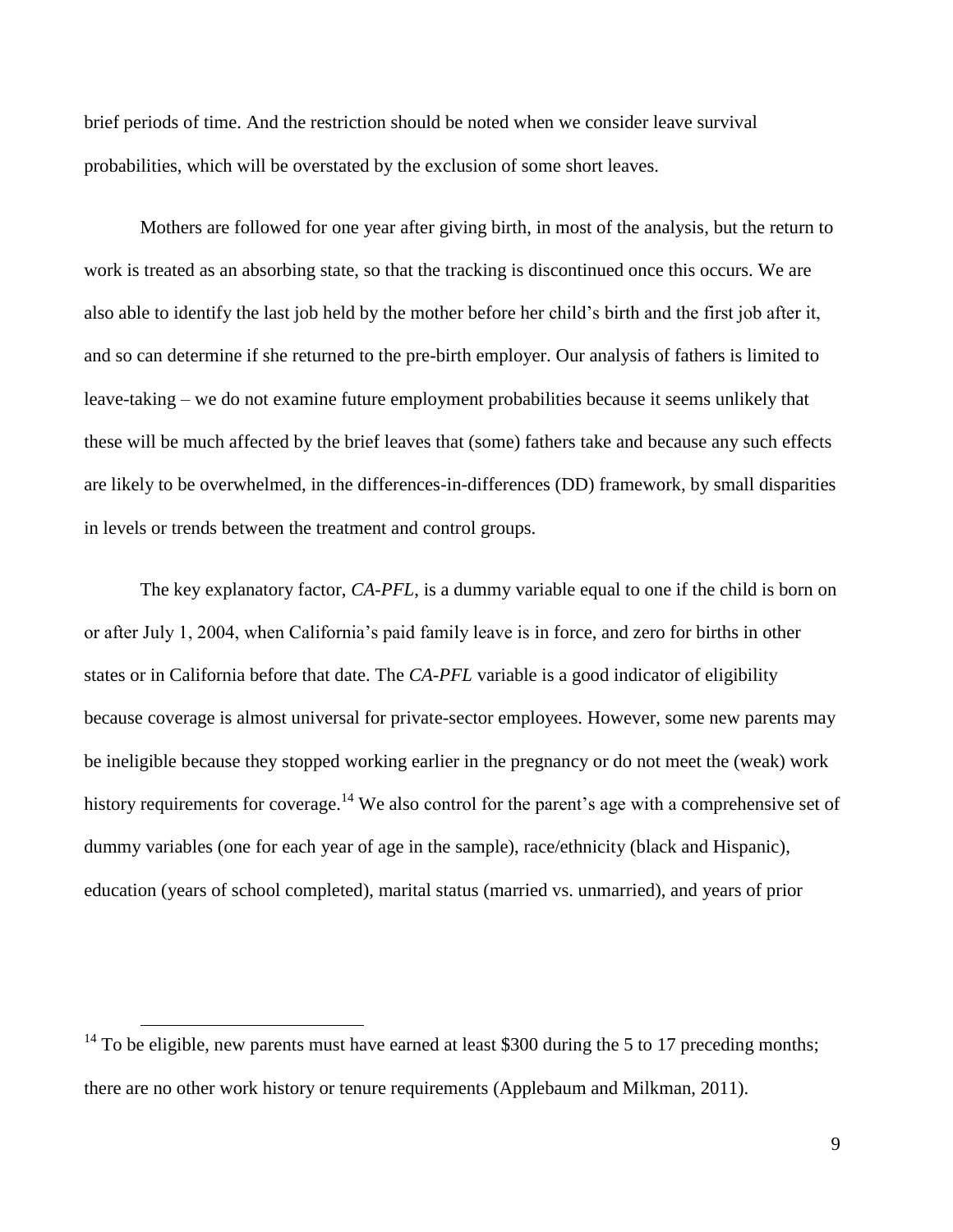work experience. Additional covariates include family size, number of biological children and parity (child birth order). $15$ 

In supplemental analyses, we explore longer-term effects of CA-PFL on wages and on annual weeks and weekly hours of work. Specifically, we use the NLSY-97's work history data described above to identify the hourly wage at the mother's job held one year after the birth, as well as the number of hours and weeks worked during the child's second year of life (e.g., the 53rd through 104th weeks after birth). 16

### **III. Empirical Specification**

We use multivariate differences-in-differences (DD) analysis to explore the effects of *CA-PFL*, distinguishing between the impacts on mothers and fathers through the use of separate models for each. Our DD models contrast changes in the outcomes for new California parents before and after enactment of *PFL* to those for corresponding parents in matched control states.

The basic DD specification takes the form:

 $\overline{a}$ 

<sup>15</sup> We could not further stratify the unmarried group because only 7.2% of the sample were widowed, separated or divorced. Work experience is calculated by summing weeks worked, excluding weeks on unpaid or paid leave, through the week preceding the child's birth and then dividing by 52.

<sup>16</sup> More precisely, wages are measured at the first job held between the 47th to 57th weeks after birth, adjusted for inflation to year-2012 dollars using the Consumer Price Index (CPI). We also windsorize wages, replacing values below (above) \$5 (\$50) with \$5 (\$50). Windsorizing at other values (e.g., \$1 and \$100) does not appreciably affect the results. The measures of work weeks and hours do not condition on employment – i.e. they include zero values.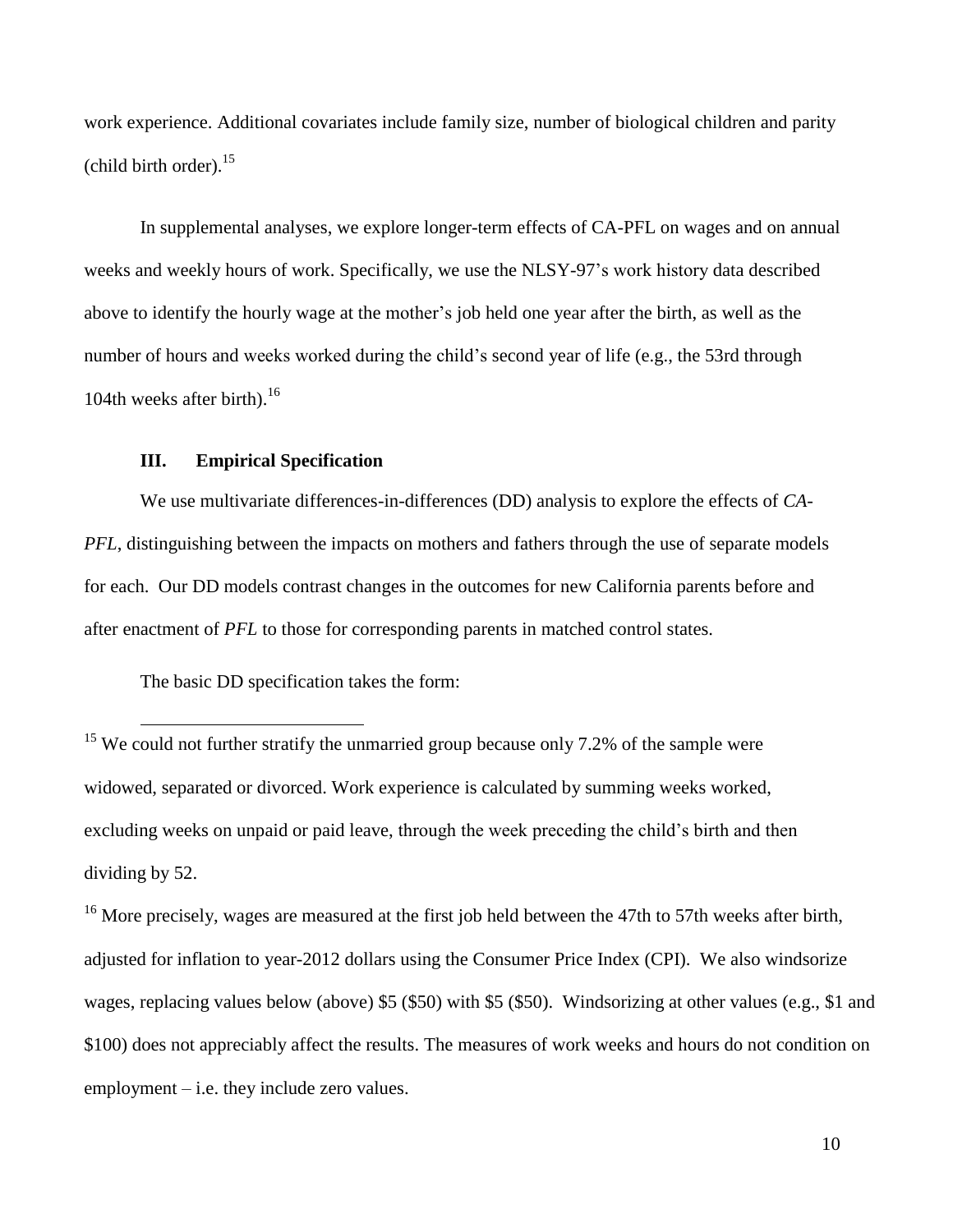$$
Y_{ict} = \alpha + \beta_1 CA_{ict} + \beta_2 POST_{ict} + \beta_3 C A \times POST_{ict} + \gamma_1 X_{ict} + \varepsilon_{ict},
$$
 (1)

where *Y* is the outcome, *CA* is dummy variable taking the value of one for California parents and zero for their control state counterparts, *POST* is a dichotomous indicator set to one (zero) for births on or after (before) the July 1, 2004 enactment of *PFL*,  $\vec{X}$  is a vector of supplementary covariates,  $\varepsilon$ is an error term, and the subscripts respectively denote parent *i*, child *c*, and *t* days or weeks after the birth.<sup>17</sup>  $\hat{\beta}_3$  provides the DD estimate of primary interest. We obtained (but do not show) similar results using the somewhat more flexible model:

$$
Y_{ict} = \alpha + \beta_3 C A \times POST_{ict} + \gamma_1 X_{ict} + \gamma_2 T_{ict} + \gamma_3 S_{ict} + \varepsilon_{ict},
$$
 (1')

where  $T$  and  $S$  are vectors of year and state dummy variables.<sup>18</sup>

The outcomes are measures of labor market status including the use of leave before or after birth and, for mothers, the probability of work, employment, and having returned to the pre-birth employer. As mentioned, we restrict the main analysis to parents who worked at least 32 weeks during the pregnancy, since those who have not done so are unlikely to qualify for leave.<sup>19</sup> The tables also report robust standard errors, clustered at the state level (Bertrand, Duflo, and Mullainathan, 2004).

We present additional results using several variants of (1). In some figures, we show component elements of the DD models through visual comparisons of the outcome variables for

 $\overline{a}$ 

 $19$  This sample inclusion criterion also excludes older women and single men.

<sup>&</sup>lt;sup>17</sup> Negative values for  $t$  indicate periods before the birth.

 $18$  (1) controls for a more complete set of time-invariant location-specific effects and for factors that vary uniformly across locations at a point in time. The *POST* and *CA* main effects are absorbed by *T* and *S*, and so do not show up in (1').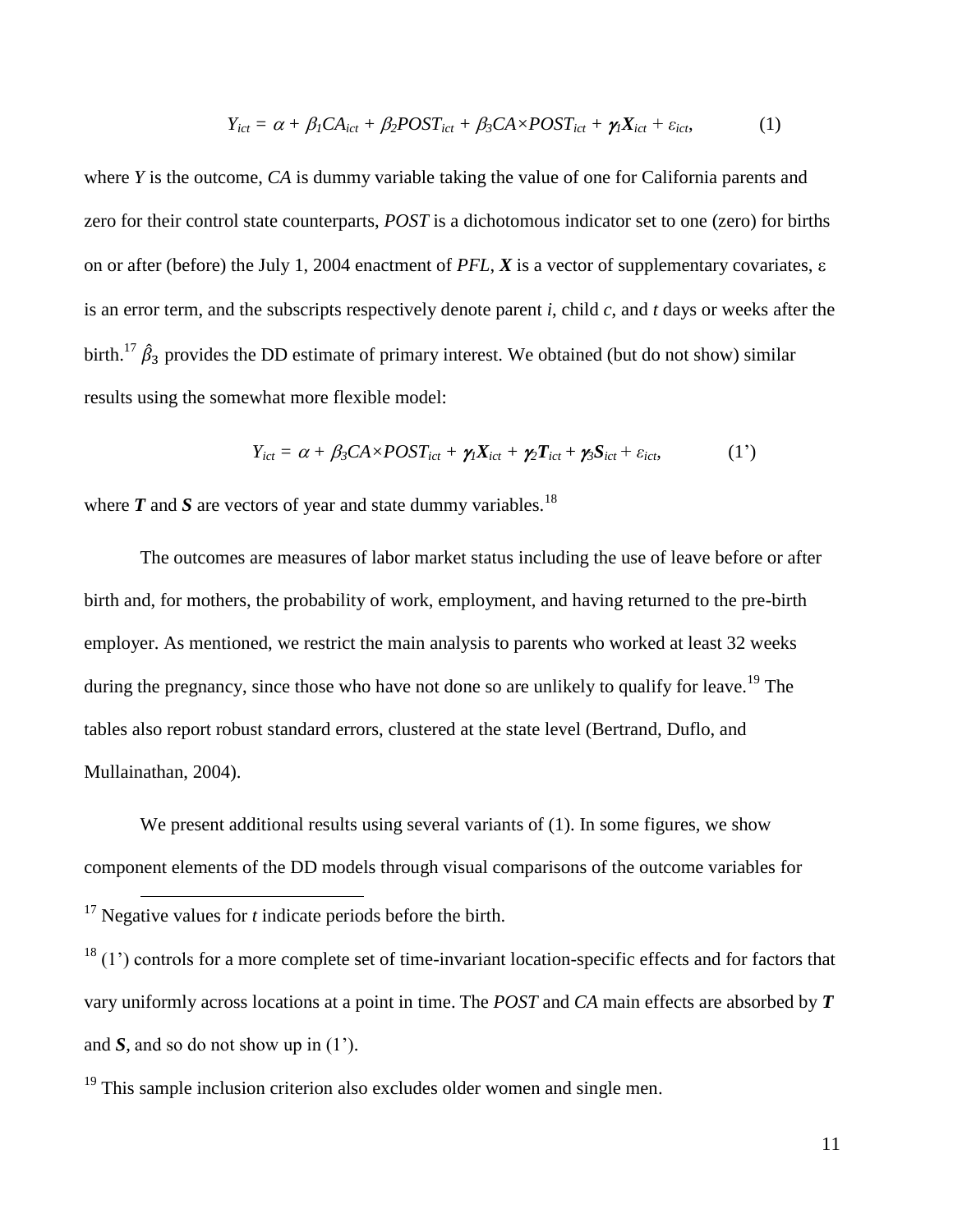California and comparison state parents before and following the implementation of *PFL*, after controlling for demographic characteristics. This is done through estimates of:

$$
Y_{ict} = \alpha + \beta_1 CONTROL \times POST_{ict} + \beta_2 CA \times PRE_{ict} + \beta_3 CA \times POST_{ict} + \gamma_1 X_{ict} + \varepsilon_{ict}
$$
 (2)

where *CONTROL* is a dummy variable equal to one for births from the control states and zero for births from California, and *PRE* is a dichotomous variable set to one for births before the July 1, 2004 implementation of *PFL* implementation. In (2),  $\hat{\alpha}$  provides the regression-controlled estimated average value of the dependent variable for the reference group of control state parents prior to *PFL*. Corresponding estimates for control state parents after July 1, 2004 and California parents before and subsequent to *PFL* implementation are  $\hat{\alpha} + \hat{\beta}_1$ ,  $\hat{\alpha} + \hat{\beta}_2$ , and  $\hat{\alpha} + \hat{\beta}_3$  respectively.

We also sometimes estimate parental leave hazard and survival rates for specified periods after birth. This is done using discrete time hazard models (Prentice and Gloeckler,1978; Meyer, 1990, 1995) measuring the probability that a spell of leave ends between week (or day) *t* and *t+1*, conditional on being on leave at *t*. <sup>20</sup> Hazard models are conceptually appropriate and are well designed to deal with censored observations (e.g., when some leave spells are on-going as of the most recently-released wave of data) and the discrete time specification imposes no parametric restrictions on the underlying baseline hazard function.

Defining  $\lambda_{ic}(t)$  as the hazard rate *t* weeks (or days) after the birth of child *c* for parent *i*,

$$
\lambda_{ic}(t) = prob[t+1 \ge T_{ic} \mid T_{ic} \ge t], \tag{3}
$$

and the hazard specification is

 $\overline{a}$ 

$$
\lambda_{ic}(t) = \lambda_0(t)e^{\beta_i X_{ict}}, \qquad (4)
$$

 $20$  In our application, once a mother (or father) moves off leave, either by returning to work or exiting the labor force, she exits the sample.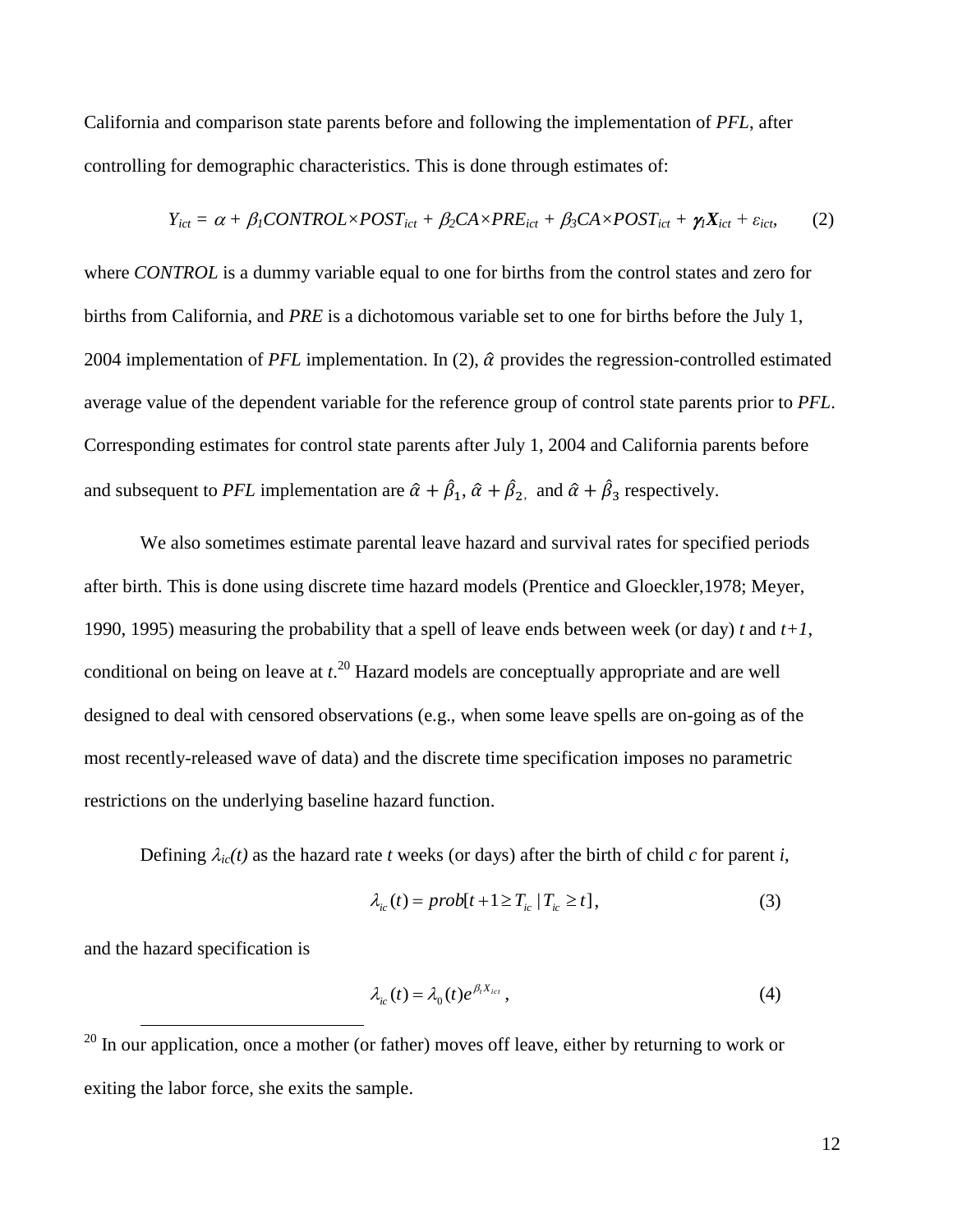with  $X_{ict}$  defined as above, except with an additional control for an interaction of *PFL* with a quartic function of leave duration.  $\lambda_0(t)$ , the baseline hazard rate for week (or day) *t*, is estimated nonparametrically.<sup>21</sup> The corresponding survivor rate,  $\Phi_{ic}(T)$ , which is the probability of remaining on leave for T weeks (or days), is the cumulative product of (one minus) the individual hazard rates, or

$$
\Phi_{ic}(T) = \prod_{t=1}^{T} (1 - \lambda_{ic}(t)).
$$
\n(5)

#### **IV. Selection of Control States**

 $\overline{a}$ 

A requirement for the DD procedures to generate consistent estimates of the causal effect of *CA-PFL* is that the changes over time in the outcomes would have been similar between California and the control states had *CA-PFL* not been enacted, although the levels could differ. Conversely, if, for example, leave-taking was increasing faster for California mothers than for counterparts in other states, even absent *CA-PFL*, then the program will be spuriously related to increases in leave use, leading to an overestimate of its true causal effect.

While we cannot know what the outcomes during the post-*PFL* period in California would have been without its implementation, we can observe the pre-program trends. Therefore, our empirical strategy is to choose control states with similar trends in maternal leave-taking before July 1, 2004 to those observed in California. Specifically, we use the following procedure to determine whether parents in a given state should be included in the control group. First, we exclude the 29 states and the District of Columbia with fewer than 8 NLSY-97 women giving birth during the preprogram period, since precision of the estimates will be extremely low in these cases. Second, for

<sup>&</sup>lt;sup>21</sup> Specifically, we use the probit functional form (see Maddala, 1983) for  $\lambda_{ic}(t)$ , including duration dummy variables which allow the baseline hazard to take a value in each period that best fits the data, instead of being forced to follow a trend that is partially determined by other durations.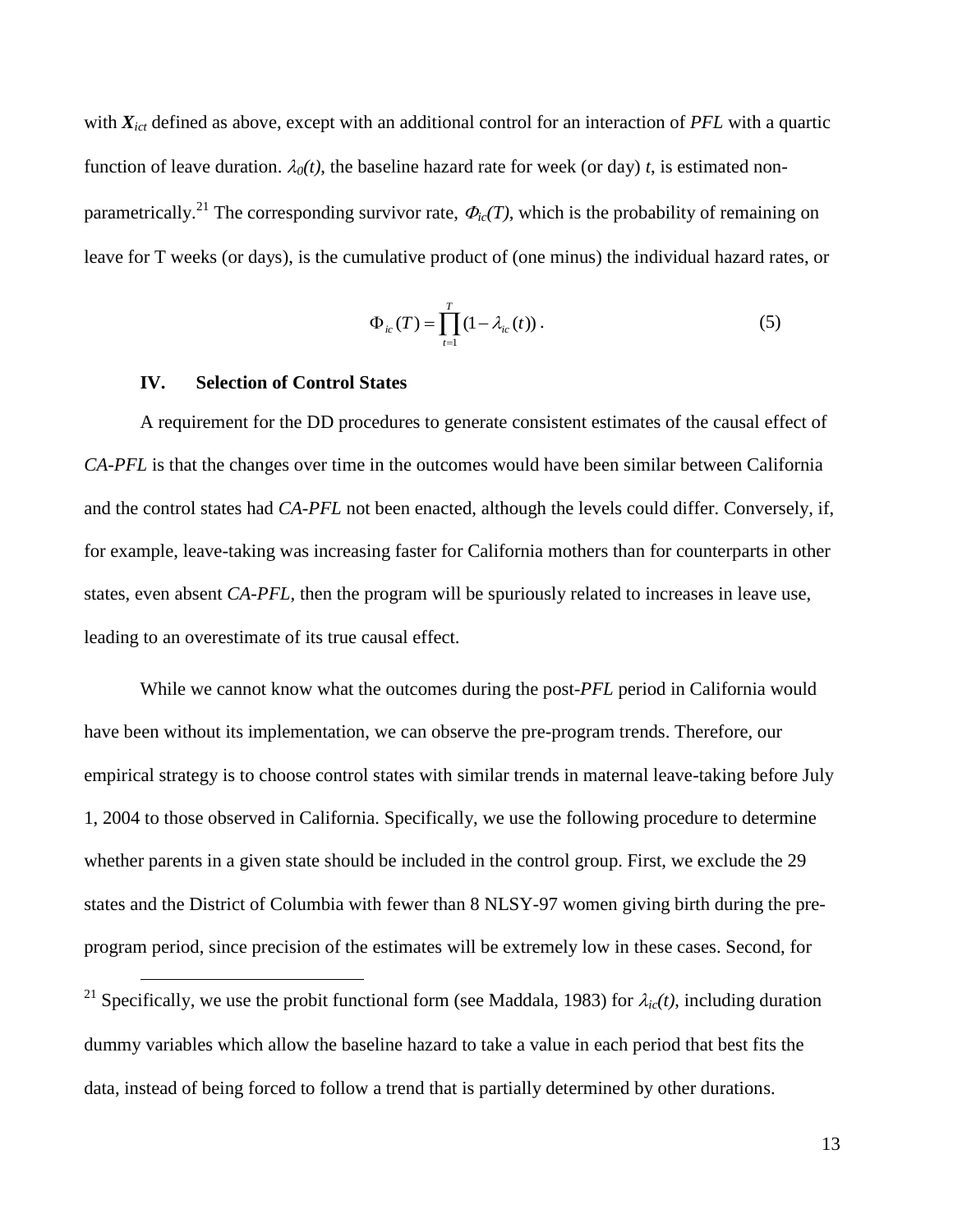each of the remaining 21 states, we estimate the following model, using only observations from before July 1, 2004 for California and the specified state:

$$
Y_{ict} = \alpha_0 + \alpha_1 X_{ict} + \alpha_2 T R_{ict} + \alpha_3 NONCA_{ict} + \alpha_4 T R \times NONCA_{ict} + \varepsilon_{ict}.
$$
 (6)

In (6), *TR* is a linear time trend (for the 2000-2004 period) and *NONCA* is a dummy variable set to one for the potential control state and zero for California. The interaction term, *TR×NONCAict*, allows the leave-taking time trend to differ between California and the other state, and we treat that state as a possible control if we are unable to reject the null hypothesis that  $\hat{\alpha}_4$  equals zero. Although similar numbers of NLSY-97 fathers and mothers have children before July 2004, too few fathers take leave to identify valid control states. Therefore, we use the control states identified for mothers in our analysis of the effects of *PFL* on father's leave-taking.<sup>22</sup>

Table 1 presents  $\hat{\alpha}_4$  from equation (6) for each potential control state, the associated standard error, the number of pre-July 2004 births to mothers, and whether each state is included in the control group. Ultimately, 15 states are deemed to be valid controls for mothers. The other 35 states and District of Columbia either had different pre-*PFL* trends in leave-taking or provided too few observations to be compared with California. In addition to eliminating those states with statistically different time trend coefficients, we exclude six states (AL, DE, MS, MO, TN, and WI) whose time trend coefficients are not statistically different but exceed 1.0 in absolute value. Although admittedly arbitrary, we consider the pre-trend patterns in these states to be too different from those in California to provide valid controls.

<sup>&</sup>lt;sup>22</sup> We obtain similar marginal effects of *CA-PFL* on leave-taking, with somewhat smaller standard errors in some cases, for fathers when using all non-California states as controls.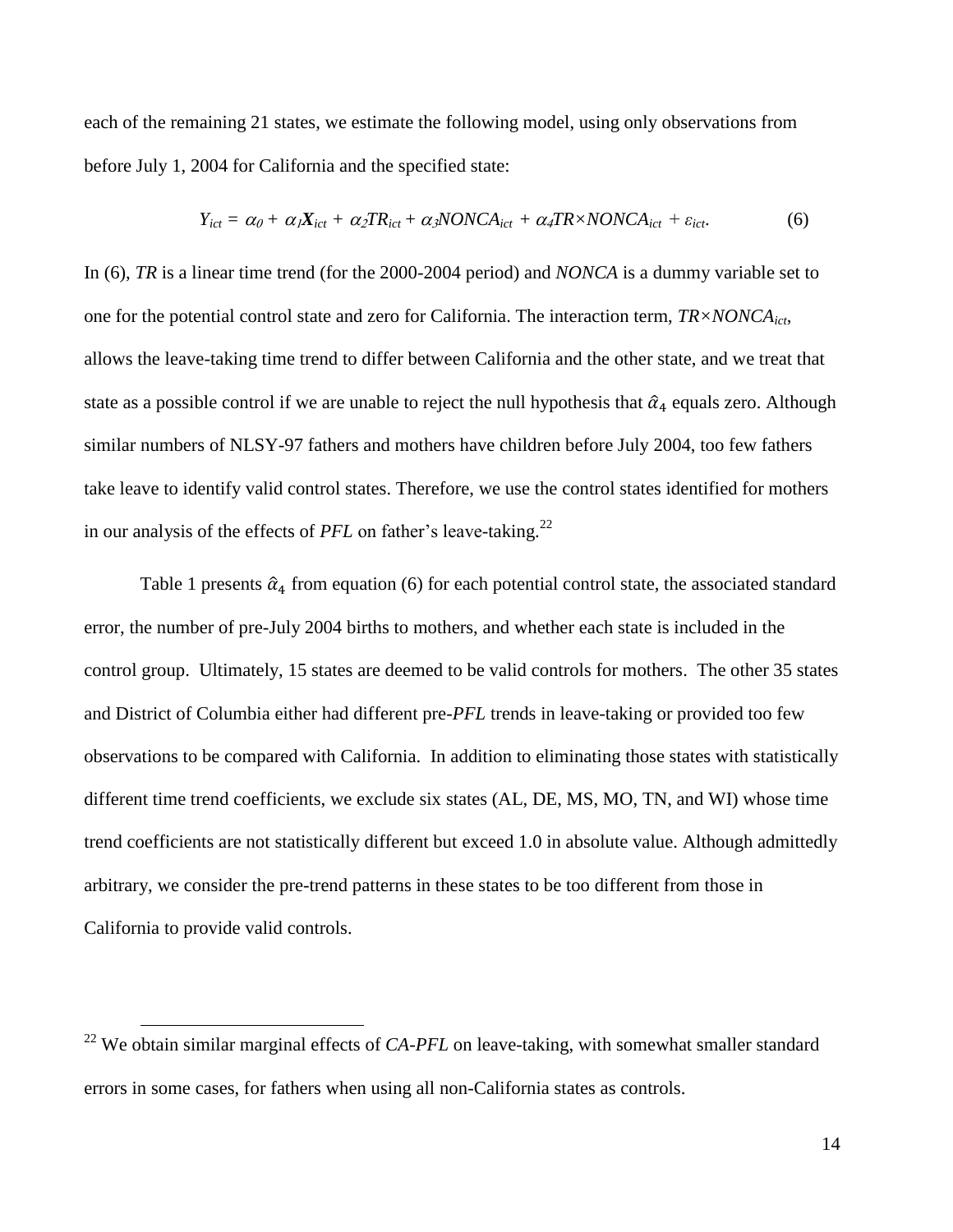Descriptive characteristics, weighted so as to be representative, are provided for mothers and fathers in Appendix tables A.1 and A.2, with separate results presented for California and the control states and for periods before after *CA-PFL* implementation. The combined (California plus control state) samples contain 1,188 births for mothers and 1,126 births for fathers. California parents are less likely to be black and more often Hispanic than parents from control states. As expected, since the NLSY-97 follows a cohort, those giving birth before July 2004 are younger, have less education and work experience, are less likely to be married, and have fewer children than counterparts whose children are born later. However, these parents reside in households with more members.

## **V. Leave-Taking**

Figure 1 presents the daily regression-adjusted proportion of mothers in our sample on leave during the 12 weeks before and 39 weeks after giving birth. These are obtained from estimates of equation (2) which, as discussed, distinguish births before and after July of 2004 and in California versus the control states, and adjusts for differences in race/ethnicity, age, education, marital status, work experience, family size and number of children.

The figure provides strong evidence that *CA-PFL* increased leave-taking. Prior to the program's enactment, new mothers in California took roughly the same amount of leave as their control state counterparts in the weeks immediately before birth and slightly more two to eight weeks after it (probably reflecting the availability of temporary disability insurance in California). There was no change, or possibly even a slight decrease, in control state leave-taking after July of 2004, whereas its use increased fairly dramatically for California mothers over the same period.

Additional details are provided in the first two columns of Table 2, which shows differencesin-differences estimates (the estimated marginal effects on the *CA×POST* interaction in equation 1)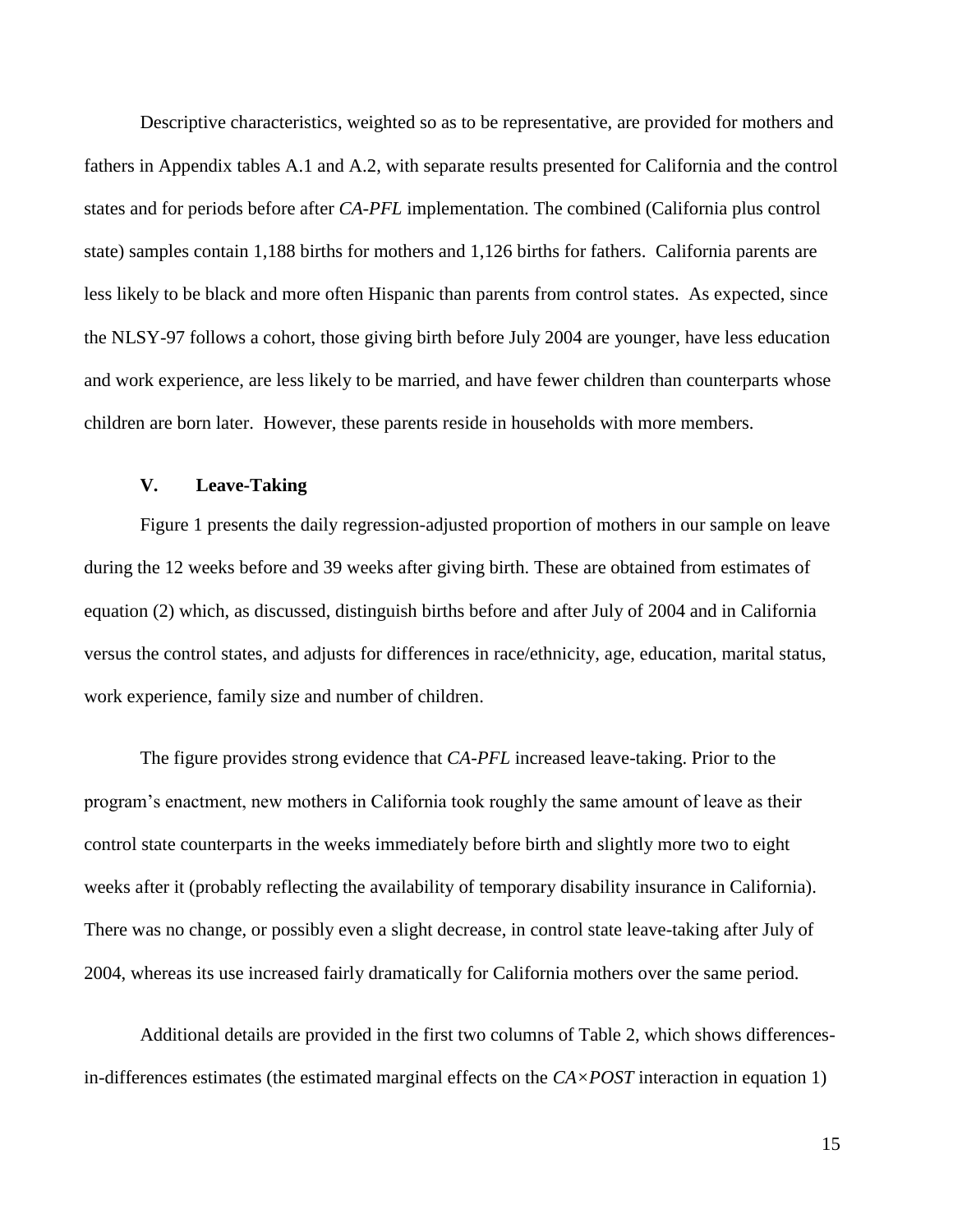along with the associated standard errors, for specified time periods after the births. For example, the first table entry indicates that California's paid leave program raised estimated leave-taking one day after birth by a highly significant 17.0 percentage points (from a baseline of 57.7%). The DD estimates indicate that *PFL* was associated with 14 to 17 percentage point in leave-taking during the first five or six weeks after birth and 18 to 30 point growth during the next seven weeks. The effect shrinks rapidly thereafter, although generally remaining statistically significant through the child's first four months. These patterns make sense since *PFL* is expected to have the strongest effect during the six-week period after the expiration of Temporary Disability Insurance benefits, which generally exhaust for mothers six to eight weeks after the birth.

*PFL* also appears to have increased the leave-taking of fathers, but with three important differences. First, the strongest effects occur immediately after the birth, rather than being delayed by several weeks (see Figure 2 and the last two columns of Table 2). This is again consistent with a causal effect of *CA-PFL*, since many women will be on TDI leave after delivery, which fathers are not eligible for. Second, the absolute magnitude of the effect is much smaller – peaking at 6 to 10 percentage points for men versus 20 to 30 points for women. However, since the baseline rates of leave-taking are also dramatically lower for fathers (17.0% percent just after birth versus 57.7% for mothers) the estimated effects are of approximately equal size or even slightly larger in relative terms.<sup>23</sup> Third, fathers remain on leave relatively briefly, even after the enactment of paid family leave, with less than 6 percent still off the job by the end of the child's third week and fewer than 1

<sup>&</sup>lt;sup>23</sup> Applebaum and Milkman (2011) indicate the proportion of fathers taking paid leave after a child's birth in California increased from 17 percent in 2004 to 26 percent in 2010.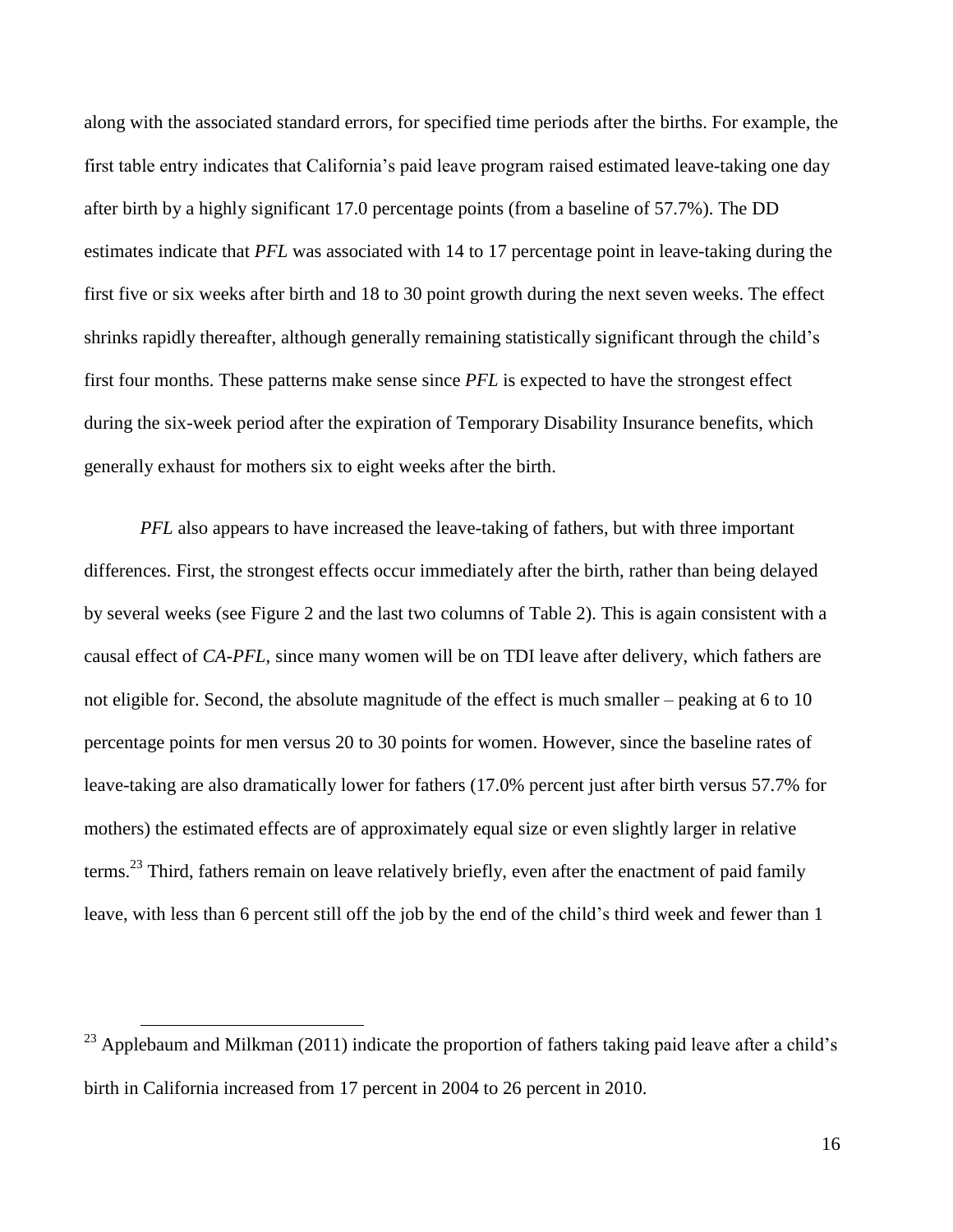percent after the seventh week.<sup>24</sup> By contrast, after the enactment of *PFL*, 53.3% of California mothers and 24.7% of those in control states were still not at work seven weeks after delivery.

Further detail on how *CA-PFL* affected the timing of leave-taking is provided in Table 3 and Figures 3 through 6, which show estimated parental leave hazard and survival rates after controlling for demographic characteristics. Specification 1, in Table 3, constrains the effects to be proportional in each week after birth; in specification 2 and the figures, the effects of *CA-PFL* on the hazard rates are allowed to vary nonlinearly with leave durations: this is done by interacting a quartic polynomial of time on leave with the indicator for the post-*PFL* implementation period (with California and *Post* main effects also controlled for).

*CA-PFL* reduces the estimated average weekly hazard rate out of leave by a statistically significant 4 to 5 percent for both men and women (see specification 1). However, as shown in specification 2, the predicted effects vary substantially over time. For mothers, the hazard rates fall immediately after the birth but with the largest decrease occurring 6 to 14 weeks after delivery and with a negative effect persisting until around the 18<sup>th</sup> week, after which the pattern reverses and *CA*-*PFL* is associated with higher hazard rates (Figure 3). This last effect occurs because fewer than five percent of California mothers remained on leave through the  $18<sup>th</sup>$  week prior to 2004, versus around 10 percent after the law's passage (see Figure 4), so that hazard rates became necessarily low. Almost no mothers remain on leave beyond six months, either before or after the enactment of California paid leave. For fathers, the reduction in leave hazard rates is immediate, peaking one week after the birth, and with a higher exit rate predicted during the post-*PFL* period after the second

 $24$  On a related point, we do not show regression-adjusted effects for fathers beyond two weeks, in Table 2, because no California fathers remained on leave after 14 days during the pre-*PFL* period.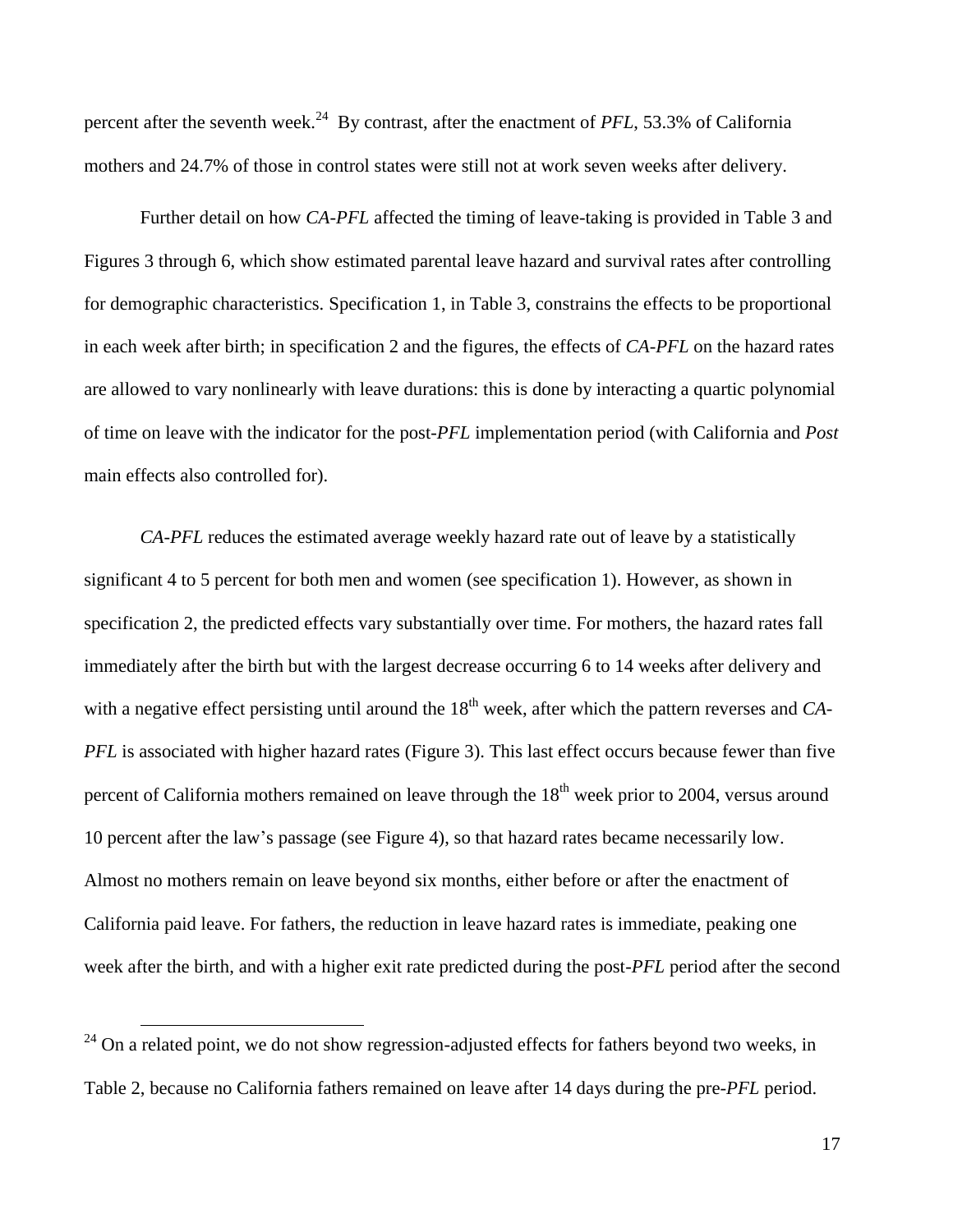post-birth week (Figure 5), reflecting the extremely low rates at which fathers took more than two weeks of leave before 2004 (see Figure 6). These results suggest a causal impact of *CA-PFL*. Specifically, the reduction in expected hazard rates is largest for women during the several weeks after the exhaustion of temporary disability insurance benefits, six to eight weeks after birth, but immediately after it for men, who do not have access to TDI.

Using the predicted survivor rates, displayed in Figures 4 and 6, we estimate that *CA-PFL* raised average leave-taking from 7.8 to 10.2 weeks for new mothers and from 11.0 to 15.7 days for new fathers.<sup>25</sup> This implies that the average mother is taking 40 percent of the statutory duration of the program as additional leave (2.4 of 6 weeks) and that the average father is taking around onesixth of the newly available leave (4.7 days out of the 6 weeks). In addition to these net increases, there may be some replacement of time off work that would have otherwise been taken as unpaid or company paid leave. These average effects conceal substantial variation in leave use across parents. For instance we estimate that leave increased by around two (four) weeks for mothers at the  $25<sup>th</sup>$  $(75<sup>th</sup>)$  percentiles of leave use and by 3 (10) days for corresponding fathers.

### **VI. Other Labor Market Outcomes**

 $\overline{a}$ 

The increase in leave-taking due to *CA-PFL* reflects a small reduction in non-employment combined with a larger decrease in work among those who remain employed (but on leave). This is shown in Table 4, which provides separate estimates for nonemployment and work, as well as for work at the job held prior to childbirth. For instance, at the end of the first post-birth week, the 16.6 percentage point rise in predicted leave-taking (shown in Table 2 and previously discussed), consisted of a 3.9 percentage point decline in non-employment and a 12.6 point reduction in work.

<sup>&</sup>lt;sup>25</sup> This is calculated as  $\Sigma_t \Phi(t) \times t$ , for  $\Phi(t)$  the probability of being on leave *t* periods after the birth.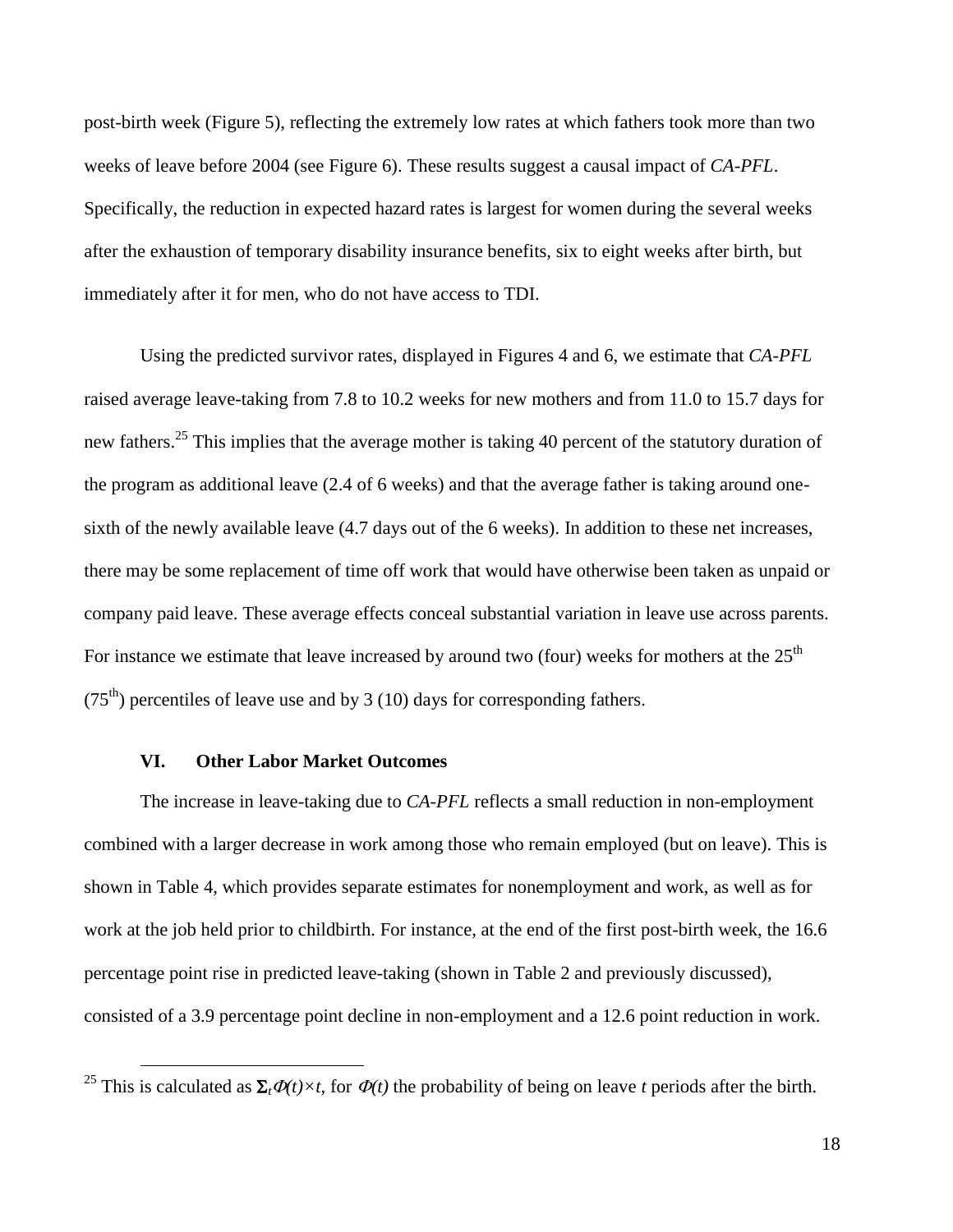As mentioned, large predicted effects on maternal leave-taking persist through the fourth month after delivery and, at almost all of these intervals, are accompanied by strong reductions in work and much weaker (and usually statistically insignificant) declines in non-employment. Additional detail on the components of the DD estimates – the regression-adjusted labor market status of California and control state mothers before and after *CA-PFL* enactment – are provided in Figures 7 and 8.<sup>26</sup>

The intermediate-term labor market effects are equally interesting. *CA-PFL* is associated with increased leave-taking and reduced rates of work during the first four months or so after birth, as mentioned; however, by month six the leave-taking is complete and the negative predicted effects on work have been eliminated. By nine months after birth, *CA-PFL* is predicted to *increase* work probabilities and to reduce non-employment by a statistically significant five to six percentage points, an effect which persists through at least the end of the first year.

Researchers previously examining (mostly unpaid) state and federal leave entitlements (Washbrook, et al., 2011), as well as California's paid family leave program (Rossin-Slater, et al., 2013) have also found that leave rights initially reduce but subsequently increase rates of work. The reason generally hypothesized for the positive intermediate-term effect is that the availability of leave reduces quits and raises the probability that mothers remain with their pre-birth employer. We explore this possibility in the last two columns of Table 4 and in Figure 9, where the dichotomous outcome indicates whether the mother is working at the last job held prior to giving birth.

<sup>&</sup>lt;sup>26</sup> Figure 7 also shows the origin of the increase in non-employment estimated to occur in week 8. Notice that the predicted non-employment rates of pre-*PFL* control group mothers spike downwards and those of corresponding California mothers spike upwards, in this one week, before reverting to more normal levels in the next. This produces the week 8 estimate shown on Table 4.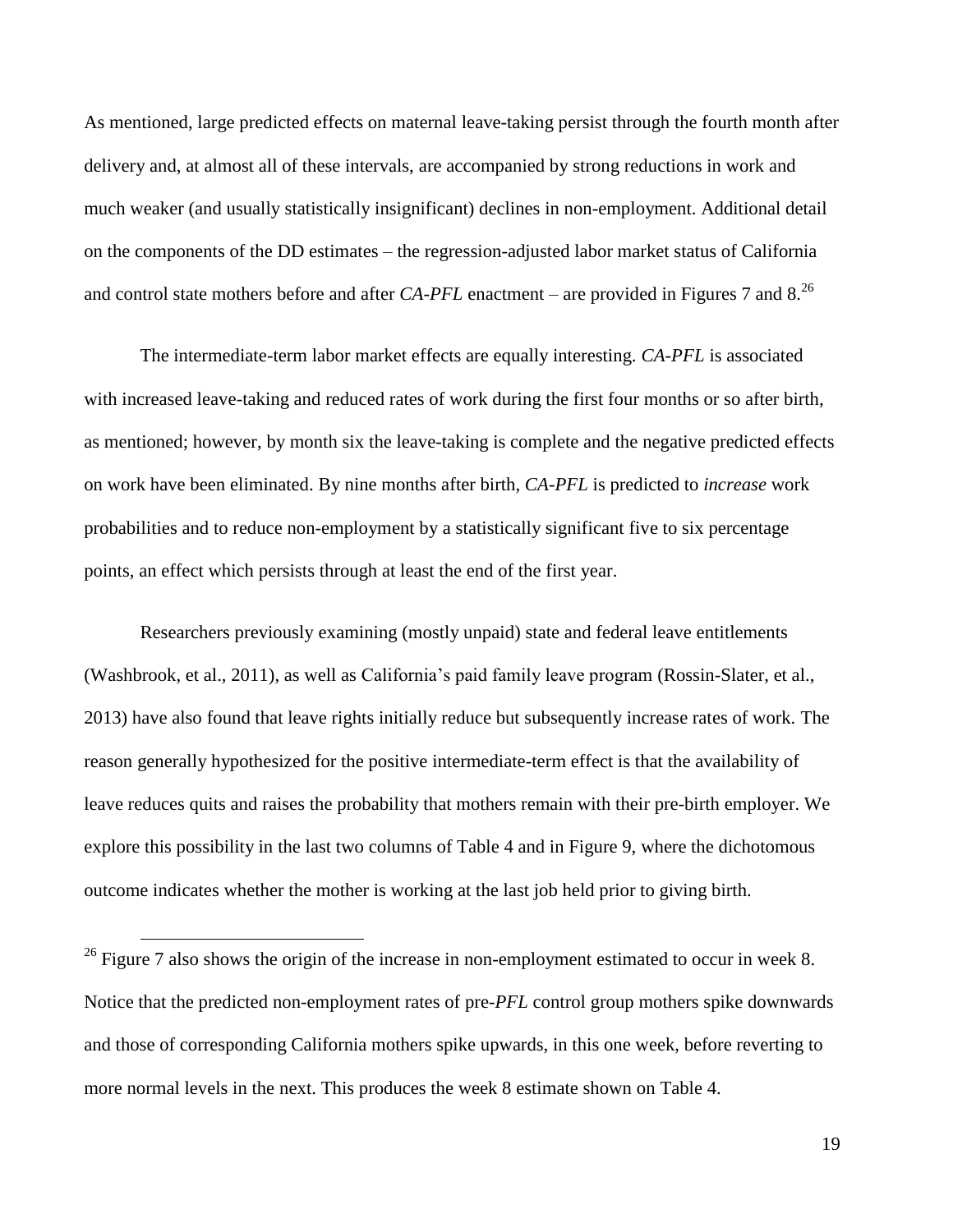Our main specifications provide little evidence that *CA-PFL* increased job continuity.

Specifically, California mothers are predicted to be around one percentage point more likely to work at their pre-birth job nine or twelve months after delivery, after enactment of the paid leave program, but the effect does not approach statistical significance. The reason the impact is so small is that the vast majority of the mothers analyzed (over 80 percent for all groups) eventually return to their old jobs. However, this could partially reflect our sample inclusion requirement of having worked at least 32 weeks during the pregnancy. Specifically, the availability of paid leave might induce some mothers to work more during this period and take short paid leaves after it, rather than quitting the job held during pregnancy, thereby increasing job continuity. This possibility is examined below.

#### **VII. Robustness Checks**

We next test whether the preceding results are robust to changes in the choice of control states or sample inclusion criteria. Table 5 summarizes the results. The top panel shows our base model, where the comparison group consists of the matched control states and the sample includes mothers employed at least 32 weeks of the pregnancy period. The second panel expands the comparison to include all states (not just the matched controls). The third and fourth panels return to the control state comparison but reduce the pre-birth work requirement for inclusion in the analysis to 20 weeks and any employment during the nine months before the birth.

Most results are insensitive to these changes. Expanding the control group to include all states has little impact. Weakening the pregnancy period work requirement does not materially or consistently affect the results for leave-taking but changes the estimated *CA-PFL* effect on nonemployment and work in two ways. First, higher levels of employment explain a greater portion of the increase in leave-taking, with a consequent decrease in the contribution of reductions in work. For instance, *CA-PFL* is predicted to reduce the nonemployment of mothers by 7.8 percentage

20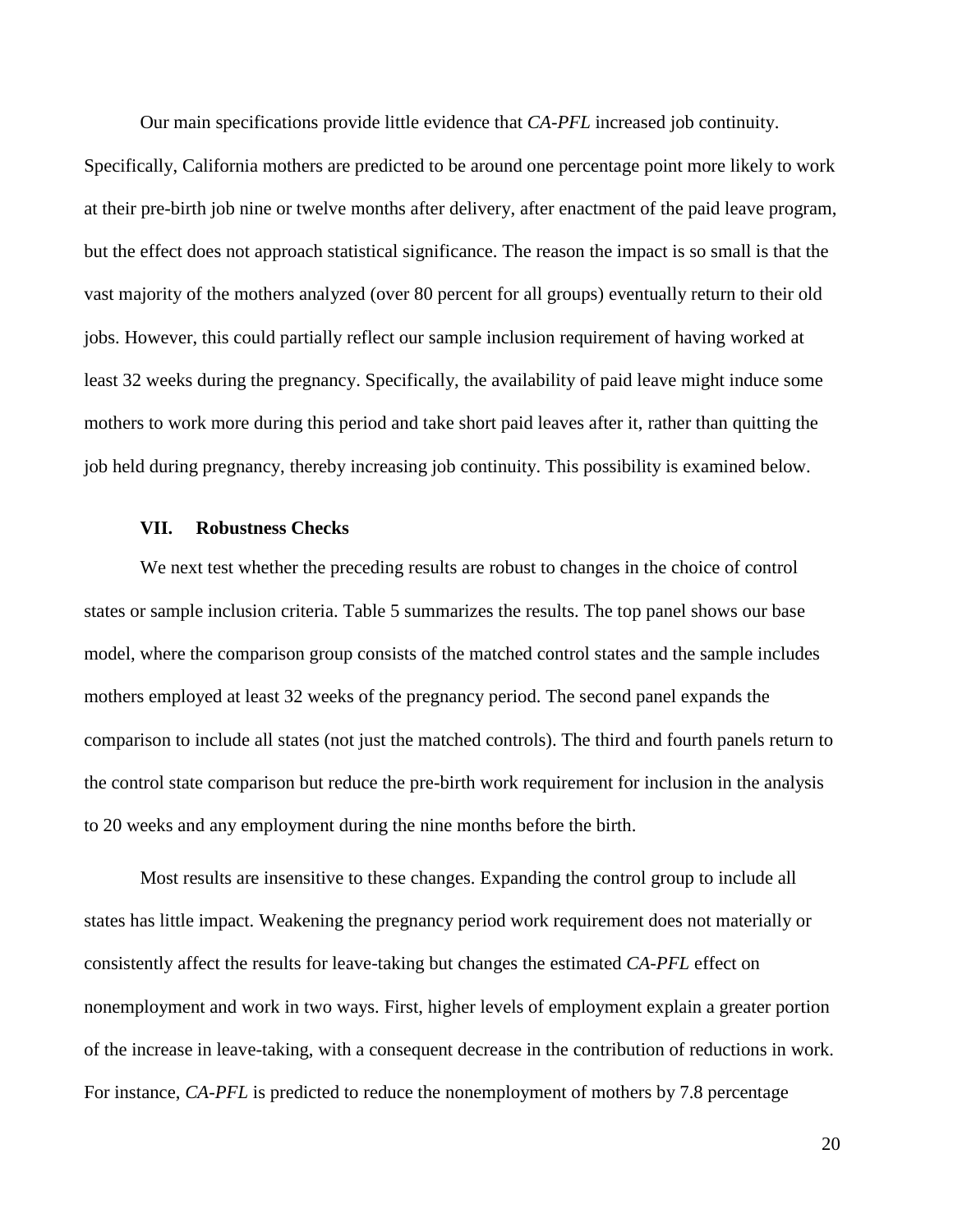points, 4 weeks after the birth, when the sample includes those working at least 20 weeks during pregnancy, versus a 1.3 point decrease when restricting the analysis to those who worked at least 32 weeks during this period. The accompanying reduction in work probabilities is 12.0 rather than 15.7 percentage points. Second, the medium-term increases in employment, work and return to the prebirth job are considerably larger when using less restrictive sampling criteria. Thus, *PFL* is predicted to raise the probability of having returned to work within one year by 10.5 (8.7) percentage points and to have done so with the pre-birth employer by 5.9 (8.8) points among mothers with any (at least 20) weeks of work during pregnancy, compared to 6.2 and 1.1 percentage point increases for the main sample.

This suggests that *CA-PFL* increases the job continuity of new mothers in ways that our main estimates do not capture. Specifically, by restricting the sample to persons with substantial pre-birth employment prior, we may be ignoring reductions in quit rates that paid leave facilitates. Without paid time off the job, some mothers planning to stop working once their children are born may leave their positions before delivery and therefore be excluded from our analysis. However, when paid leave is available, some of them may choose not to quit their jobs but rather to take some time off work and then return to their original employer. This could also help to explain the *PFL*-related reduction in nonemployment observed immediately after childbirth. While an argument could be made for using a less stringent pregnancy work requirement as our main specification, the tradeoff is that doing so is likely to include more parents who who would not continue to be employed to the point where leave rights become a relevant consideration.

## **VIII. Wages, Earnings, and Work**

Last, we examine how California's paid family-leave program has influenced longer-term labor market outcomes of mothers including: the probability of having returned to work within one

21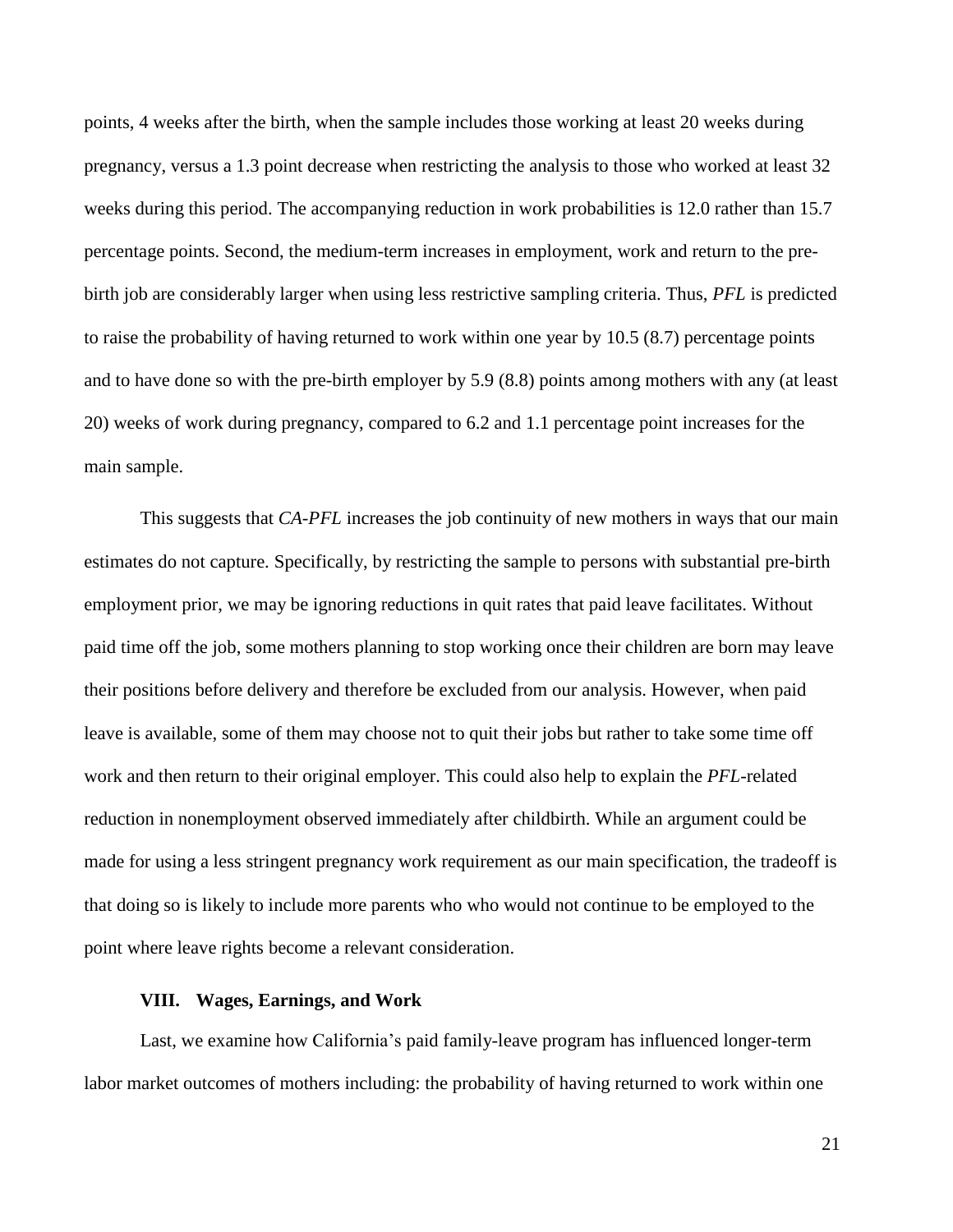year of the birth, log hourly wages at this time, and the average number of weeks and hours worked during the second year of the child's life. The analysis samples are smaller than those above for two reasons. First, labor market status will be unavailable for mothers giving birth near the end of the analysis period. Second, wage data are missing for women who are not employed at the end of the relevant time period and are not provided for some working mothers.<sup>27</sup>

Our main results, summarized in the top panel of Table 6, confirm that *CA-PFL* increases rates of maternal work one year after the child's birth. Specifically, the DD estimate suggests that the paid leave program raised the work probabilities of mothers by 5.5 percentage points one year after birth, compared to a pre-*PFL* baseline of 91 percent.<sup>28</sup> This is smaller than the 6.2 point increase obtained in Table 5 (with a slightly larger sample and longer time period) but the difference does not approach statistical significance. Rights to paid leave are also predicted to elevate weeks worked and average weekly work hours during the second year of the child's life – by 6.9 weeks and 4.2 hours – which represent 19 and 16 percent growth compared over the pre-program baselines of 36.8 weeks and 25.9 hours per week. At least some of this increase is expected, since rights to paid leave significantly increased the probability of having returned to work by the end of the child's first year. Finally, the point estimates suggest that hourly wages increase by around five percent, one year after the birth, but the confidence intervals are wide and include zero or negative effects.

 $27$  We found no evidence of differential patterns in missing data for California versus control state mothers. <sup>28</sup> These are marginal effects estimated from probit models.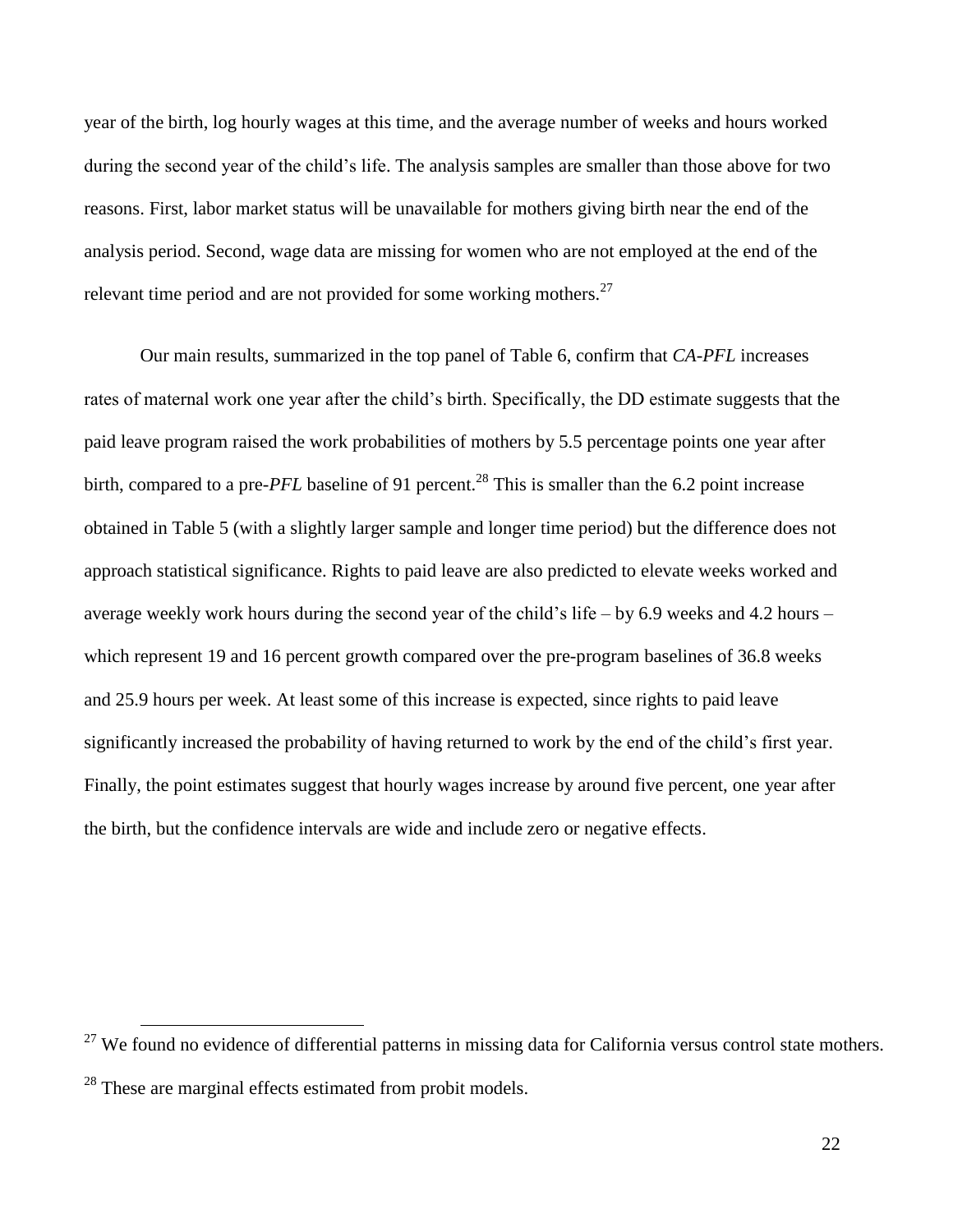The bottom panel of Table 6 shows that we obtain fairly similar results when broadening the sample to include mothers with any pre-birth employment.<sup>29</sup> The one change is that there is a considerably larger predicted increase in the probability of returning to work by 52 weeks after the birth – 9.6 versus 5.5 percentage points – which is consistent with the results previously described in Table 5 and again suggests a possible *CA-PFL* effect on job continuity.<sup>30</sup>

#### IX. **Discussion**

 $\overline{a}$ 

Our analysis indicates that California's paid family leave program raised the leave-taking of new mothers and fathers. These increases are sizable and last for four months after the birth for mothers and two weeks subsequent to it for fathers. For mothers, the effects are most pronounced during the sixth through thirteenth weeks after delivery – an estimated 19 to 30 percentage point increase – which corresponds to the period after the exhaustion of temporary disability benefits. Fathers are not eligible for pregnancy-related TDI and the *PFL* effects for them begin immediately after birth and are largest during the following week. Although the overall increase in leave-taking is much smaller than for mothers – between 3 and 11 percentage points during the first two weeks – the baseline levels are also dramatically lower, so that these effects are large in relative terms. We

<sup>&</sup>lt;sup>29</sup> As expected, the baseline rates of post-birth work are lower for this group, since it includes mothers with weaker attachments to the labor force.

 $30$  The effect on log wages at the end of year 1 and weeks or hours worked during year 2 are also similar for the other two samples shown in Table 5 (mothers from all states, and those in California and control states working 20 or more weeks during pregnancy), and the patterns of return to work by the end of the first year also correspond with those found there.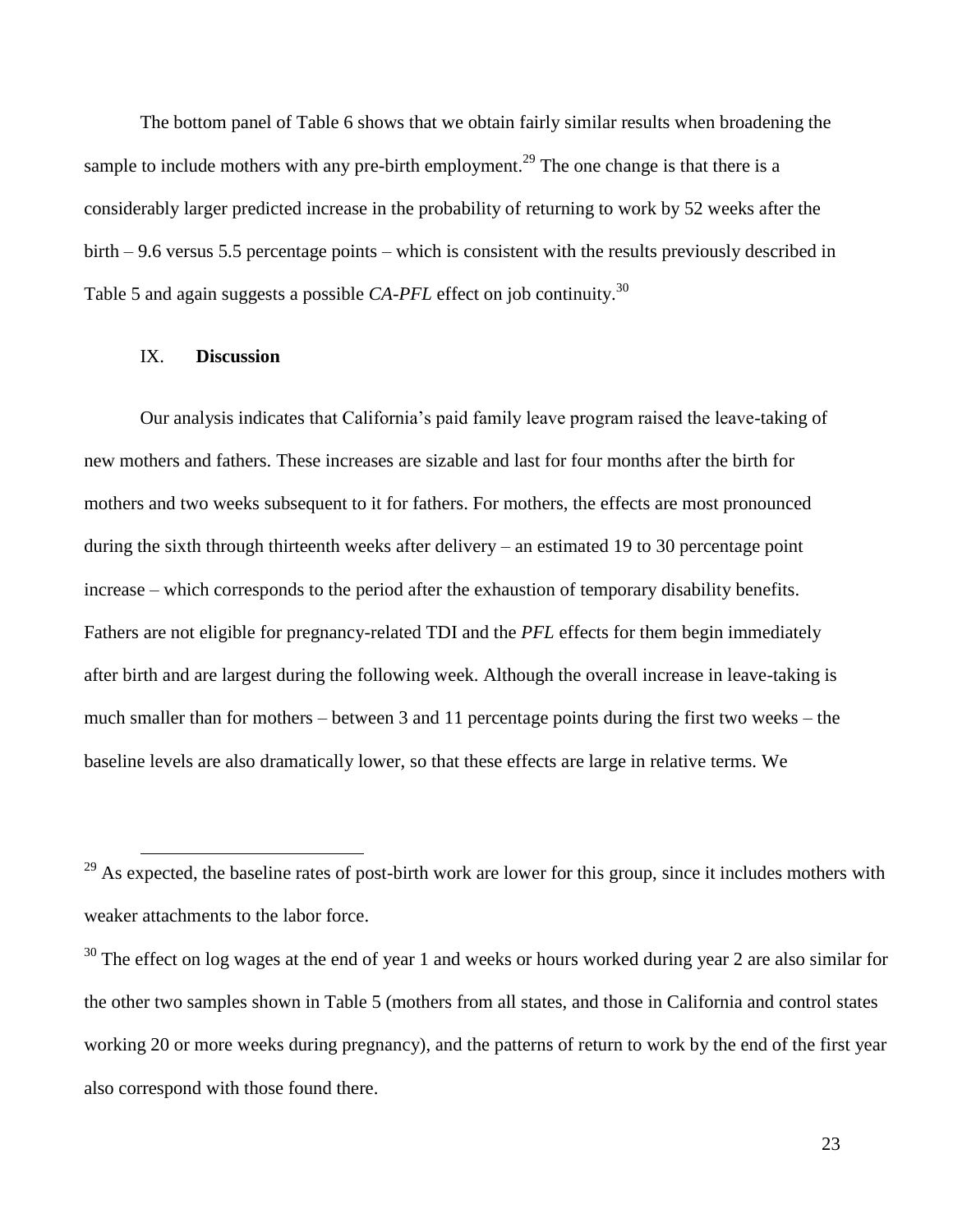estimate *CA-PFL* increased the average leave-taking of mothers by around 2.4 weeks and that of fathers by just under one week.

We also examined other labor market consequences of the paid leave program for mothers. The increased leave-taking immediately after birth results from a combination of reductions in work among the employed and higher rates of employment, with the former being more important in most specifications. There is consistent evidence that *CA-PFL* increased the likelihood that mothers have returned to work by a year after birth and raised maternal hours and weeks of work by 15 to 20 percent during the second year of the child's life. It is also predicted to raise hourly wages at then end of the first year by 5 percent, but this estimate is imprecise and statistically insignificant. Finally, there is some indication that the medium-term increases in the probability of working may reflect increases in job continuity, resulting because paid leave reduces the probability that some expectant mothers quit their jobs prior to giving birth.

It is useful to compare these results to the recent study of California paid leave conducted by Rossin-Slater et al. (2013). In their main specifications, the program is predicted to raise the average leave-taking of eligible mothers by 3.1 to 3.3 weeks, with modestly smaller estimates obtained in some alternative specifications. The similarity of these results to ours is noteworthy given that they use a different data set – the 1999 to 2010 years of the March *Current Population Survey* – that contains a larger sample but less precise information on leave-taking.<sup>31</sup> They also find positive medium-term effects of *CA-PFL* on maternal employment that appear to be of comparable size or somewhat smaller than those that we observe.<sup>32</sup> For example, rights to paid leave are anticipated to raise the weekly work hours of mothers with one-year-old children by 2 to 3 hours per week, versus  $\overline{a}$  $31$  Information on leave-taking is only available for the week prior to the survey.

<sup>32</sup> They examine hours worked in the last week and last year for mothers of one to three year olds.

24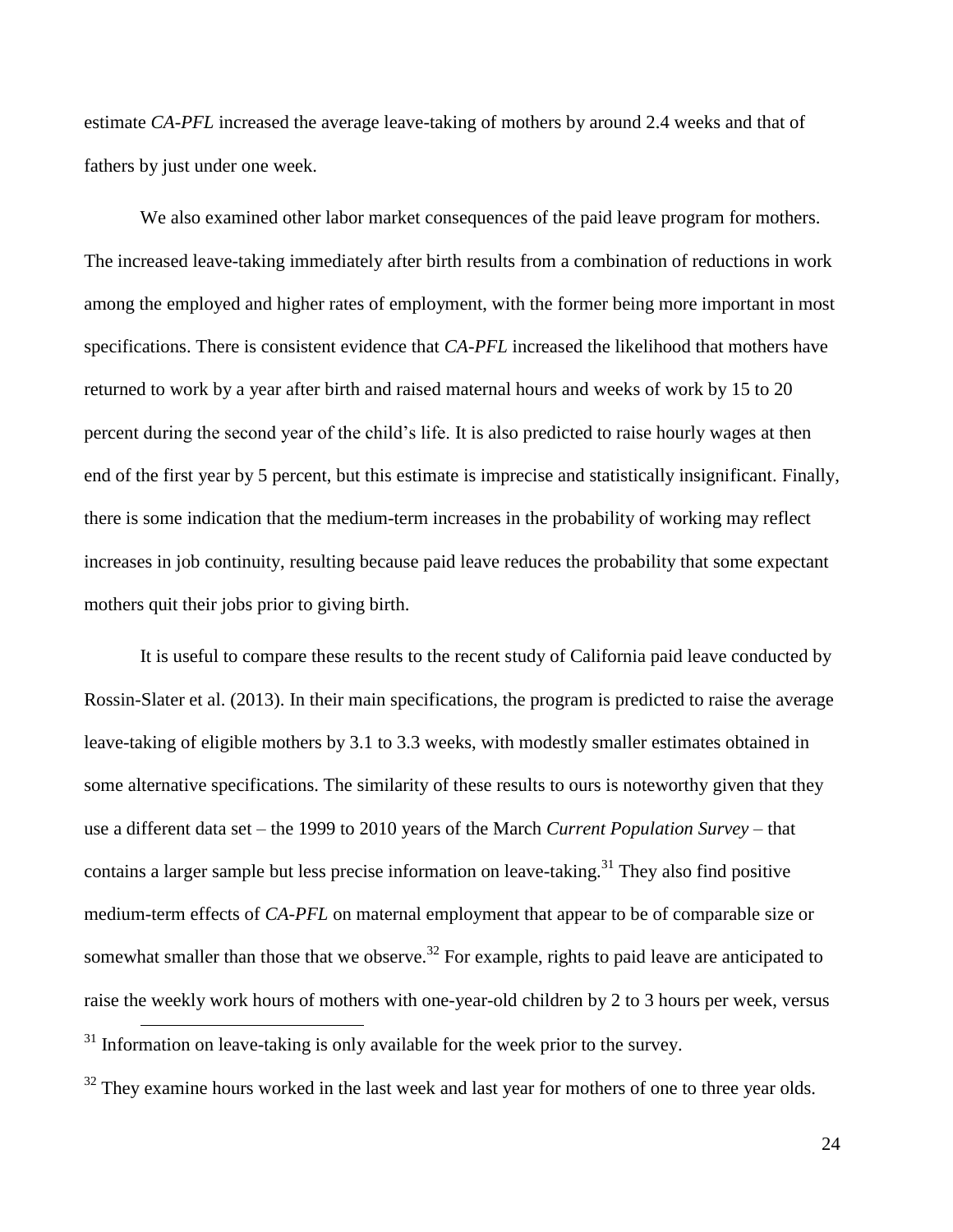a four hour per week reduction obtained here; however, these differences are statistically indistinguishable. They also (imprecisely) estimate annual earnings increases of around 13 percent for these mothers, largely reflecting growth in predicted work hours rather than hourly wages. Our point estimate is larger – a 16 percent increase in work hours and a 4 to 5 percent rise in hourly wages implies around a 22 percent rise in annual earnings – but again with standard errors that are easily big enough enough to encompass the Rossin-Slater et al. estimate.<sup>33</sup>

Our analysis extends beyond that of Rossin-Slater, et al. (2013) in at least two important ways. First, the detailed NLSY-97 work history data permit us to identify increases in paternal leavetaking that are modest in absolute size (less a week) but large in relative terms, more than a 40 percent increase from a low baseline. Interestingly, such results are consistent with Han, et al.'s (2009) evidence that (largely unpaid) federal and state leave entitlements are associated with 50 percent or larger increases in leave-taking by fathers during the birth month, from extremely low baseline rates.

Second, we are able to more precisely measure the timing of leave-taking. As mentioned, the patterns of leave use – immediately after births for fathers and reaching a maximum shortly after temporary disability benefits are likely to be exhausted for most mothers – suggests that we are observing a causal effect of *CA-PFL*. In addition, using predicted changes in survivor probabilities at different durations, we can estimate the distribution of the rise in leave-taking. Doing so, we find that the  $25<sup>th</sup>$  percentile of the leave-taking distribution increases from just over 5 weeks to 7 weeks, the  $50<sup>th</sup>$  percentile from 8 to 11 weeks, and the  $75<sup>th</sup>$  percentile from about 10 to 14 weeks. Similarly,

 $\overline{a}$ 

25

 $33$  The confidence intervals on Rossin-Slater et al. (2013) predictions are also wide and they estimate a larger (21 percent) annual earnings increase for mothers with three year old children.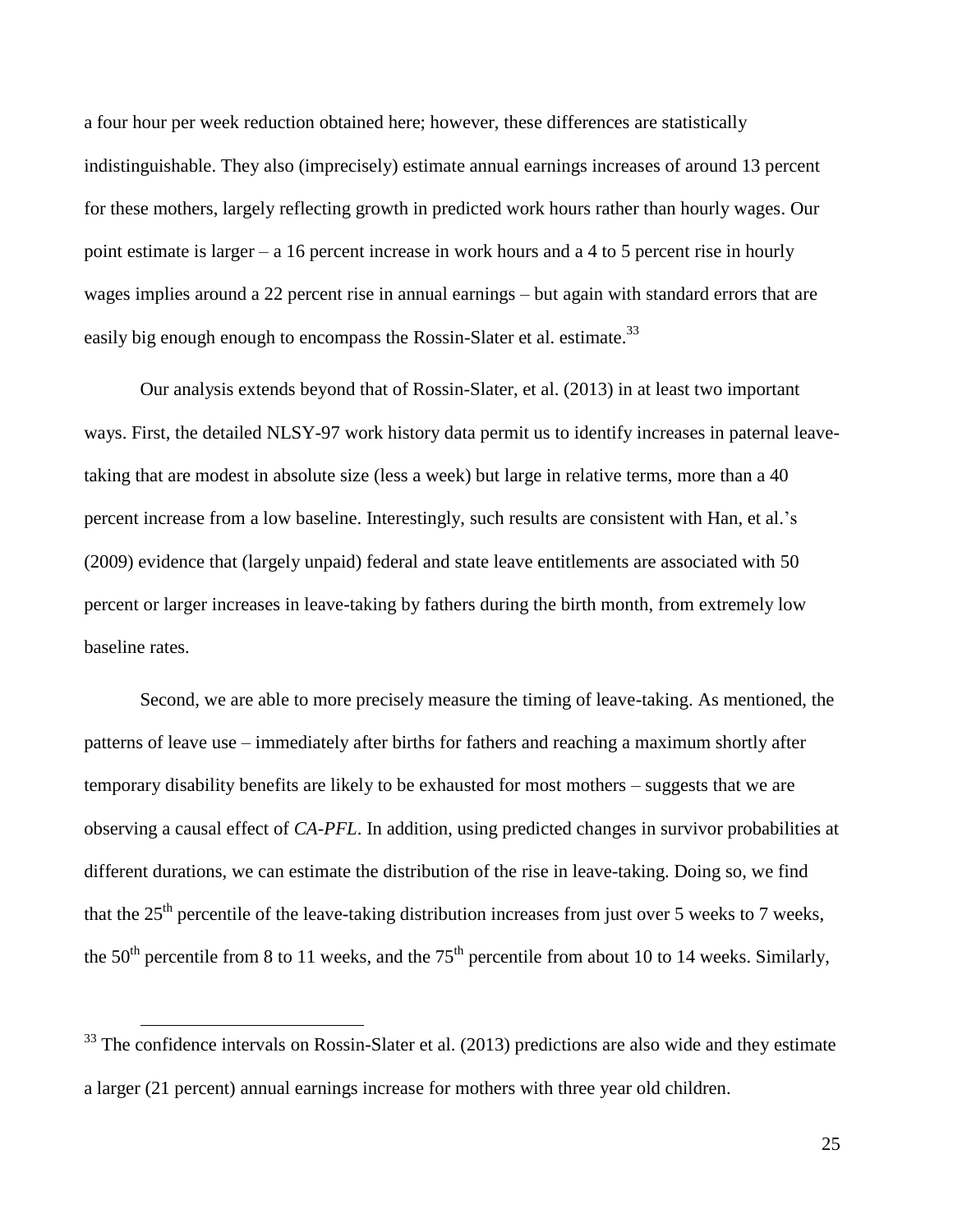for fathers the 25<sup>th</sup>, 50<sup>th</sup>, and 75<sup>th</sup> percentiles of the leave-taking distribution increase from 3 to 6, 7 to 12, and 12 to 22 days respectively.

Some analysts advocate expanding California's paid family leave program by further publicizing its existence, raising the wage replacement rate, extending coverage to public sector employees, and providing job protection during the leave.<sup>34</sup> Our results indicate that the program, as currently structured, has appreciable effects on leave-taking and work, so that these extensions are likely to have noticeable effects as well. The cost of *PFL* mandates depends on the frequency and duration with which parents take paid leave, the amount of wages replaced, and administrative costs (including employer and employee accommodations for absent employees). The findings of this analysis can be used to address the frequency and duration components of this cost. Also, the models examining whether mothers return to the pre-birth employers raise the possibility of cost offsets, if *CA-PFL* helps to preserve employer-employee matches and firm-specific human capital. This information is also relevant, for California policymakers set the employee-paid payroll tax rate used to finance the program. Finally, advocates of national paid family leave programs (e.g. O'Leary et al., 2012; Zigler et al., 2012) draw heavily on the California experience and propose to incorporate many of its key features in their proposals, making these findings particularly salient.

<sup>34</sup> In 2009-2010, a majority of California workers in did not know about the *PFL* program and a third of those who knew of it did not apply for the benefits because the wage replacement was too low; others did not take paid leave because they thought they were ineligible or feared that doing so would limit their future potential advancement or result in employment termination (Applebaum and Milkman, 2011).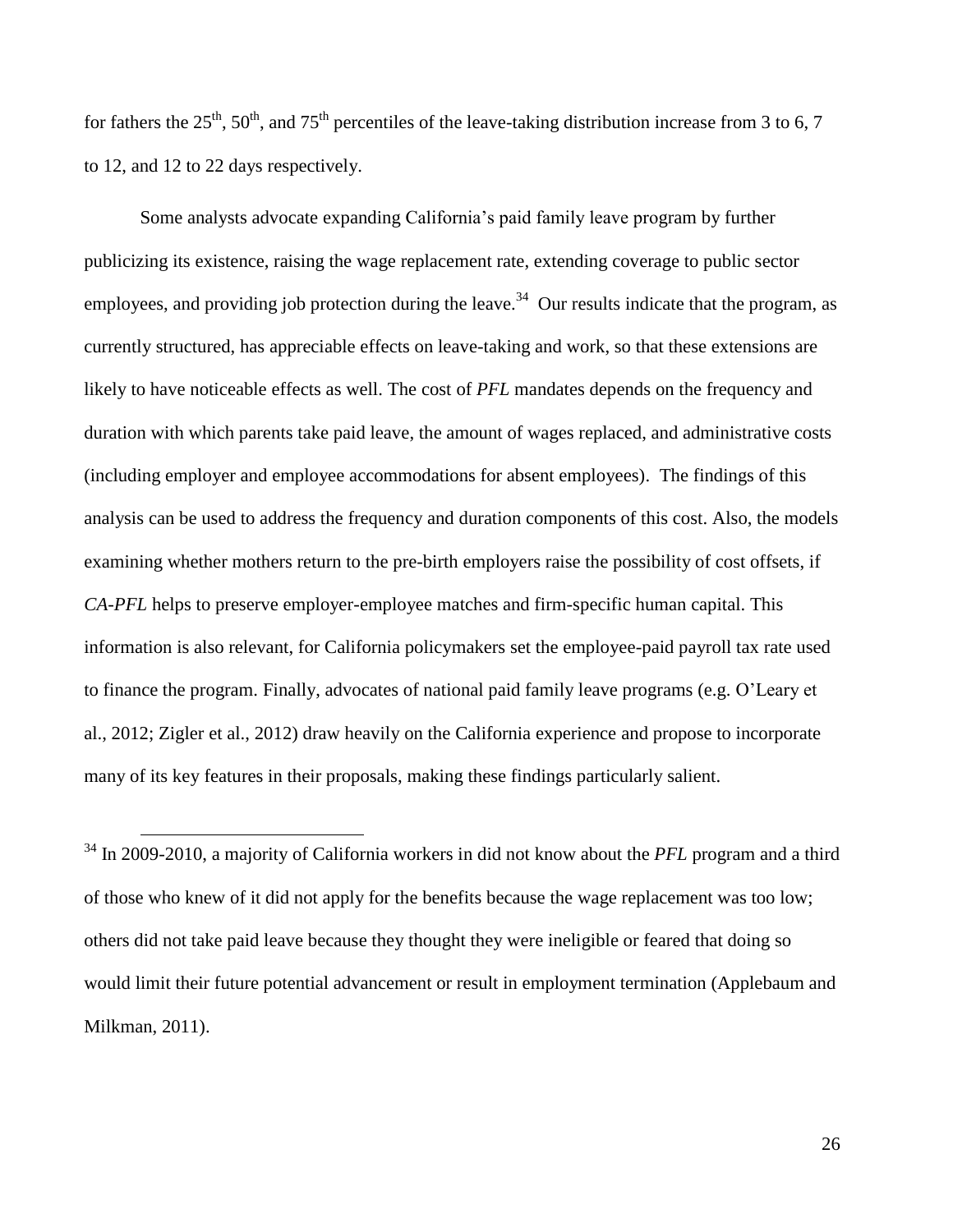## **References**

Albrecht, James W., Per-Anders Edin, Marianne Sundstrom, and Susan B. Vroman. (1998). "Career Interruptions and Subsequent Earnings: A Reexamination Using Swedish Data." *Journal of Human Resources,* 34(2), 294-311.

Applebaum, Eileen, and Ruth Milkman. (2011). "Leaves that Pay: Employer and Worker Experiences with Paid Family Leave in California." Policy Report. Washington, D.C.: Center for Economic and Policy Research.

Baker, Michael and Kevin Milligan (2010). "Evidence from Maternity Leave Expansions of the Impact of Maternal Care on Early Child Development." *Journal of Human Resources*, 45(1): 1- 32.

Baker, Michael, and Kevin Milligan. (2008). "How Does Job-Protected Maternity Leave Affect Mothers' Employment." *Journal of Labor Economics,* 26(4), 655-691.

Baum, Charles L. (2003a). "The Effects of State Maternity Leave Legislation and the 1993 Family and Medical Leave Act on Employment and Wages." *Labour Economics*, 10(5): 573-596.

Baum, Charles L. (2003b). "The Effects of Maternity Leave Legislation on Mothers' Labor Supply Patterns after Childbirth." *Southern Economic Journal*, 69(4): 772-799.

Berger, Lawrence M., and Jane Waldfogel. (2004). "Maternity Leave and the Employment of New Mothers in the United States." *Journal of Population Economics,* 17(2), 331-349.

Berger, Berger, Jennifer Hill and Jane Waldfogel. (2005). "Maternity Leave, Early Maternal Employment and Child Health and Development in the US." *Economic Journal* 115(501): F29-F47

Bertrand, Marianne, Esther Duflo, and Sendhil Mullainathan. (2004). "How Much Should We Trust Difference-in-Differences Estimates?" *Quarterly Journal of Economics*, 119(1): 249-275.

Chatterji, Pinka and Sara Markowitz. (2005). "Does the Length of Maternity Leave Affect Maternal Health," *Southern Economic Journal* 72(1): 16-41.

Department of Labor and Workforce Development, State of New Jersey. (2013). *Maximum Weekly Benefits and Taxable Wage Base Announced*, [http://lwd.dol.state.nj.us/labor/lwdhome/press/2013/20130108\\_MaxWeeklyBenefits.html,](http://lwd.dol.state.nj.us/labor/lwdhome/press/2013/20130108_MaxWeeklyBenefits.html) accessed February 26, 2013.

Employment Development Department, State of California. (2013). *Disability Insurance (DI) and Paid Family Leave (PFL) Weekly Benefit Amounts*, [http://www.edd.ca.gov/pdf\\_pub\\_ctr/de2588.pdf,](http://www.edd.ca.gov/pdf_pub_ctr/de2588.pdf) accessed February 25, 2013.

Employment Security Department, Washington State. (2013). *Family Leave Insurance*, [http://www.esd.wa.gov/newsandinformation/legresources/family-leave-insurance.php,](http://www.esd.wa.gov/newsandinformation/legresources/family-leave-insurance.php) accessed February 25, 2013.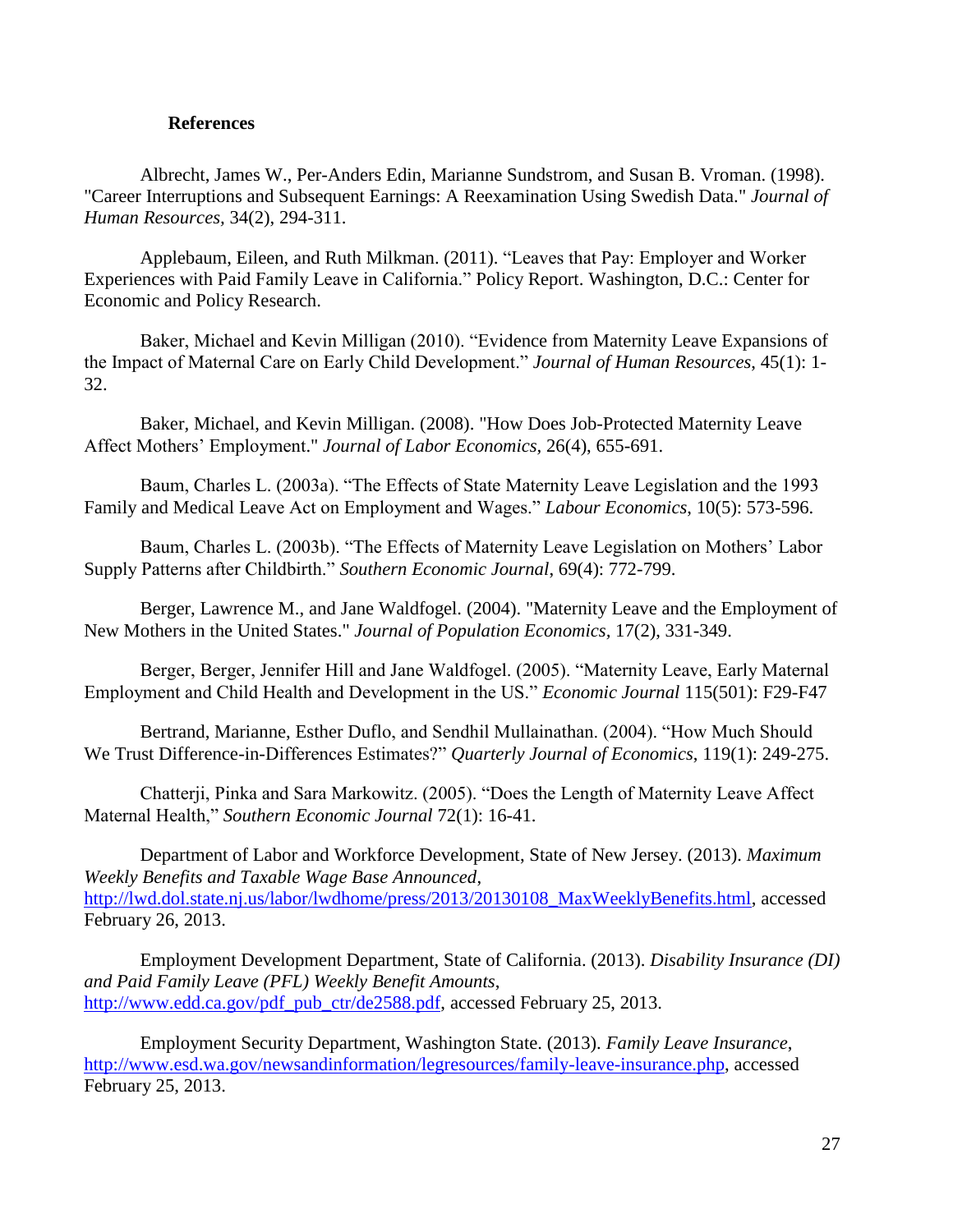Fass, Sarah. (2009). "Paid Leave in the States: A Critical Support for Low-Wage Workers and Their Families." Research Report. New York, NY: Columbia University, National Center for Children in Poverty.

Gupta, Nabanita Datta, Nina Smith, and Mette Verner. (2008). "The Impact of Nordic Countries' Family Friendly Policies on Employment, Wages, and Children." *Review of Economics of the Household*, 6(1): 65-89.

Han, Wen-Jui, Christopher J. Ruhm, and Jane Waldfogel. (2009). "Parental Leave Policies and Parental Employment and Leave-Taking." *Journal of Policy Analysis and Management*, 28(1): 29-54.

Han, Wen-Jui, and Jane Waldfogel. (2003). "Parental Leave: The Impact of Recent Legislation on Parents' Leave Taking." *Demography*, 40(1): 191-200.

Hanratty, Maria, and Eileen Trzcinski. (2009). "Who Benefits from Paid Leave? Impact of Expansions in Canadian Paid Family Leave on Maternal Employment and Transfer Income." *Journal of Population Economics*, 22(3): 693-711.

Haymann, Jody, Allison Earle, and Jeffrey Hayes. (2007). "The Work, Family, and Equity Index." Research Report. Montreal, Quebec: McGill University, Project on Global Working Families and the Institute for Health and Social Policy.

Klerman, Jacob, and Arleen Leibowitz. (1999). "Job Continuity Among New Mothers." *Demography*, 36(2): 145-155.

Klerman, Jacob, and Arleen Leibowitz. (1997). "Labor Supply Effects of State Maternity Leave Legislation" in Francine Blau and Ronald Ehrenberg (eds.) *Gender and Family Issues in the Workplace*. New York: Russell Sage: 65-85.

Klerman, Jacob A., Kelly Daley, and Alyssa Pozniak. (2012). *Family and Medical Leave in 2012: Technical Report*, prepared for the U.S. Department of Labor (Contract #GS10FOO86K). Cambridge, MA: Abt Associates, [http://www.dol.gov/asp/evaluation/fmla/FMLATechnicalReport.pdf,](http://www.dol.gov/asp/evaluation/fmla/FMLATechnicalReport.pdf) accessed February 26, 2013.

Lalive, Rafael, and Josef Zweimuller. (2009). "How Does Parental Leave Affect Fertility and Return to Work? Evidence from Two Natural Experiments." *Quarterly Journal of Economics*, 124(3): 1363-1402.

Maddala, G.S. (1983). *Limited-Dependent and Qualitative Variables in Econometrics*. Cambridge, England: Cambridge University Press.

Meyer, Bruce. (1995). "Semiparametric Estimation of Hazard Models." Unpublished Manuscript. Chicago, IL: Northwestern University.

Meyer, Bruce. (1990). "Unemployment Insurance and Unemployment Spells." *Econometrica*, 58(4), 757-782.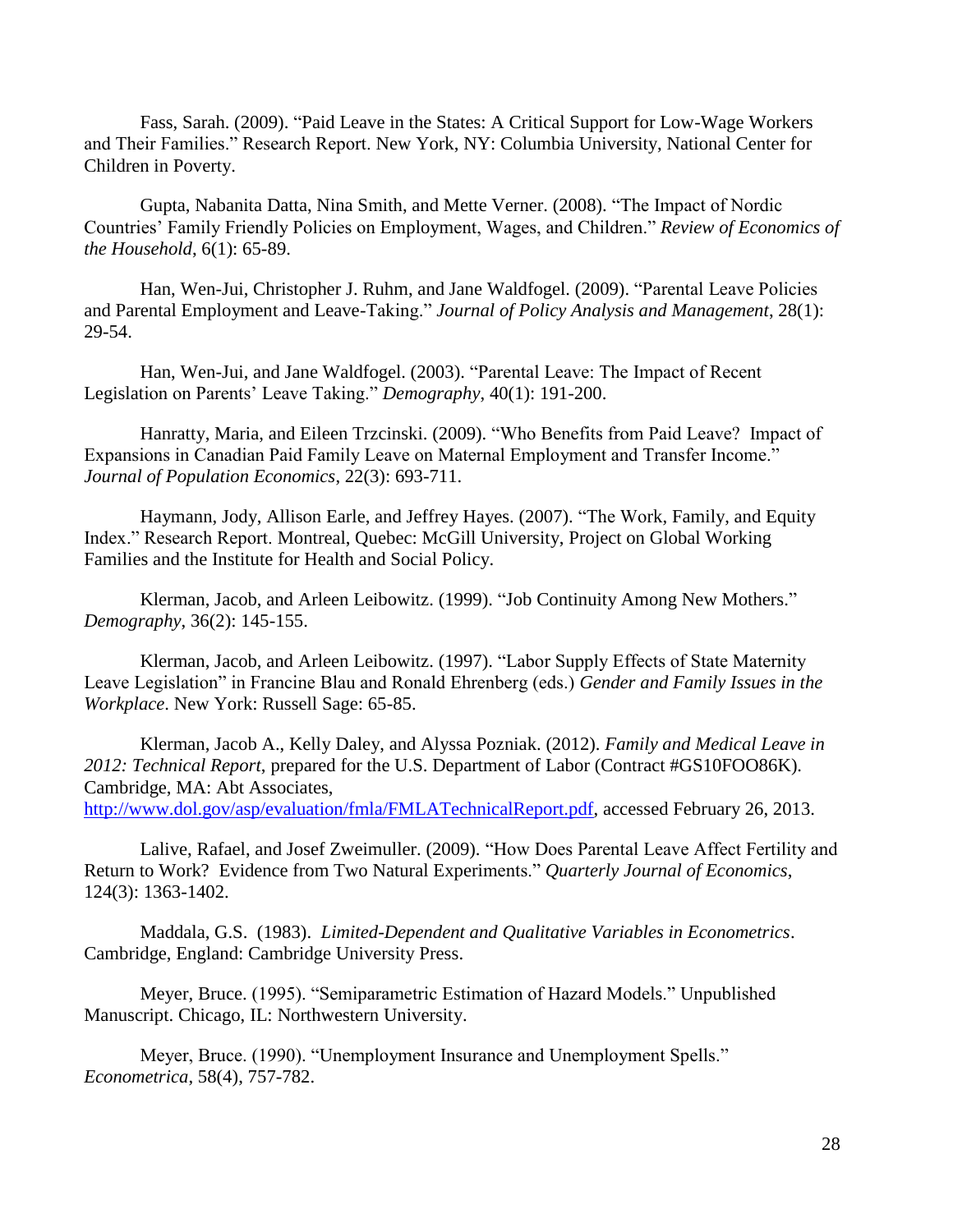O'Leary, Ann, Matt Chayt and Eve Weissman. (2012) *Social Security Cares: Why America is Ready for Paid Family and Medical Leave*. Washington D.C.: Center for American Progress.

Ondrich, Jan, C. Katherine Spiess, Qing Yang, and Gert G. Wagner. (1999). "Full Time or Part Time? German Parental Leave Policy and the Return to Work after Childbirth in Germany." *Research in Labor Economics*, 18(1): 41-74.

Prentice, R. and L. Gloeckler (1978). "Regression Analysis of Grouped Survival Data with Application to Breast Cancer Data." *Biometrics*, 34(1), 57-67.

Progressive States Network. (2010). "Maternity/Paternity Leave (Paid Family Leave)." Research Report. New York, NY: [http://www.progressivestates.org/content/369/maternity-and](http://www.progressivestates.org/content/369/maternity-and-paternity-leave#paidleave)[paternity-leave#paidleave.](http://www.progressivestates.org/content/369/maternity-and-paternity-leave#paidleave)

Pronzato, Chiara Daniela. (2009). "Return to Work after Childbirth: Does Parental Leave Matter in Europe?" *Review of the Economics of the Household*, 7(4): 341-360.

Rossin, Maya. (2011). "The Effects of Maternity Leave on Children's Birth and Infant Health Outcomes in the United States." *Journal of Health Economics*, 30(2), 221-239.

Rossin-Slater, Maya, Christopher J. Ruhm, and Jane Waldfogel. (2013). "The Effects of California's Paid Family Leave Program on Mothers' Leave-Taking and Subsequent Labor Market Outcomes." *Journal of Policy Analysis and Management*, 32(2), 224-245.

Ruhm, Christopher J. (2011). "Policies to Assist Parents with Young Children." *The Future of Children*, 21(2): 37-68.

Ruhm, Christopher J. (2000). "Parental Leave and Child Health." *Journal of Health Economics,* 19(6): 931-960.

Ruhm, Christopher J. (1998). "The Consequences of Parental Leave Mandates: Lessons from Europe." *Quarterly Journal of Economics*, 113(1): 285-318.

Ruhm, Christopher J., and Jackqueline L. Teague. (1997). "Parental Leave Policies in Europe and North America," in Francine Blau and Ronald Ehrenberg (eds.) *Gender and Family Issues in the Workplace*. New York: Russell Sage, 133-157.

Schonberg, Uta, and Johannes Ludsteck. (2007). "Maternity Leave Legislation, Female Labor Supply, and the Family Wage Gap." Discussion Paper. Bonn, Germany: IZA Institute for the Study of Labor, Discussion Paper No. 2699.

Tanaka, Sakiko. (2005). "Parental Leave and Child Health in OECD Across Countries." *Economic Journal,* 15(501): F7-F28.

Waldfogel, Jane. (1999). "The Impact of the Family and Medical Leave Act." *Journal of Policy Analysis and Management*, 18(2): 281-301.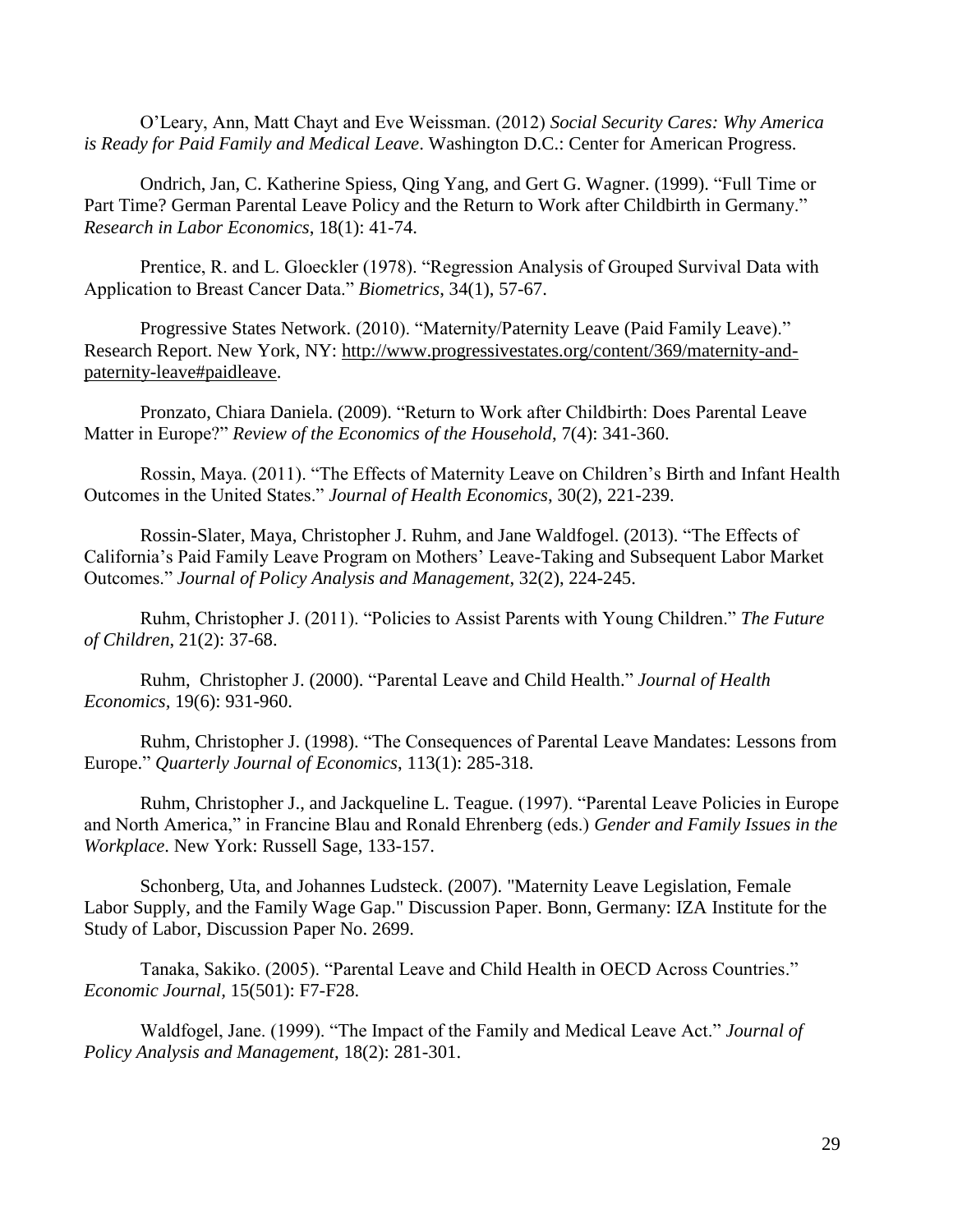Washbrook, Elizabeth, Christopher J. Ruhm, Jane Waldfogel and Wen-Jui Han. (2011). "Public Policies, Women's Employment After Childbearing, and Child Well-Being." *The B.E. Journal of Economic Analysis and Policy*, 11(1 – Topics), Article 43.

Zigler, Edward, Susan Muenchow and Christopher J. Ruhm. (2012). *Time Out With Baby: The Case for Paid Parental Leave*. Washington, D.C.: Zero to Three.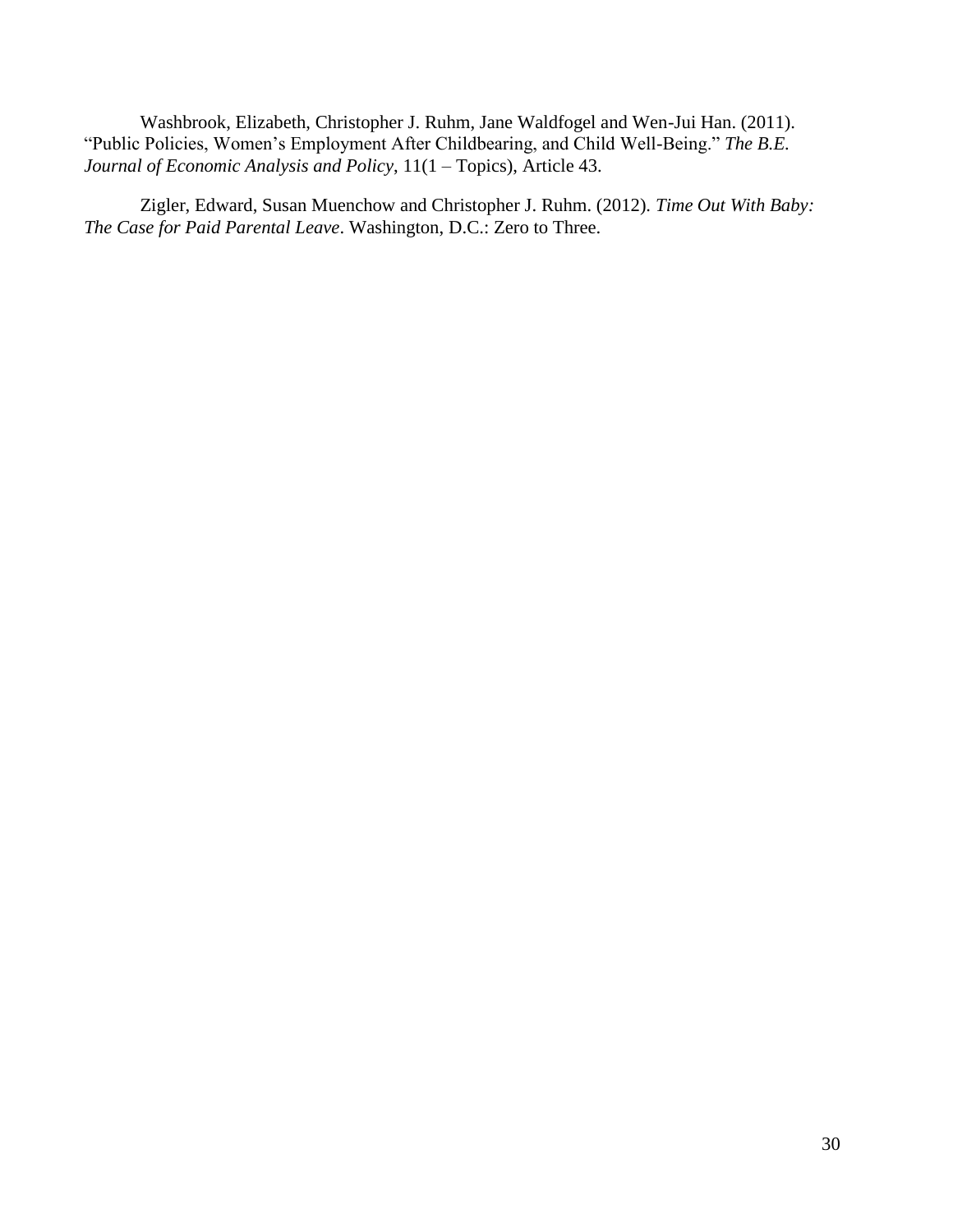| <b>STATE</b> | Number of<br>Pre-July 2004<br>Births to<br>Mothers | Time-Trend<br>Coefficient | Standard<br>Error | $T -$<br>Statistic | Included as<br>Control<br><b>State</b> |
|--------------|----------------------------------------------------|---------------------------|-------------------|--------------------|----------------------------------------|
| AL           | 8                                                  | $-1.284$                  | 1.192             | 1.08               | N <sub>o</sub>                         |
| AZ           | 14                                                 | $-0.531$                  | 0.532             | 1.00               | Yes                                    |
| CA           | 56                                                 | N/A                       | N/A               | N/A                | Yes                                    |
| DE           | 9                                                  | $-1.221$                  | 0.937             | 1.30               | N <sub>o</sub>                         |
| FL           | 13                                                 | $-0.828$                  | 0.853             | 0.97               | Yes                                    |
| GA           | 10                                                 | 0.206                     | 0.676             | 0.30               | Yes                                    |
| $\mathbf{L}$ | 20                                                 | $-0.550$                  | 0.445             | 1.24               | Yes                                    |
| IN           | 12                                                 | $-0.175$                  | 0.550             | 0.32               | Yes                                    |
| <b>MD</b>    | 10                                                 | $-0.657$                  | 0.670             | 0.98               | Yes                                    |
| MI           | 15                                                 | 0.401                     | 0.671             | 060                | Yes                                    |
| <b>MN</b>    | 16                                                 | $-0.733$                  | 0.521             | 1.41               | Yes                                    |
| <b>MS</b>    | 10                                                 | $-1.276$                  | 1.083             | 1.18               | N <sub>0</sub>                         |
| <b>MO</b>    | 11                                                 | $-1.980$                  | 1.029             | 1.92               | N <sub>0</sub>                         |
| <b>NY</b>    | 31                                                 | 0.380                     | 0.454             | 0.84               | Yes                                    |
| NC           | 32                                                 | 0.600                     | 0.459             | 1.31               | Yes                                    |
| <b>OH</b>    | 13                                                 | $-0.046$                  | 0.775             | 0.06               | Yes                                    |
| PA           | 14                                                 | $-0.199$                  | 0.631             | 0.32               | Yes                                    |
| <b>TN</b>    | 13                                                 | $-1.069$                  | 1.110             | 0.96               | N <sub>o</sub>                         |
| <b>TX</b>    | 64                                                 | $-0.513$                  | 0.359             | 1.43               | Yes                                    |
| <b>VA</b>    | 28                                                 | $-0.243$                  | 0.468             | 0.52               | Yes                                    |
| WI           | 8                                                  | 1.369                     | 1.132             | 1.21               | N <sub>o</sub>                         |

Table 1: Results from Regressions to Select Control States

The time-trend interaction measures the difference in the 2000 to pre-July 2004 time trend between California and each state listed. States with fewer than 8 pre-July 2004 births to mothers are not considered as control states These include (with the number of births shown in parentheses): AK (1); AR (4); CO (4); CT (2); DC (1); HI (0); ID (0); IA (0); KS (4); KY (6); LA (7); ME (0); MA (7); MT (3); NE (1); NV (3); NH (0); NJ (5); NM (2); ND (5); OK (5); OR (4); RI (1); SC (6); SD (3); UT (0); VT (5); WA (3); WV (0); and WY (0). The text provides further criteria for whether other states are included in the control group.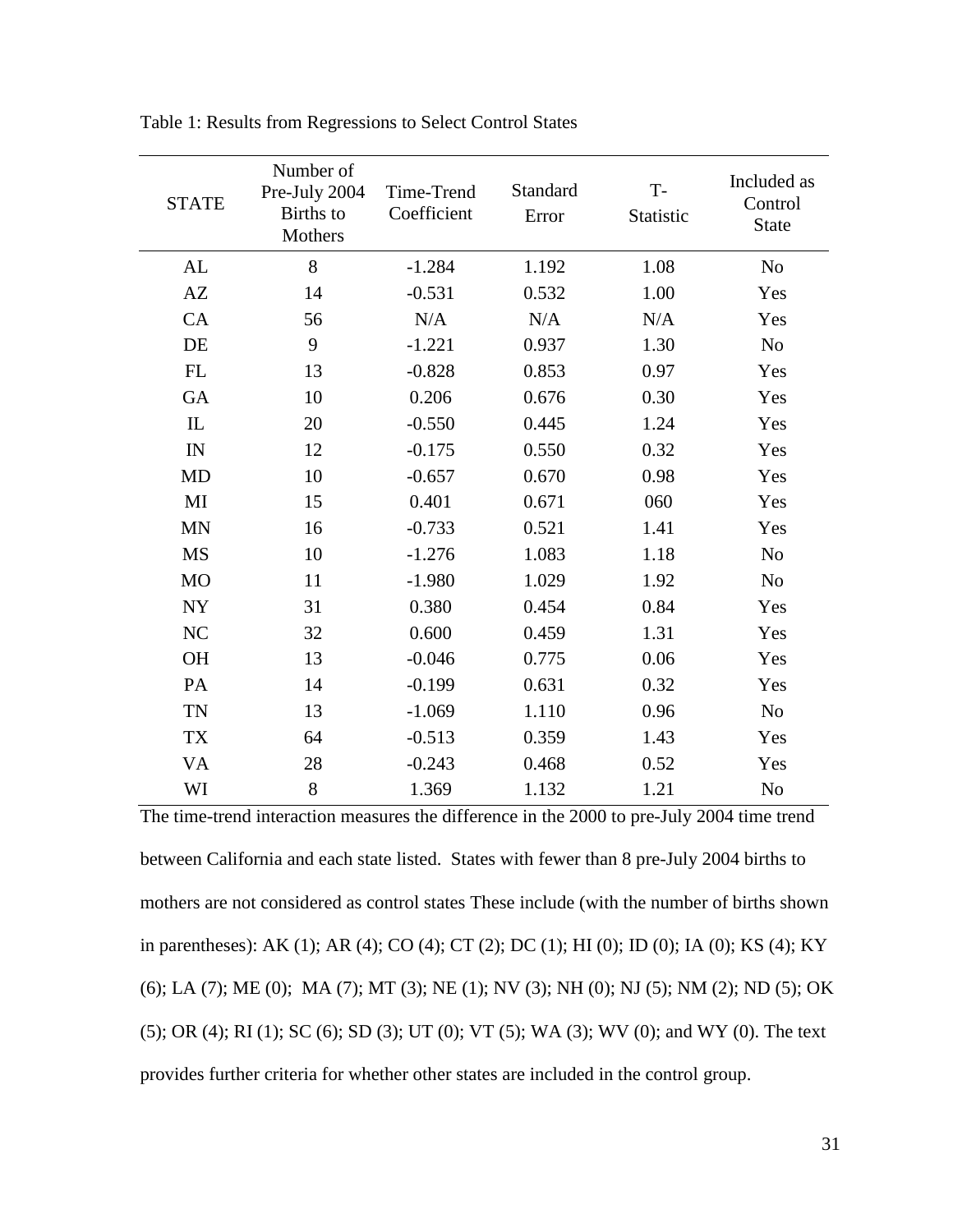| <b>Time Period</b> | <b>Mothers</b> |         | <b>Fathers</b> |         |  |  |
|--------------------|----------------|---------|----------------|---------|--|--|
| Day 1              | $0.170***$     | (0.050) | $0.063**$      | (0.029) |  |  |
| Day 2              | $0.172***$     | (0.049) | $0.094***$     | (0.035) |  |  |
| Day 4              | $0.165***$     | (0.048) | $0.085**$      | (0.036) |  |  |
| Day 6              | $0.158***$     | (0.048) | $0.114***$     | (0.038) |  |  |
| Day 7              | $0.166***$     | (0.048) | $0.100***$     | (0.036) |  |  |
| Day 8              | $0.166***$     | (0.048) | $0.071**$      | (0.032) |  |  |
| Day 10             | $0.169***$     | (0.049) | $0.069*$       | (0.037) |  |  |
| Day 12             | $0.174***$     | (0.046) | 0.030          | (0.023) |  |  |
| Week 2             | $0.163***$     | (0.048) | $0.053*$       | (0.028) |  |  |
| Week 3             | $0.171***$     | (0.052) |                |         |  |  |
| Week 4             | $0.135**$      | (0.053) |                |         |  |  |
| Week 5             | $0.161***$     | (0.052) |                |         |  |  |
| Week 6             | $0.189***$     | (0.048) |                |         |  |  |
| Week 7             | $0.182***$     | (0.053) |                |         |  |  |
| Week 8             | $0.295***$     | (0.058) |                |         |  |  |
| Week 10            | $0.297***$     | (0.046) |                |         |  |  |
| Week 13            | $0.235***$     | (0.053) |                |         |  |  |
| Week 16            | $0.114**$      | (0.046) |                |         |  |  |
| Week 18            | $0.062*$       | (0.034) |                |         |  |  |
| Week 20            | 0.044          | (0.027) |                |         |  |  |
| Week 26            | 0.004          | (0.008) |                |         |  |  |
| Week 34            | $-0.005$       | (0.003) |                |         |  |  |
| Week 39            | $-0.004$       | (0.003) |                |         |  |  |

Table 2: Regression-Adjusted Estimated Effects of *CA-PFL* on Leave-Taking

Note: \*\*\* p<0.01, \*\* p<0.05, \* p<0.1. Table shows difference-in-difference estimates (coefficients on *CA×POST* interactions). The models also control for California and post-July 2004 main effects, as well as race/ethnicity, age, education, marital status, work experience, family size, and the number of biological children. Robust standard errors, clustered at the state level, are in parentheses. There are 1,188 birth observations for mothers and 1,126 birth observations for fathers who were employed in at least 32 pregnancy weeks from California and the control states. No California fathers are on leave beyond 14 days in the pre-PFL period, so estimates are not provided at those durations.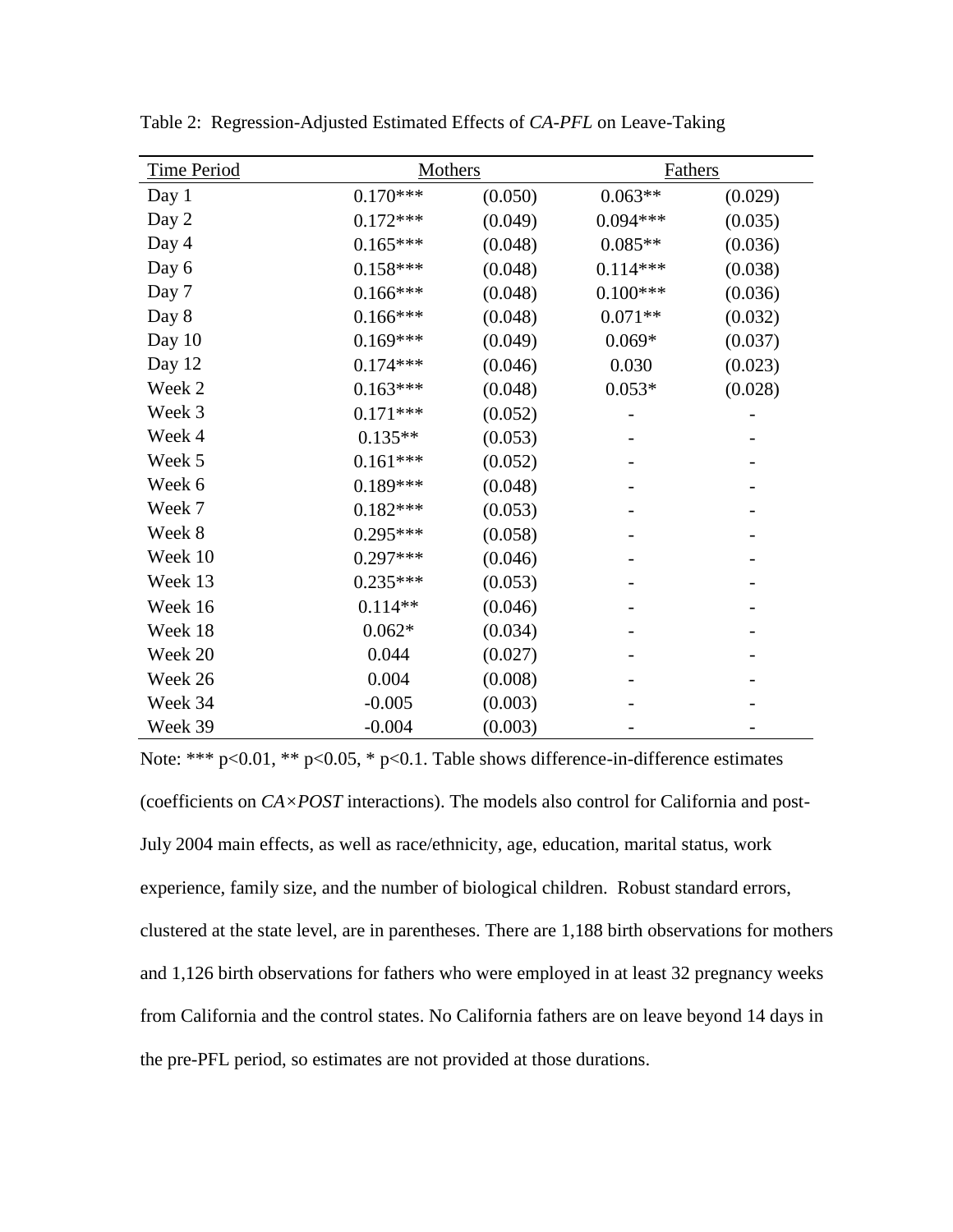| Time Period         | Mothers     |         | Fathers     |         |
|---------------------|-------------|---------|-------------|---------|
| Specification 1     |             |         |             |         |
| PFL.                | $-0.047***$ | (0.010) | $-0.043***$ | (0.012) |
| Specification 2     |             |         |             |         |
| PFL*Weeks/100       | $-0.014***$ | (0.003) | $-0.020***$ | (0.004) |
| $PFL*Weeks^2/1000$  | 0.055       | (0.046) | $0.215***$  | (0.058) |
| $PFL*Weeks3/10000$  | 0.023       | (0.018) | $-0.066***$ | (0.022) |
| $PFL*Weeks4/100000$ | $-0.006***$ | (0.002) | $0.006***$  | (0.002) |

Table 3: Estimated Effects of *CA-PFL* on Hazard Rates Out of Leave

Note: \*\*\* p<0.01, \*\* p<0.05, \* p<0.1. Table shows difference-in-difference estimates (coefficients on *CA×POST* interactions), with the same controls as in Table 2. Robust standard errors, clustered at the state level, are in parentheses. Discrete time hazard models are estimated. There are 6,829 birth-week observations from 749 births for mothers and 2,295 birth-day observations from 186 births for fathers in the paid leave hazard model from California and the control states.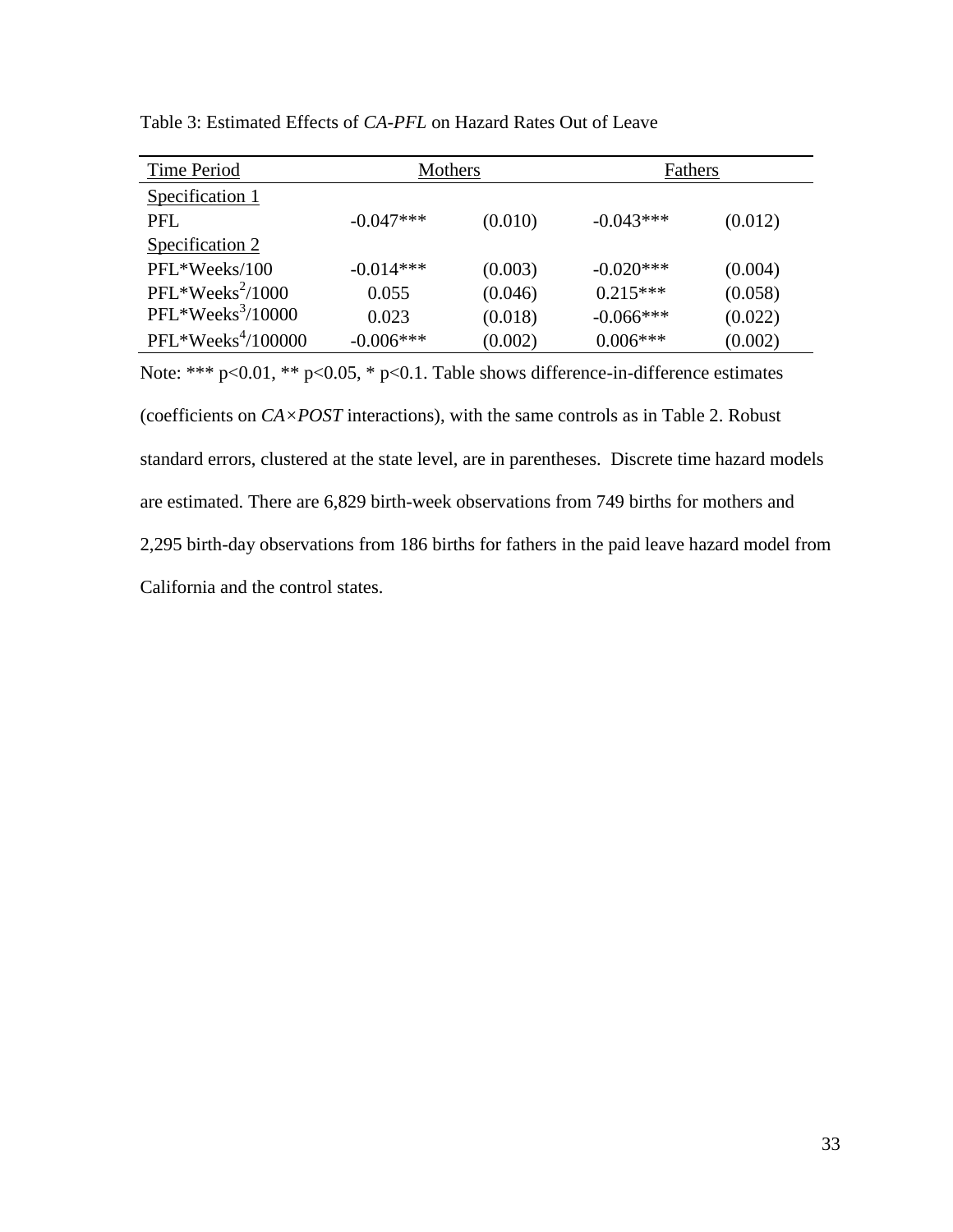| <b>Time Period</b> | Not Employed |         | Returned to Work By |         | Returned to Old Job By |         |
|--------------------|--------------|---------|---------------------|---------|------------------------|---------|
| Week 1             | $-0.039$     | (0.031) | $-0.126***$         | (0.028) | $-0.126***$            | (0.028) |
| Week 2             | $-0.038$     | (0.033) | $-0.124***$         | (0.027) | $-0.125***$            | (0.027) |
| Week 3             | $-0.013$     | (0.032) | $-0.159***$         | (0.027) | $-0.157***$            | (0.027) |
| Week 4             | $-0.013$     | (0.037) | $-0.157***$         | (0.027) | $-0.156***$            | (0.027) |
| Week 5             | $-0.007$     | (0.035) | $-0.160***$         | (0.028) | $-0.157***$            | (0.027) |
| Week 6             | $-0.006$     | (0.033) | $-0.190***$         | (0.036) | $-0.190***$            | (0.036) |
| Week 7             | $-0.013$     | (0.032) | $-0.202***$         | (0.038) | $-0.204***$            | (0.038) |
| Week 8             | $-0.077***$  | (0.021) | $-0.198***$         | (0.049) | $-0.206***$            | (0.048) |
| Week 10            | 0.023        | (0.038) | $-0.308***$         | (0.047) | $-0.325***$            | (0.044) |
| Week 13            | 0.005        | (0.029) | $-0.203***$         | (0.036) | $-0.229***$            | (0.036) |
| Week 16            | $-0.019$     | (0.026) | $-0.075**$          | (0.034) | $-0.115***$            | (0.031) |
| Week 18            | $-0.015$     | (0.025) | $-0.060*$           | (0.034) | $-0.097**$             | (0.041) |
| Week 20            | $-0.022$     | (0.026) | $-0.031$            | (0.033) | $-0.074*$              | (0.040) |
| Week 26            | $-0.014$     | (0.021) | 0.009               | (0.022) | $-0.010$               | (0.032) |
| Week 34            | $-0.017$     | (0.014) | 0.023               | (0.015) | 0.003                  | (0.026) |
| Week 39            | $-0.050***$  | (0.011) | $0.056***$          | (0.011) | 0.012                  | (0.025) |
| Week 52            | $-0.058***$  | (0.011) | $0.062***$          | (0.010) | 0.011                  | (0.022) |

Table 4: Regression-Adjusted Estimated Effects of *CA-PFL* on the Labor Market Status of Mothers

Note: \*\*\* p<0.01, \*\* p<0.05, \* p<0.1. Table shows difference-in-difference estimates (coefficients on *CA×POST* interactions), with the same controls as in Table 2. Robust standard errors, clustered at the state level, are in parentheses. There are 1,188 birth observations for mothers who were employed in at least 32 pregnancy weeks from California and the control states.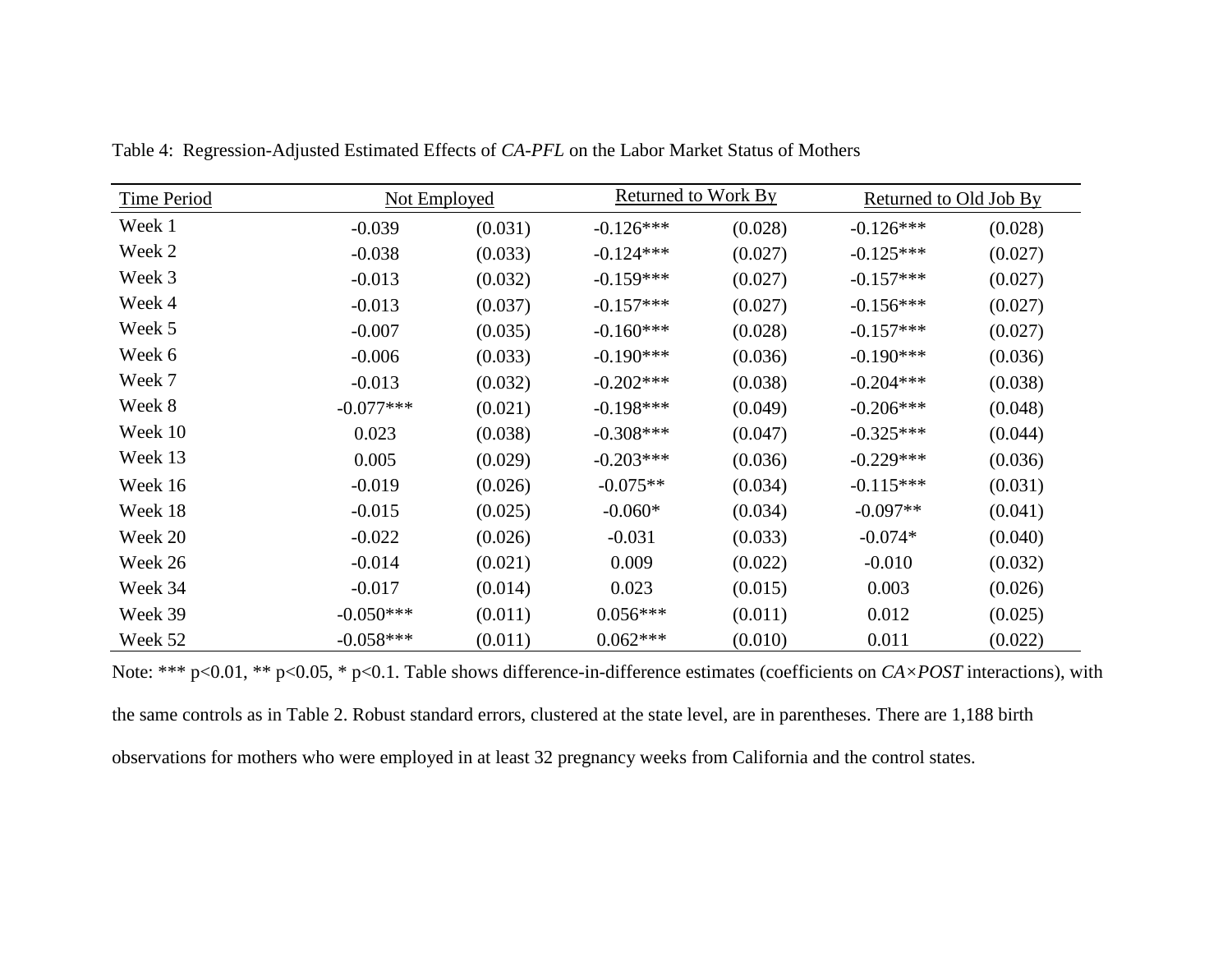| <b>Time Period</b> | On Leave   |         | <b>Not Employed</b> |         |                                                                                             | Returned to Work By |             | Returned to Old Job By |
|--------------------|------------|---------|---------------------|---------|---------------------------------------------------------------------------------------------|---------------------|-------------|------------------------|
|                    |            |         |                     |         | Mothers Employed at least 32 Pregnancy Weeks from California and Control States (N=1,188)   |                     |             |                        |
| Week 1             | $0.166***$ | (0.048) | $-0.039$            | (0.031) | $-0.126***$                                                                                 | (0.028)             | $-0.126***$ | (0.028)                |
| Week 4             | $0.135***$ | (0.053) | $-0.013$            | (0.037) | $-0.157***$                                                                                 | (0.027)             | $-0.156***$ | (0.027)                |
| Week 13            | $0.235***$ | (0.053) | 0.005               | (0.029) | $-0.203***$                                                                                 | (0.036)             | $-0.229***$ | (0.036)                |
| Week 26            | 0.004      | (0.008) | $-0.014$            | (0.021) | 0.009                                                                                       | (0.022)             | $-0.010$    | (0.032)                |
| Week 52            |            |         | $-0.058***$         | (0.011) | $0.062***$                                                                                  | (0.010)             | 0.011       | (0.022)                |
|                    |            |         |                     |         | Mothers Employed at least 32 Pregnancy Weeks from All States $(N=1,763)$                    |                     |             |                        |
| Week 1             | $0.178***$ | (0.033) | $-0.032$            | (0.023) | $-0.138***$                                                                                 | (0.020)             | $-0.138***$ | (0.020)                |
| Week 4             | $0.178***$ | (0.038) | 0.008               | (0.027) | $-0.182***$                                                                                 | (0.022)             | $-0.181***$ | (0.022)                |
| Week 13            | $0.213***$ | (0.039) | $-0.002$            | (0.022) | $-0.187***$                                                                                 | (0.031)             | $-0.226***$ | (0.030)                |
| Week 26            | 0.001      | (0.005) | $-0.012$            | (0.015) | $-0.009$                                                                                    | (0.015)             | $-0.013$    | (0.023)                |
| Week 52            |            |         | $-0.052***$         | (0.008) | $0.054***$                                                                                  | (0.007)             | $-0.008$    | (0.018)                |
|                    |            |         |                     |         | Mothers Employed at least 20 Pregnancy Weeks from California and Control States (N=1,446)   |                     |             |                        |
| Week 1             | $0.201***$ | (0.041) | $-0.124***$         | (0.029) | $-0.059**$                                                                                  | (0.027)             | $-0.061**$  | (0.025)                |
| Week 4             | $0.205***$ | (0.044) | $-0.078**$          | (0.036) | $-0.117***$                                                                                 | (0.025)             | $-0.102***$ | (0.024)                |
| Week 13            | $0.218***$ | (0.052) | $-0.047$            | (0.030) | $-0.120***$                                                                                 | (0.037)             | $-0.083***$ | (0.031)                |
| Week 26            | 0.005      | (0.008) | $-0.060***$         | (0.022) | $0.057**$                                                                                   | (0.022)             | $0.073**$   | (0.029)                |
| Week 52            |            |         | $-0.083***$         | (0.013) | $0.087***$                                                                                  | (0.012)             | $0.088***$  | (0.022)                |
|                    |            |         |                     |         | Mothers Employed at All during the Pregnancy from California and Control States $(N=1,893)$ |                     |             |                        |
| Week 1             | $0.160***$ | (0.035) | $-0.079**$          | (0.033) | $-0.070***$                                                                                 | (0.024)             | $-0.072***$ | (0.023)                |
| Week 4             | $0.158**$  | (0.036) | $-0.051$            | (0.036) | $-0.107***$                                                                                 | (0.024)             | $-0.100***$ | (0.022)                |
| Week 13            | $0.173***$ | (0.043) | $-0.043$            | (0.028) | $-0.099***$                                                                                 | (0.030)             | $-0.091***$ | (0.026)                |
| Week 26            | 0.005      | (0.007) | $-0.088***$         | (0.019) | $0.085***$                                                                                  | (0.019)             | $0.046*$    | (0.028)                |
| Week 52            |            |         | $-0.102***$         | (0.013) | $0.105***$                                                                                  | (0.014)             | $0.059**$   | (0.023)                |

Table 5: Regression-Adjusted Estimated Effects of *CA-PFL* on the Labor Market Status of Mothers, Alternative Samples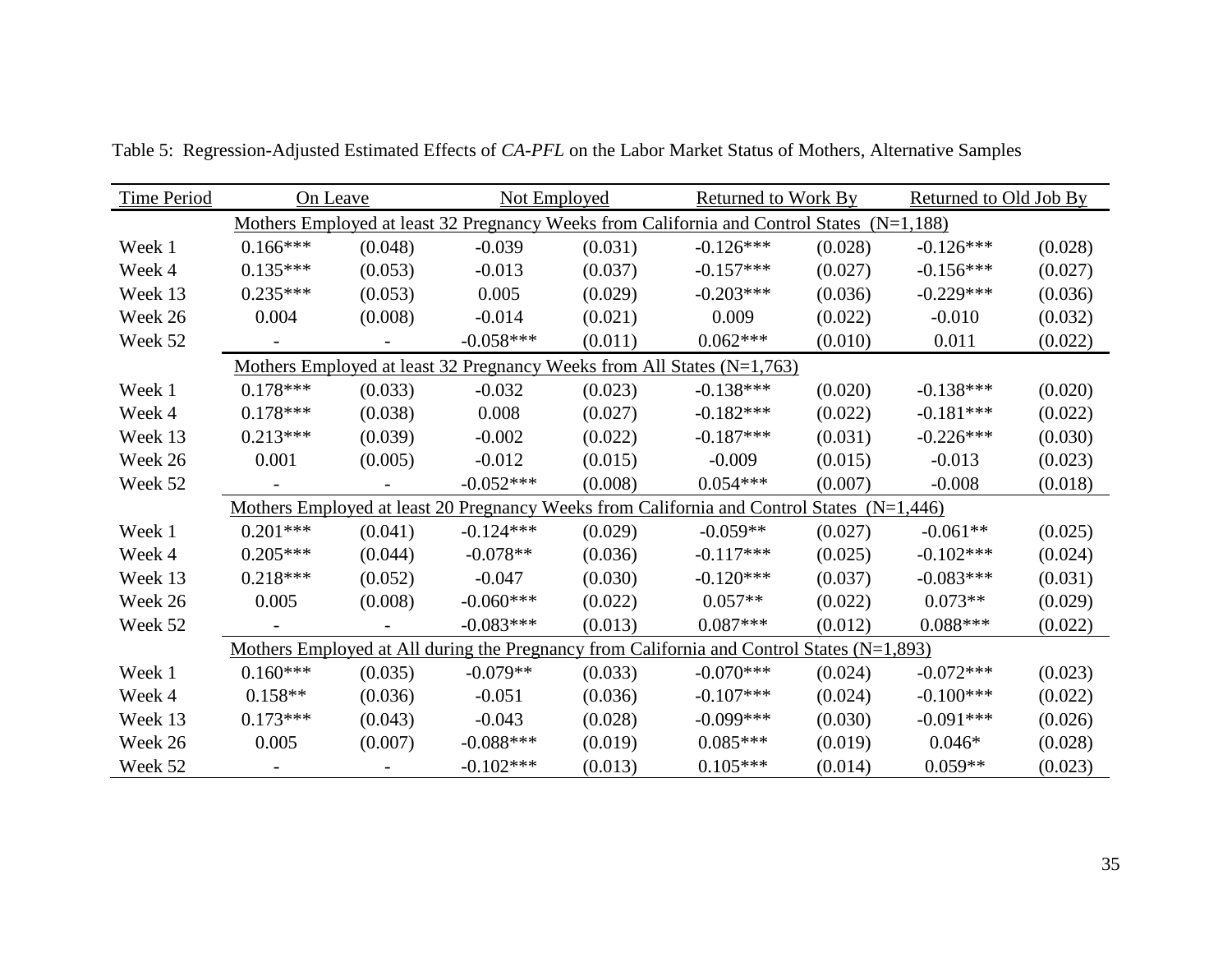Note: \*\*\* p<0.01, \*\* p<0.05, \* p<0.1. Table shows difference-in-difference estimates (coefficients on *CA×POST* interactions), with the same controls as in Table 2. Robust standard errors, clustered at the state level, are in parentheses.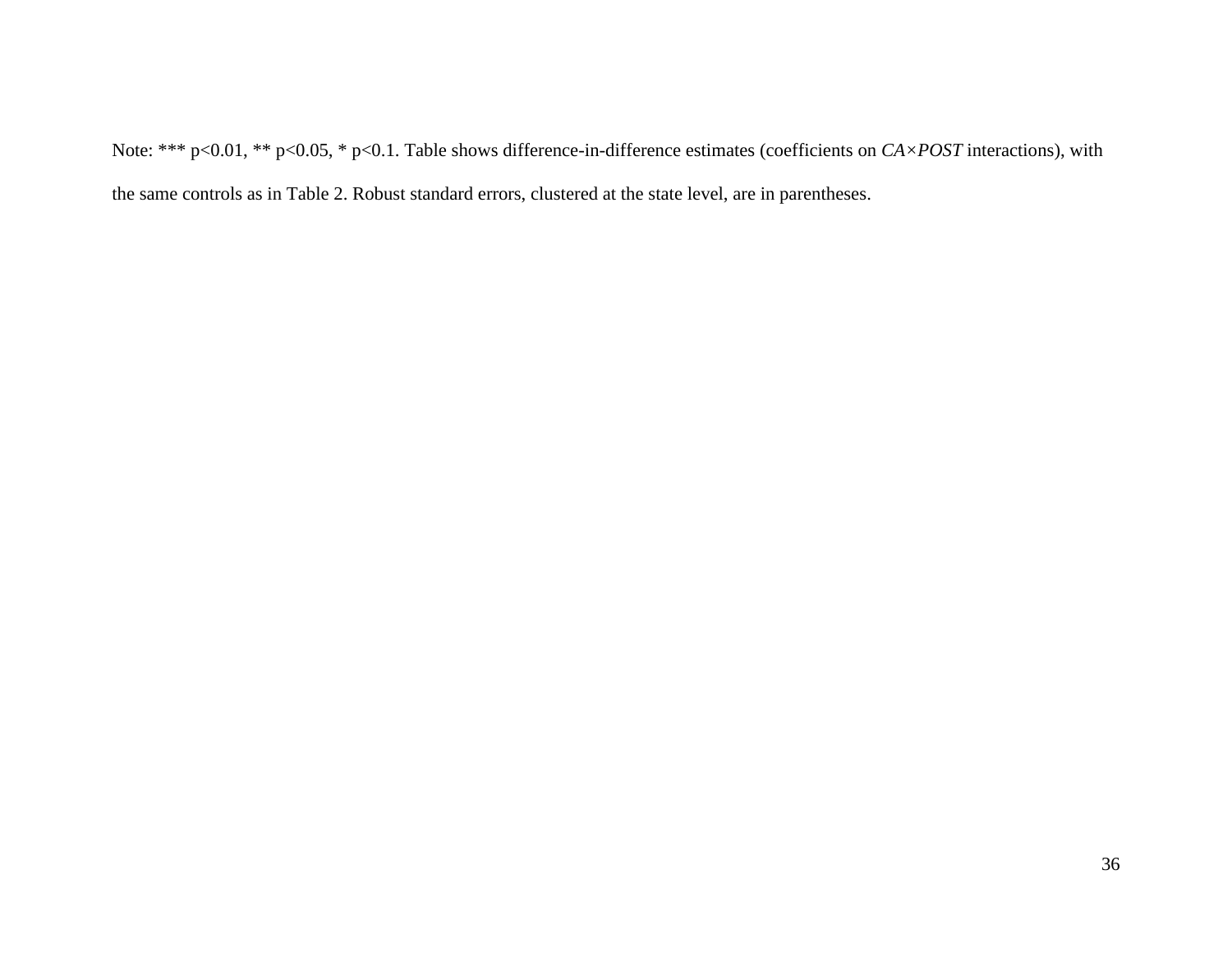|                                                                                 | Returned to<br>Work Within | Work in 2 <sup>nd</sup> Year After Birth |                     | Log Hourly Wages,    |  |  |  |
|---------------------------------------------------------------------------------|----------------------------|------------------------------------------|---------------------|----------------------|--|--|--|
|                                                                                 | One Year Of                | <b>Annual Weeks</b>                      | <b>Weekly Hours</b> | One Year After Birth |  |  |  |
|                                                                                 | <b>Birth</b>               | Worked                                   | Worked              |                      |  |  |  |
| Mothers Employed at least 32 Pregnancy Weeks from California and Control States |                            |                                          |                     |                      |  |  |  |
| <b>DD</b> Estimate                                                              | $0.055***$                 | $6.925***$                               | $4.209**$           | 0.045                |  |  |  |
| <b>Standard Error</b>                                                           | (0.008)                    | (1.558)                                  | (1.436)             | (0.065)              |  |  |  |
| <b>Pre-PFL Baseline</b>                                                         | [0.910]                    | [36.785]                                 | [25.869]            | [14.15]              |  |  |  |
| Mothers Employed at all during Pregnancy from California and Control States     |                            |                                          |                     |                      |  |  |  |
| DD Estimate                                                                     | $0.096***$                 | 5.803***                                 | $3.082**$           | 0.045                |  |  |  |
| <b>Standard Error</b>                                                           | (0.013)                    | (1.303)                                  | (1.099)             | (0.044)              |  |  |  |
| Pre-PFL Baseline                                                                | [0.813]                    | [33.067]                                 | [22.866]            | [12.61]              |  |  |  |

Table 6: Regression-Adjusted Estimated Effects of *CA-PFL* on the Probability of Working, Weeks and Hours of Work and Wages for Mothers

Note: \*\*\* p<0.01, \*\* p<0.05, \* p<0.1. Table shows difference-in-difference estimates

(coefficients on *CA×POST* interactions), with the same controls as in Table 2. Robust standard errors, clustered at the state level, are in parentheses. Pre-PFL sample means in the dependent variables for California mothers are shown in brackets (with levels rather the log of wages displayed in the last column). The probability of working at any job one year after birth is estimated using mothers providing employment information approximately one year (between 47 and 57 weeks) after the birth. Annual weeks and average weekly hours in the second year after birth are measured during the  $53<sup>rd</sup>$  through  $104<sup>th</sup>$  weeks after the birth and are not conditional upon employment (i.e. include weeks with zero work hours). Hourly wages, measured in natural logs and 2012-year dollars, refer to those in the first job held during the  $47<sup>th</sup>$  to  $57<sup>th</sup>$  weeks subsequent to the birth. Sample sizes are 1,114, 945, 945 and 830 in the top panel for work probabilities, annual weeks worked, weekly hours worked and log hourly wages in the top panel and 1,797, 1,574, 1,574 and 1,208 in the lower panel.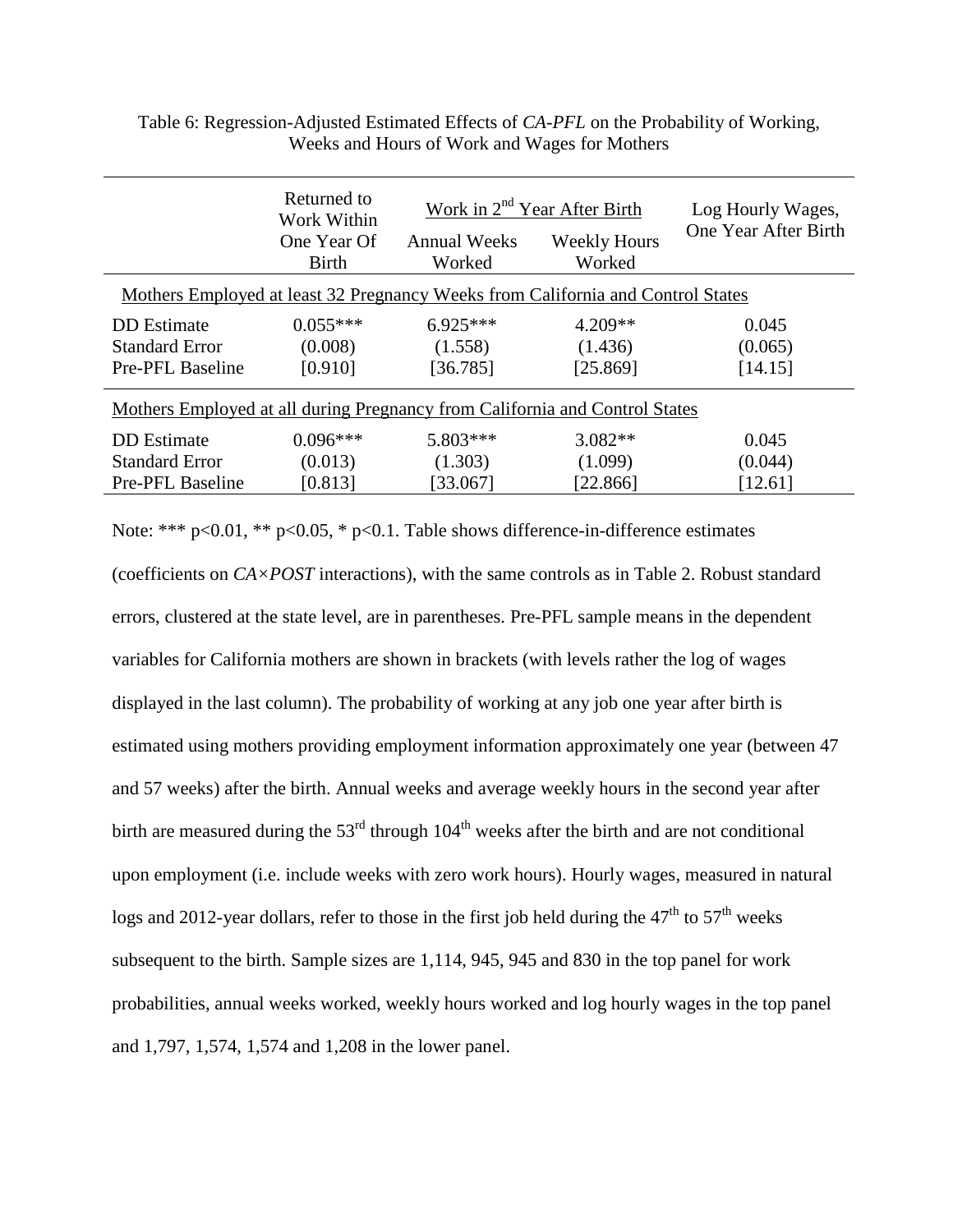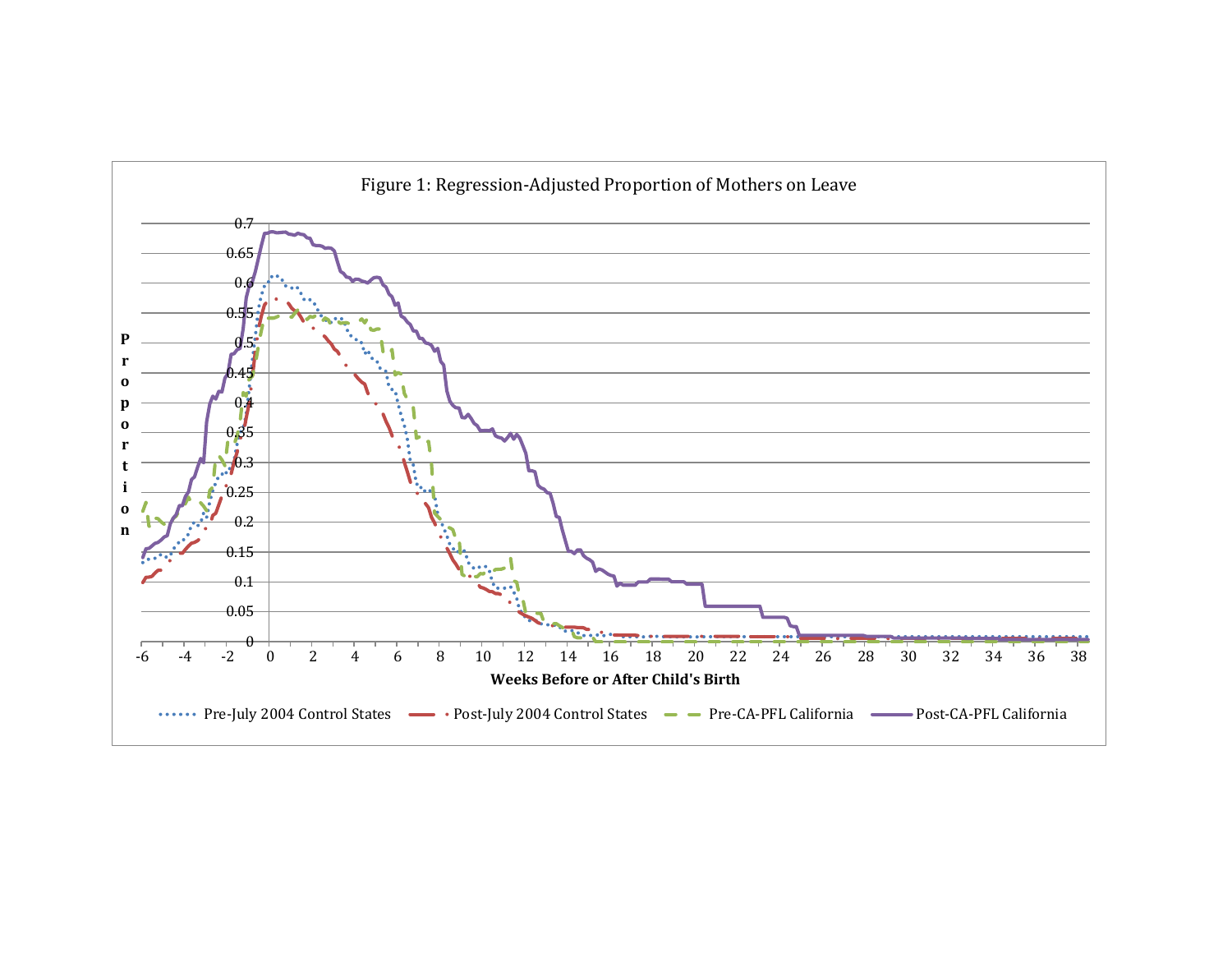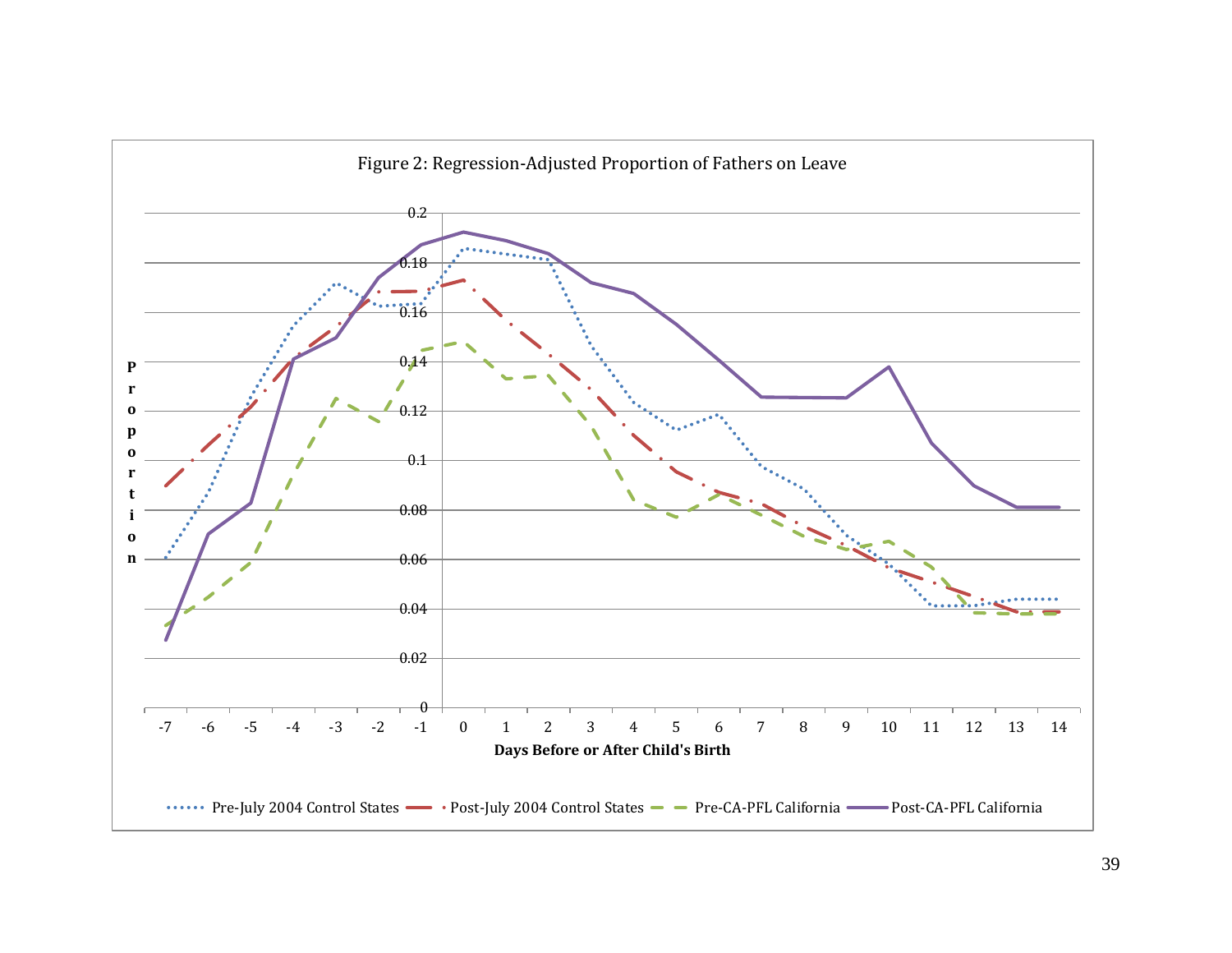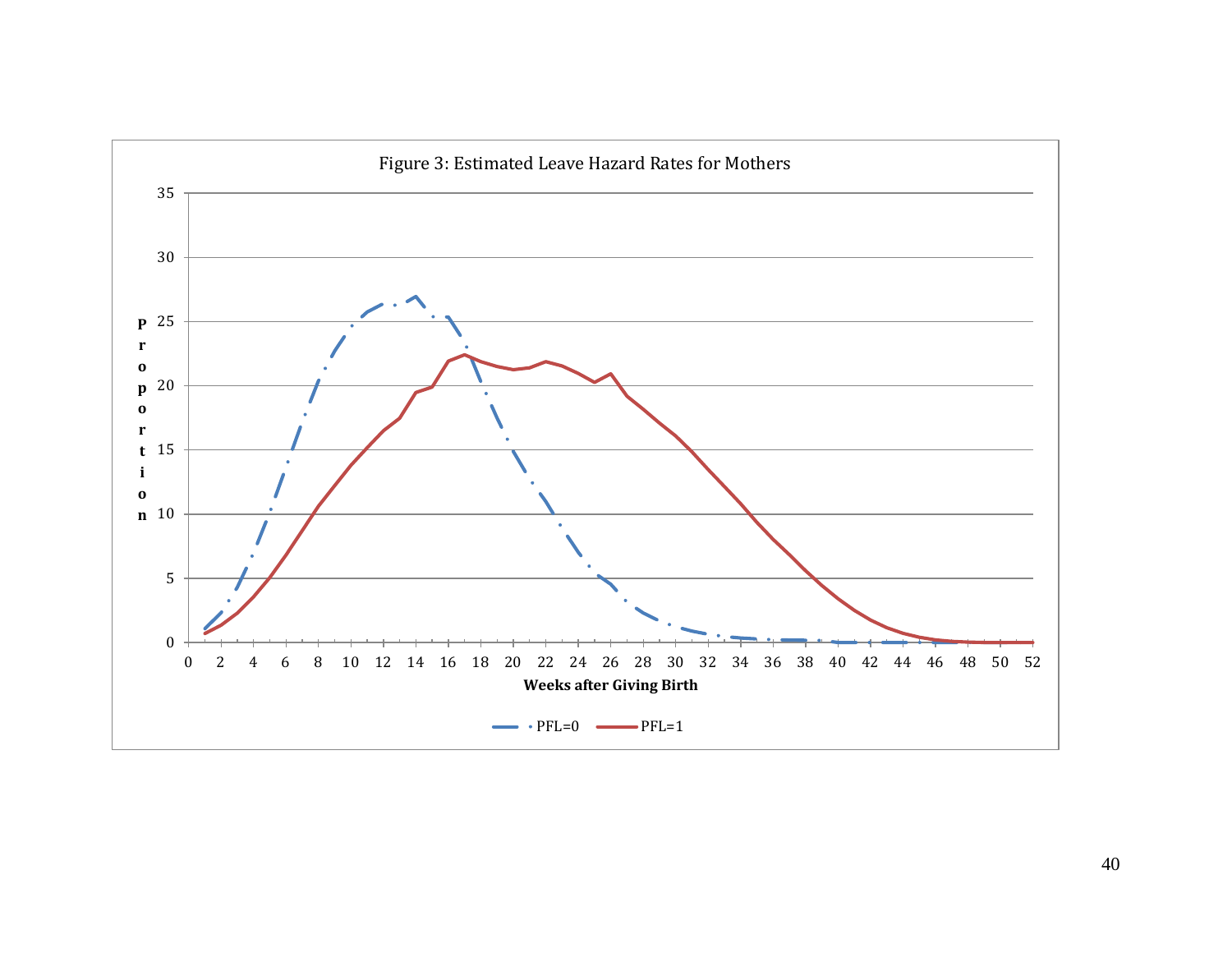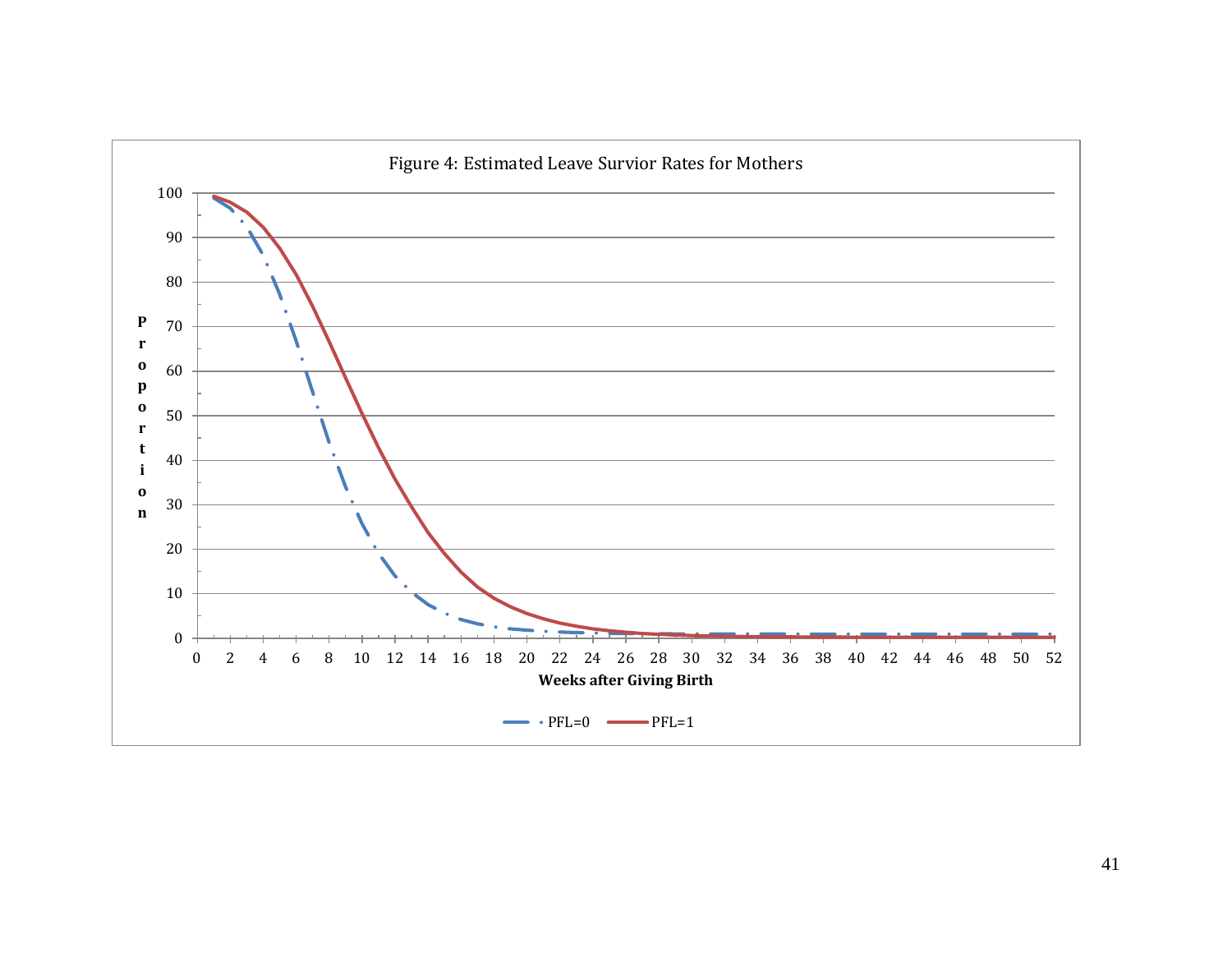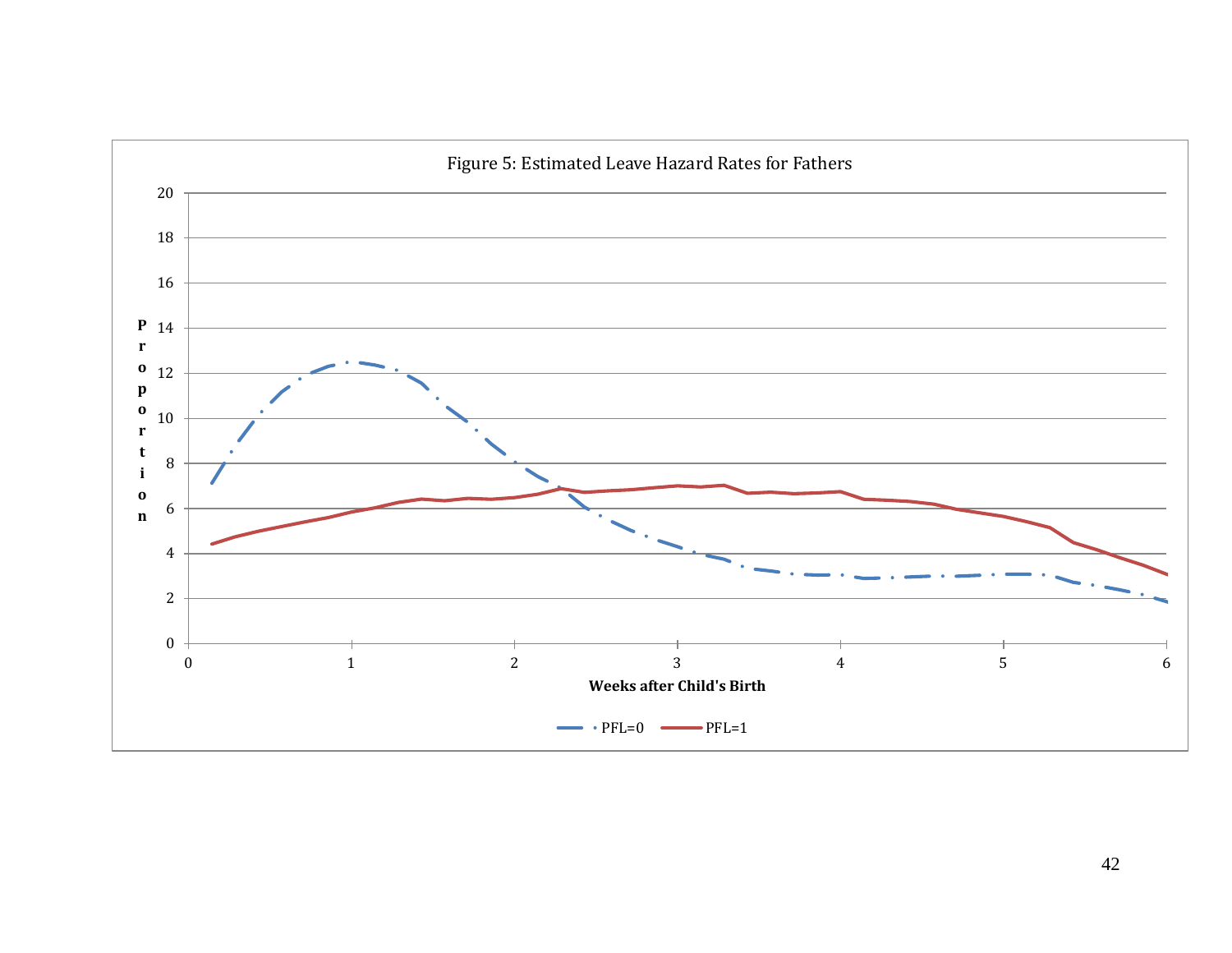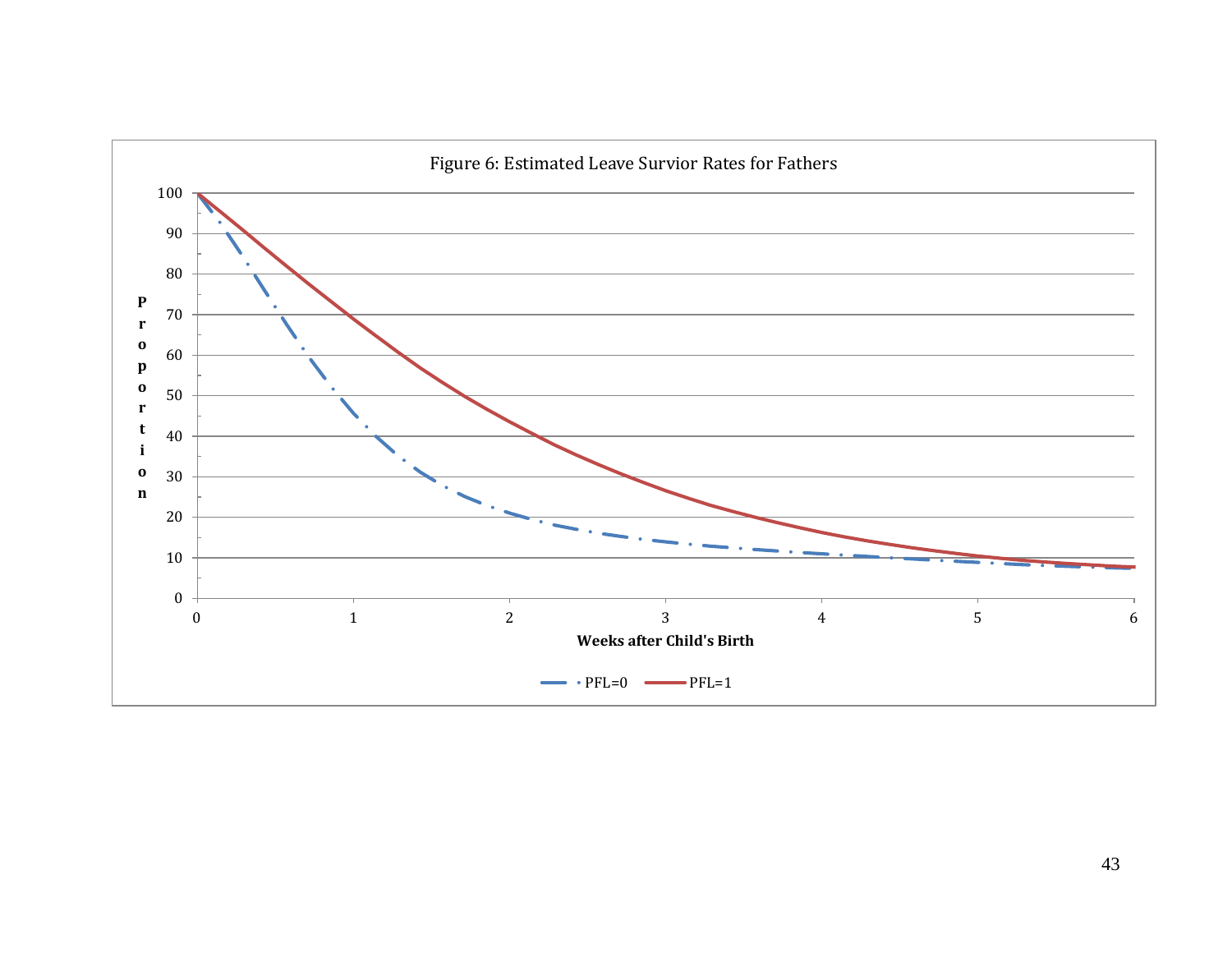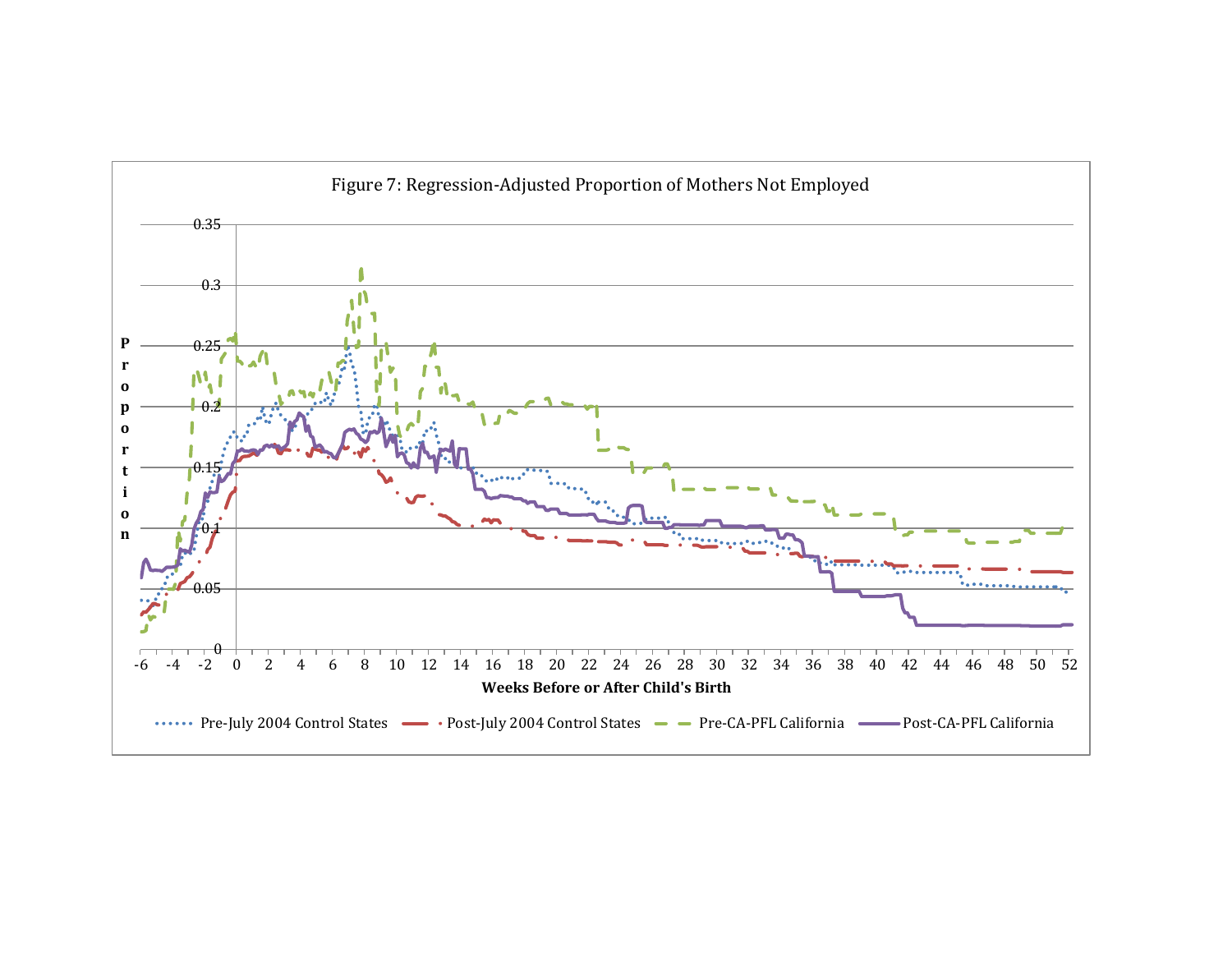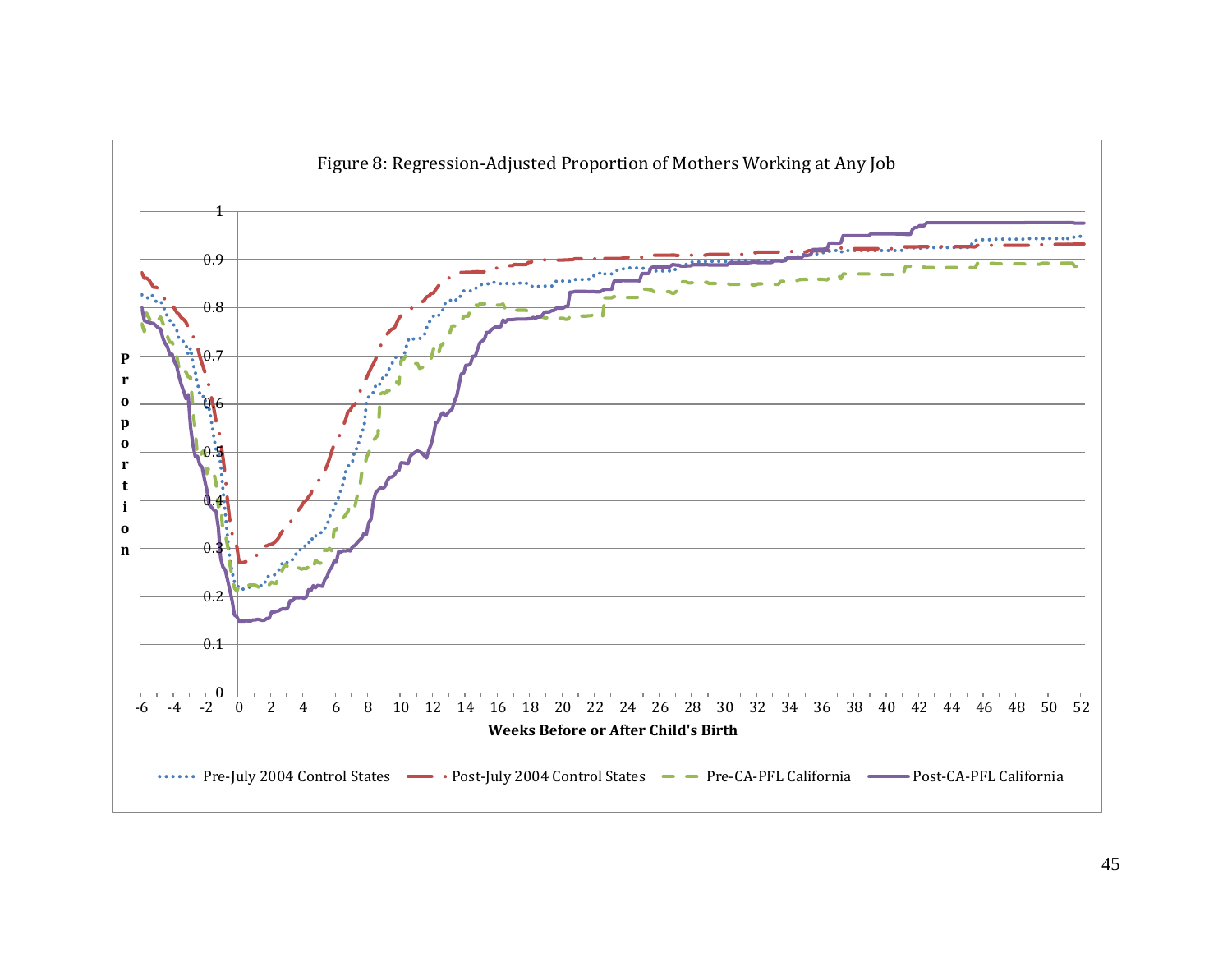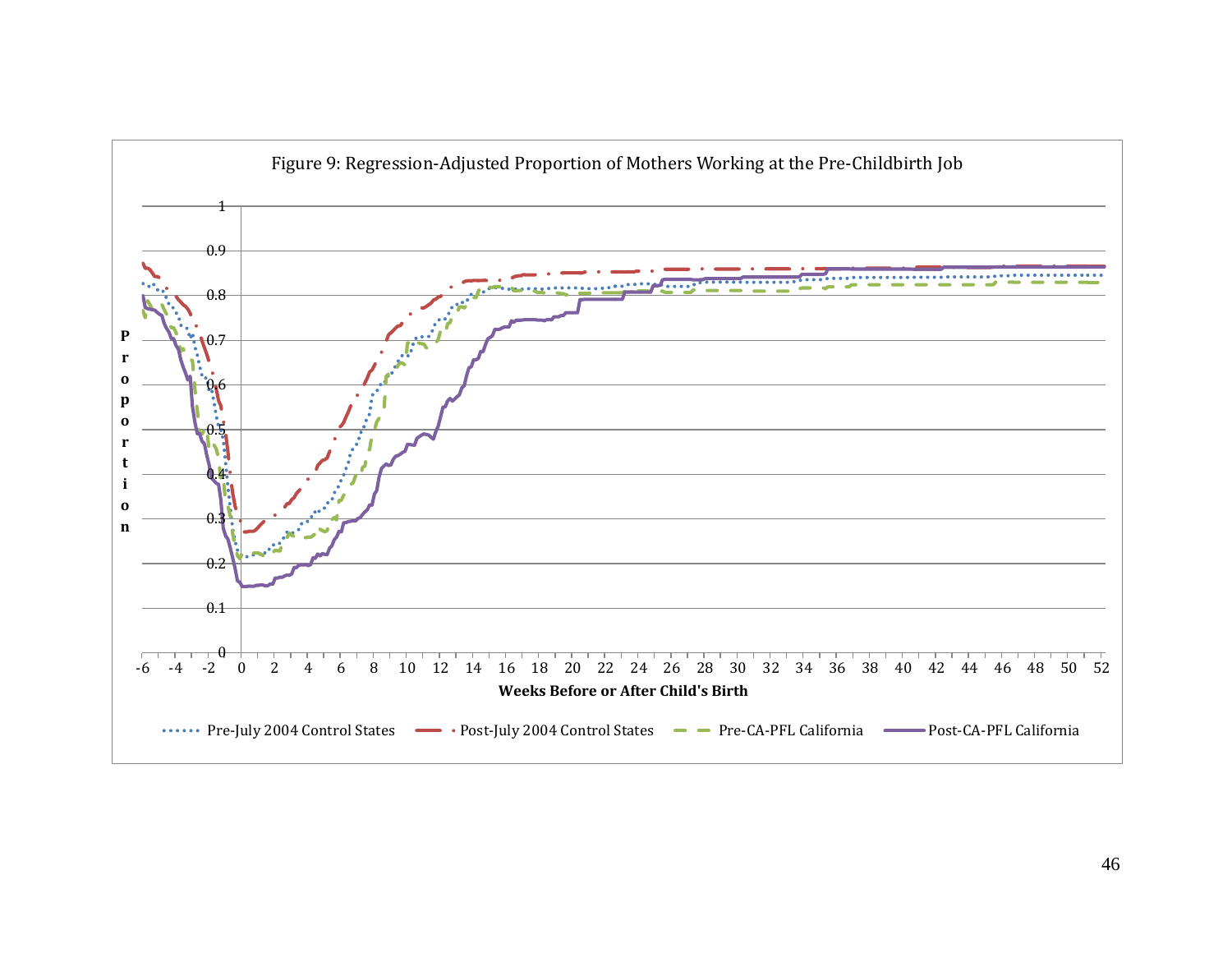| Table A.1: Descriptive Statistics for Mothers |  |
|-----------------------------------------------|--|
|-----------------------------------------------|--|

|                     | <b>Control State Mothers</b> |         |                |         |               | California Mothers |                |         |  |
|---------------------|------------------------------|---------|----------------|---------|---------------|--------------------|----------------|---------|--|
|                     | Pre-July 2004                |         | Post-July 2004 |         | Pre-July 2004 |                    | Post-July 2004 |         |  |
| Black $(=1)$        | 0.272                        | (0.022) | 0.195          | (0.013) | 0.059         | (0.026)            | 0.055          | (0.017) |  |
| Hispanic $(=1)$     | 0.177                        | (0.019) | 0.164          | (0.013) | 0.740         | (0.048)            | 0.557          | (0.038) |  |
| Age (years)         | 19.621                       | (0.079) | 23.871         | (0.085) | 19.660        | (0.177)            | 23.855         | (0.186) |  |
| Education (years)   | 10.696                       | (0.084) | 12.205         | (0.083) | 11.352        | (0.131)            | 12.743         | (0.145) |  |
| Married $(=1)$      | 0.157                        | (0.018) | 0.421          | (0.017) | 0.323         | (0.052)            | 0.445          | (0.038) |  |
| Experience $(52)$   | 3.177                        | (0.092) | 6.658          | (0.099) | 2.722         | (0.169)            | 6.468          | (0.215) |  |
| <b>Family Size</b>  | 3.662                        | (0.085) | 3.173          | (0.051) | 4.738         | (0.254)            | 4.090          | (0.148) |  |
| <b>Child Parity</b> | 1.402                        | (0.033) | 1.718          | (0.033) | 1.317         | (0.063)            | 1.855          | (0.079) |  |
| Year-2000 Birth     | 0.101                        | (0.017) | 0.000          | (0.000) | 0.146         | (0.047)            | 0.000          | (0.000) |  |
| Year-2001 Birth     | 0.148                        | (0.018) | 0.000          | (0.000) | 0.147         | (0.039)            | 0.000          | (0.000) |  |
| Year-2002 Birth     | 0.224                        | (0.021) | 0.000          | (0.000) | 0.292         | (0.050)            | 0.000          | (0.000) |  |
| Year-2003 Birth     | 0.308                        | (0.023) | 0.000          | (0.000) | 0.272         | (0.049)            | 0.000          | (0.000) |  |
| Year-2004 Birth     | 0.182                        | (0.019) | 0.078          | (0.009) | 0.167         | (0.041)            | 0.102          | (0.023) |  |
| Year-2005 Birth     | 0.000                        | (0.000) | 0.133          | (0.012) | 0.000         | (0.000)            | 0.132          | (0.026) |  |
| Year-2006 Birth     | 0.000                        | (0.000) | 0.176          | (0.013) | 0.000         | (0.000)            | 0.125          | (0.025) |  |
| Year-2007 Birth     | 0.000                        | (0.000) | 0.199          | (0.014) | 0.000         | (0.000)            | 0.216          | (0.031) |  |
| Year-2008 Birth     | 0.000                        | (0.000) | 0.196          | (0.014) | 0.000         | (0.000)            | 0.124          | (0.025) |  |
| Year-2009 Birth     | 0.000                        | (0.000) | 0.152          | (0.012) | 0.000         | (0.000)            | 0.225          | (0.032) |  |
| Year-2010 Birth     | 0.000                        | (0.000) | 0.067          | (0.009) | 0.000         | (0.000)            | 0.076          | (0.020) |  |

Weighted sample means with standard errors in parentheses. There are 292 pre-July 2004 control mothers, 681 post-July 2004 control mothers, 56 pre-July 2004 California mothers, and 159 post-July 2004 California mothers.